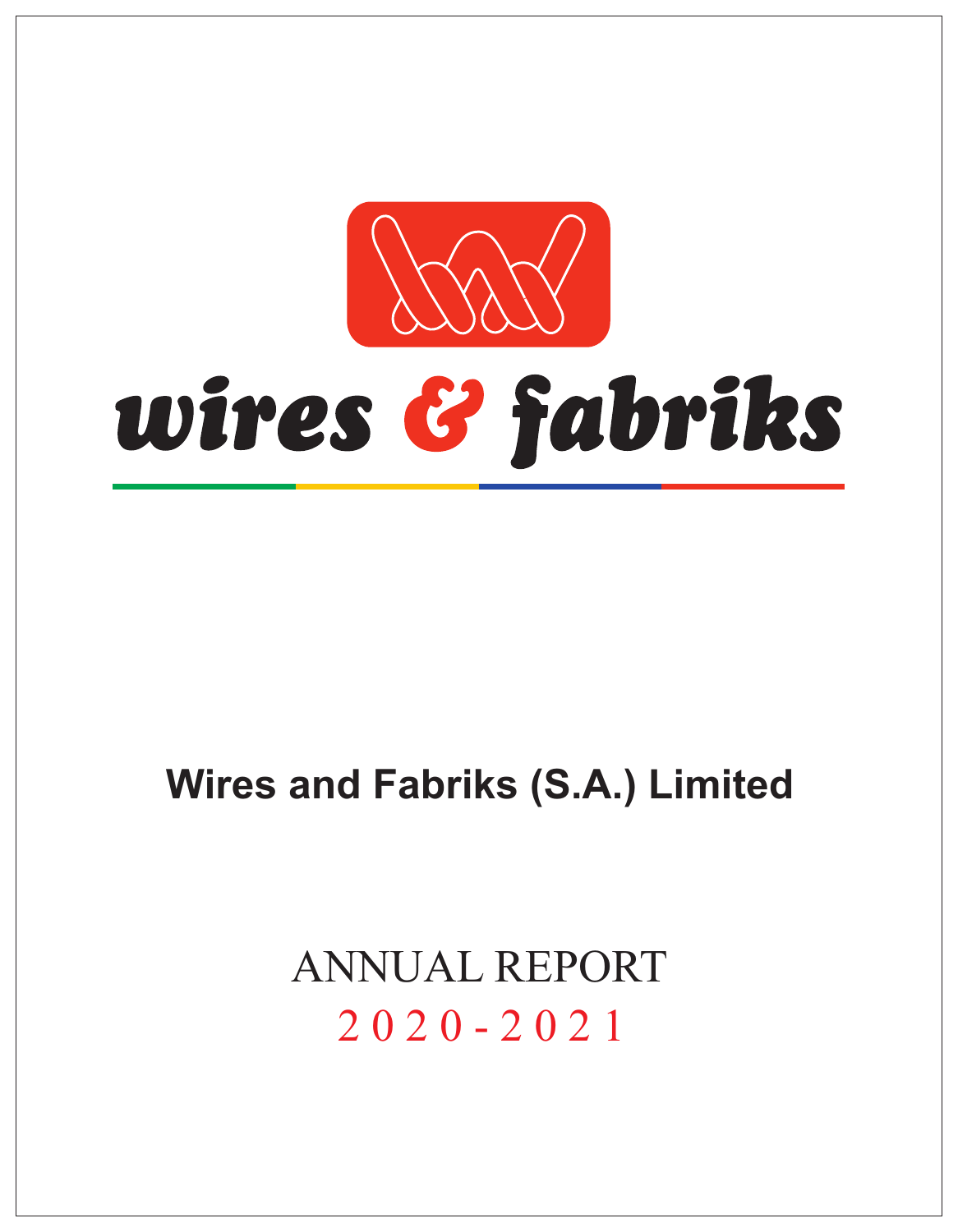

# **CONTENTS Page**

| 3  |
|----|
| 4  |
| 10 |
| 13 |
| 21 |
|    |
| 23 |
| 30 |
| 31 |
| 32 |
| 33 |
| 38 |
|    |

## **Directors**

Rishi Bajoria Saroj Khemka Satish Ajmera Sudhir Bhandari (Dr.) Pranika Khaitan Rawat Devesh Khaitan, *Executive Director* Mahendra Khaitan, *Managing Director* Kishan Kumar Khaitan, *Chairman cum Managing Director* 

## **Secretary**

Jaspreet Singh Dhir

## **Auditors**

Jain Shrimal & Co.

## **Registered Office**

7, Chittaranjan Avenue, Kolkata - 700072 www.wirefabrik.com ♦ cs@wirefabrik.com ♦ +91 33 40124012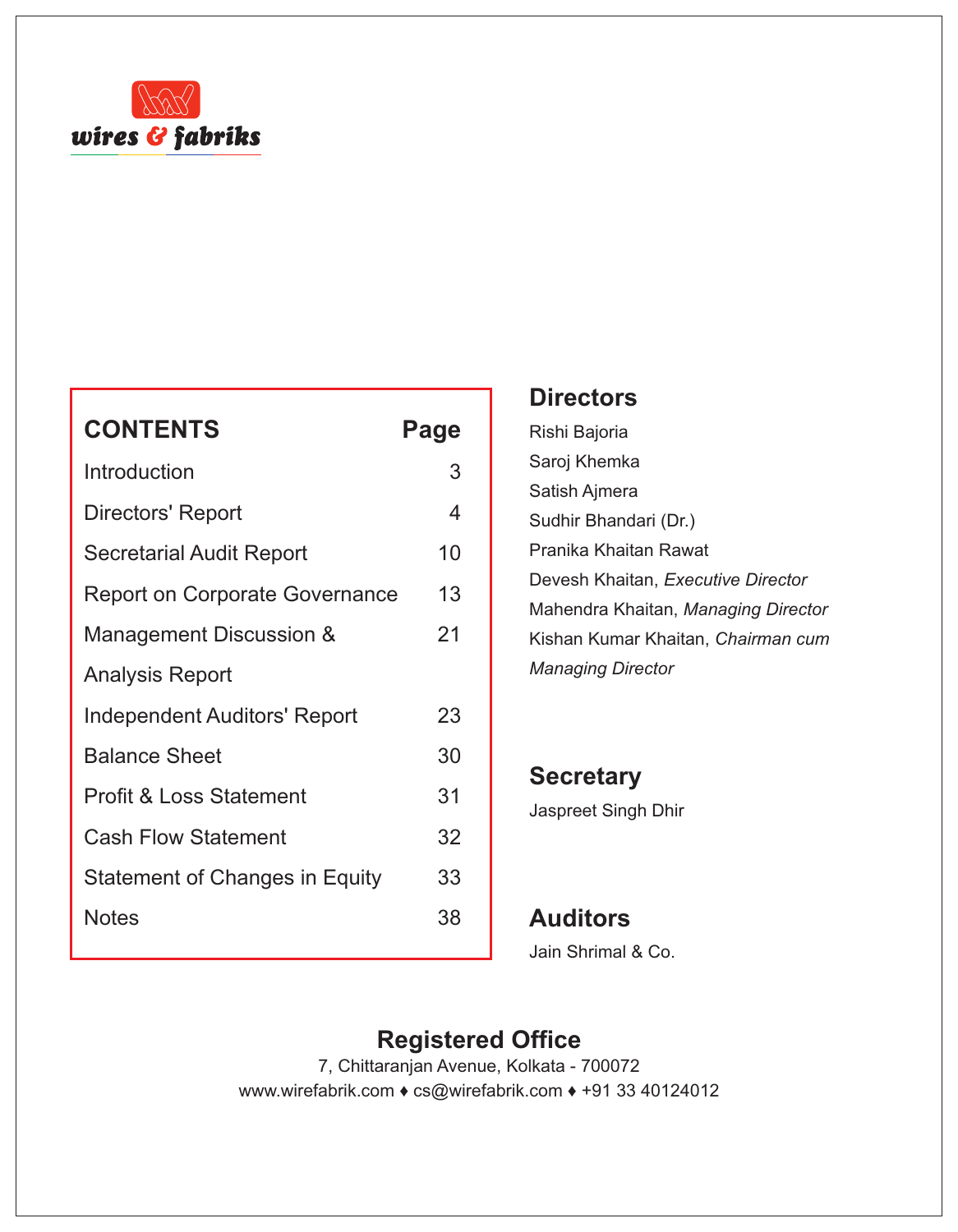



*In 1963, at Jaipur, with German Machinery & Technology, the Company started manufacturing Technical Textile - Paper Machine Clothing, namely, Phosphor Bronze Wire Cloth for the Paper Industry. Stainless Steel Wire Cloth was introduced in 1974. In 1981, the Company entered into manufacturing of Single Layer Synthetic Forming Fabrics, with German collaboration. Double Layer Synthetic Forming Fabrics were introduced for the first time in India in 1986 and again Triple Layer Synthetic Forming Fabrics were introduced for the first time in India in 1996. Yet again SSB range of fabrics was introduced for the first time in India in 2006. The Company's product range includes Dryer Screens, Pulp Fabrics & Technical Fabrics.*

*Today, Wires & Fabriks is the market leader in India & the sub-continent for Technical Textile - Synthetic Forming Fabrics and among the few manufacturers in world for SSB Fabrics, which represents the latest in Synthetic Forming Fabrics Technology.*

*The Company is accredited with ISO 9001:2015, ISO 14001:2015 & ISO 45001:2018. The Company is the first manufacturer of technical / industrial fabrics in the Country to have its In-house R&D recognized by the Govt. of India. The Company constantly updates itself with modern machines and latest technology. It also exports its products to many countries.*

*The Company's mission is to consistently delight its customers through its valueadded products & services and to create a strong technological base through an environment of team-work which will enable it to become a world-class manufacturer in its existing product line and to use its strength to diversify into other profitable ventures.*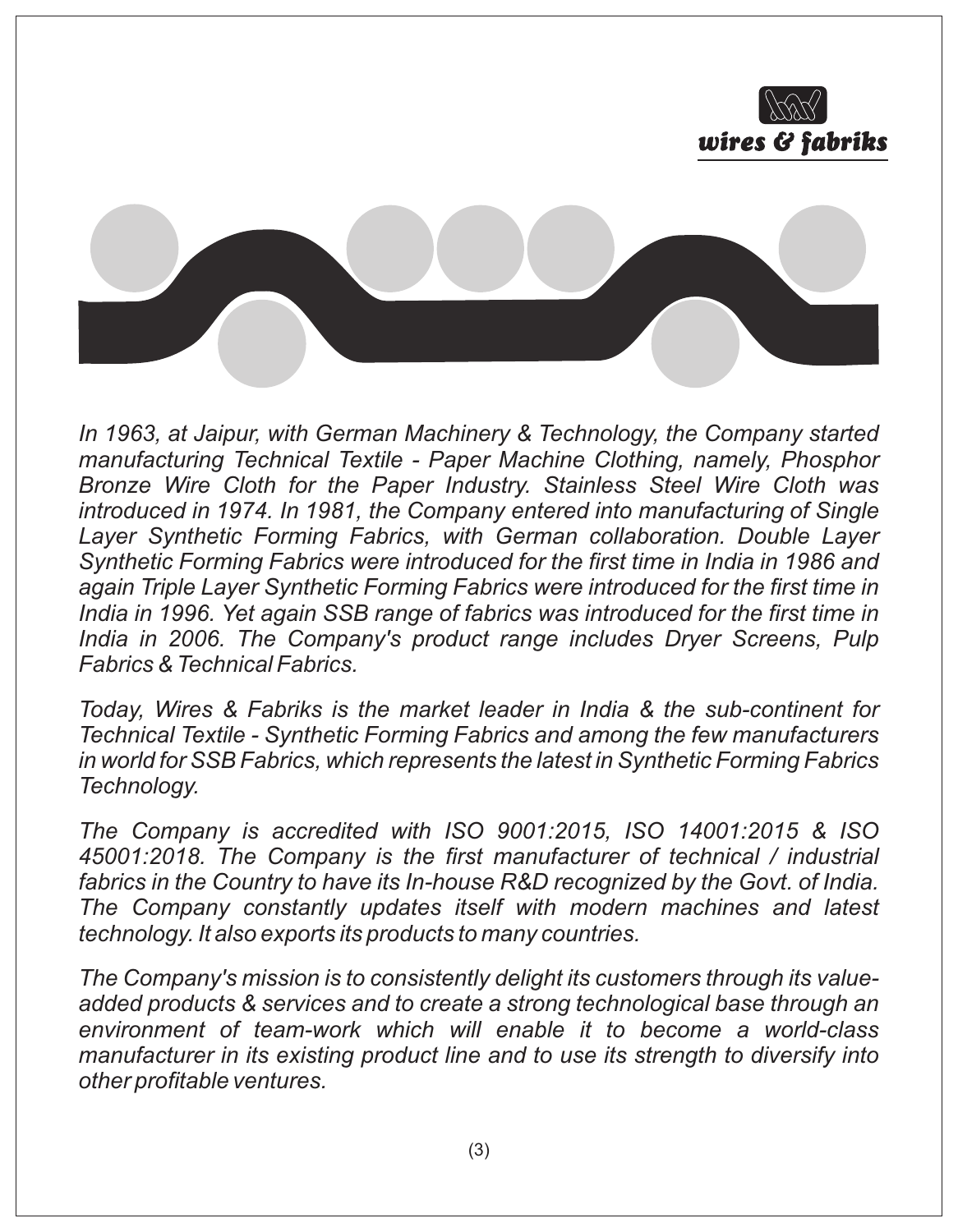

#### **DIRECTORS' REPORT**

**For the Year 2020-21**

#### **Dear Members,**

The Directors of the Company have pleasure in presenting the 64<sup>th</sup> Annual Report and Audited Financial Statements of the Company for the year ended 31st March, 2021.

#### **FINANCIAL RESULTS**

The financial results, in brief, for the year ended 31st March, 2021 are as under:

|                          |            | (Rs. In Lacs) |
|--------------------------|------------|---------------|
|                          | 31.03.2021 | 31.03.2020    |
| Total Income             | 9062.61    | 9863.86       |
| <b>Profit After Tax</b>  | 46.79      | 159.15        |
| <b>Retained Earnings</b> | 3284.97    | 3241.24       |

#### **DIVIDEND**

In view of the unprecedented times and the need to conserve cash at this time, your Directors have recommended to the Members a dividend of Rs. 0.10 per share (previous year Rs. 0.10 per share) amounting to Rs. 3.06 Lacs for the financial year ended 31st March, 2021.

#### **OPERATIONS & FUTURE OUTLOOK**

During the year under review, Lockdown, government/covid restrictions/situations affected the performance of the Company and the Company closed the Financial Year with decreased turnover & profits. The current situation is unprecedented. Government/covid restrictions/situation continue. This may have some bearing on our performance in the near future. The Company is making its best efforts to ensure that its employees, their families and the public at large stay safe and all health & government guidelines are followed. Efforts are being made to ensure best results during these adverse times. The plan for expansion cum modernization is underway which is expected to be completed in FY 2022-23.

Your Company continues to maintain its leadership in Technical Textiles due to continued thrust on new product development and technology up-gradation. A number of steps taken to reduce costs and increase market penetration will lead to improved performance in the coming years. The current economic scenario may however affect the results of the Company in the short term. With economic improvement, the Indian Paper Industry is expected to grow at a higher rate than the GDP growth, especially in the packaging segment. The expected completion of expansion cum modernization project together with our strong thrust on exports, will enable your Company to become more competitive and enter new markets.

#### **DIRECTORS**

The term of office of Mr. Kishan Kumar Khaitan as Chairman cum Managing Director of the Company is due to expire on 31<sup>st</sup> March, 2022 and the Board has reappointed him with change in his designation from Chairman cum Managing Director to Executive Chairman of the Company with effect from  $1<sup>st</sup>$  April, 2022 subject to the approval of shareholders at the ensuing Annual General Meeting.

The term of office of Mr. Mahendra Khaitan, Managing Director is due to expire on 31<sup>st</sup> March, 2022 and the Board has re-appointed him as Managing Director for a further period of five years with effect from  $1<sup>st</sup>$  April, 2022 subject to the approval of shareholders at the ensuing Annual General Meeting.

The term of office of Mr. Devesh Khaitan as Executive Director of the Company is due to expire on 31<sup>st</sup> March, 2022 and the Board has re-appointed him with change in his designation from Executive Director to Joint Managing Director of the Company with effect from 1<sup>st</sup> April, 2022 subject to the approval of shareholders at the ensuing Annual General Meeting.

In accordance with the provisions of the Companies Act, 2013 and the Articles of Association of the Company, Mrs. Pranika Khaitan Rawat, Director of the Company will retire by rotation at the ensuing Annual General Meeting and being eligible, offer herself for reappointment. The Board recommends her reappointment. Profile of Mrs. Pranika Khaitan Rawat, is given in the Notice of the Annual General Meeting.

Mr. Satish Ajmera, Mr. Saroj Khemka, Mr. Rishi Bajoria and Dr. Sudhir Bhandari, Independent Directors of the Company, seeked their re-appointments/ appointments at the  $63<sup>rd</sup>$  Annual General Meeting of the Company held on  $21<sup>st</sup>$  July, 2020 and the necessary approvals of the Shareholders were granted.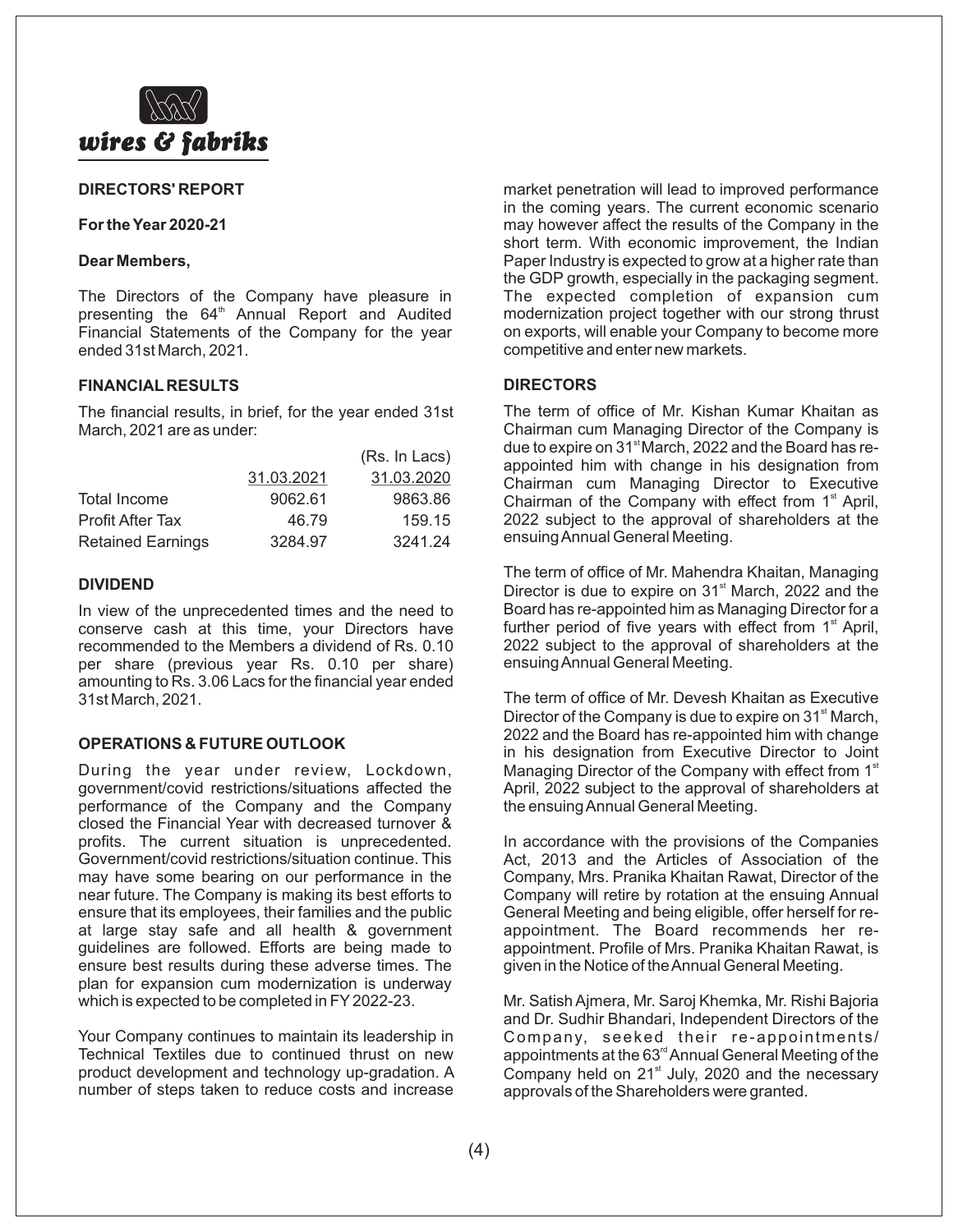

#### **AUDITORS**

M/s. Jain Shrimal & Co., Chartered Accountants, (Firm Registration No. 001704C), Statutory Auditors of the Company were appointed for a term of five years, from the conclusion of the 63<sup>rd</sup> Annual General Meeting till the conclusion of the 68<sup>th</sup> Annual General Meeting of the Company. There are no qualifications, reservations, adverse remarks or disclaimer in the Statutory Audit Report and neither any fraud has been reported by auditors under section 143(12) of the Companies Act, 2013.

The Secretarial Audit was carried out by Mr. Mayank Daga, Practicing Company Secretary (Certificate of Practice No. 16509) for the financial year ended  $31<sup>st</sup>$ March, 2021. In terms of the provisions of the Companies Act, 2013 on recommendation of the Audit Committee, the Board at its meeting held on 13th June, 2020 had appointed Mr. Mayank Daga, Practicing Company Secretary as the Secretarial Auditor for the financial year ending 31st March, 2021. The Secretarial Auditors' Report for the financial year ending 31st March, 2021 is annexed herewith. There

are no qualifications, reservations, adverse remarks or disclaimer in the Secretarial Audit Report.

#### **INFORMATIONS**

Information's / statements as per the applicable provisions of the Companies Act, 2013 & rules made thereunder, the SEBI (Listing Obligations and Disclosure Requirements) Regulations, 2015, Secretarial Standard 1 & 2, and other applicable statutory provisions are annexed.

#### **ACKNOWLEDGEMENT**

The Directors wish to place on record their gratitude to the Customers, Investors, Bankers, Suppliers, Government agencies and all other business associates for their valuable assistance, continued support and confidence in the Company. The Directors also place on record their deep appreciation to all employees of the Company for their continued & unstinted efforts during the year.

#### **For and on behalf of the Board**

Place: **Jaipur st** Date: **31 May, 2021**

 **K.K. Khaitan Chairman cum Managing Director** DIN: 00514864

**M. Khaitan Managing Director** DIN: 00459612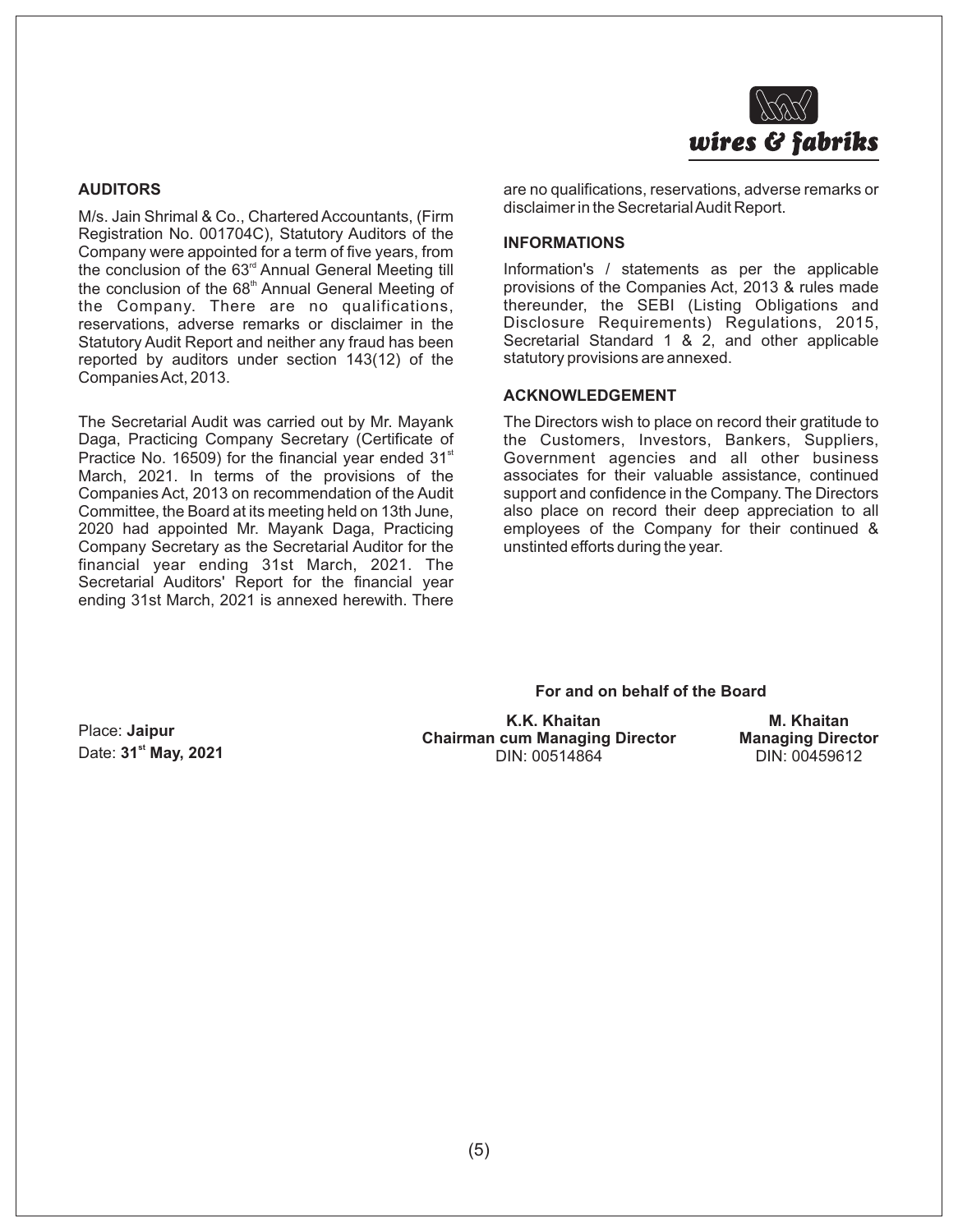

#### **ANNEXURE TO THE DIRECTORS' REPORT**

#### **INFORMATION'S**

- The details forming part of the extract of the Annual Return in prescribed form MGT 9 may be referred to, at the Company's website at http://www. wirefabrik.com/shareholder/Annual Return.pdf.
- The details of the Board Meetings held during the Financial Year 2020-21 have been furnished in the Report on Corporate Governance.

#### **• Directors' Responsibility Statement**

Directors Responsibility Statement pursuant to Section 134(3)(c) read with Section 134(5) of the Companies Act, 2013, is furnished below. It is hereby confirmed that:

- o in the preparation of the annual accounts, the applicable accounting standards had been followed along with proper explanation relating to material departures;
- o the directors had selected such accounting policies and applied them consistently and made judgments and estimates that are reasonable and prudent so as to give a true and fair view of the state of affairs of the company at the end of the financial year and of the profit and loss of the company for that period;
- o the directors had taken proper and sufficient care for the maintenance of adequate accounting records in accordance with the provisions of this Act for safeguarding the assets of the company and for preventing and detecting fraud and other irregularities;
- o the directors had prepared the annual accounts on a going concern basis;
- o the directors, had laid down internal financial controls to be followed by the company and that such internal financial controls are adequate and were operating effectively; and
- o the directors had devised proper systems to ensure compliance with the provisions of all applicable laws and that such systems were adequate and operating effectively.
- The Company has obtained the declaration from all the Independent Directors stating their Independence pursuant to Section 149(6) of the Companies Act, 2013.
- Mr. Abhishek Upadhyaya, resigned from the office of the Company Secretary and Compliance Officer of the Company with effect from 23.10.2020 and Mr. Jaspreet Singh Dhir, was appointed as the Company

Secretary & Compliance Officer of the Company with effect from 12.02.2021

• A Nomination and Remuneration Policy has been formulated, pursuant to the provisions of Section 178 and other applicable provisions of the Companies Act, 2013 and Rules thereto stating therein the Company's policy on Directors', Senior Management Personnel and other employees' appointment and their remuneration, by the Nomination and Remuneration Committee which was reviewed and approved by the Board of Directors at its meeting held on  $13<sup>th</sup>$  June, 2020.

The said policy may be referred to, at the Company's website at http://www. wirefabrik.com/shareholder/ NRP.pdf

The brief of the Remuneration Policy as approved by the Board is given below:

- a. The Managing Director / Whole-time Directors, etc. shall receive remuneration as per the required approvals governed as per provisions of the Companies Act, 2013. The Nomination and Remuneration Committee shall make such recommendations to the Board of Directors, as it may consider appropriate taking into consideration the required factors.
- b. The Non-Executive Directors shall receive remuneration by way of Sitting Fees, as may be decided by the Board from time to time, as governed as per provisions of the Companies Act, 2013. The Nomination and Remuneration Committee shall make such recommendations to the Board of Directors, as it may consider appropriate taking into consideration the required factors. Any fees paid to Independent Directors for professional services shall not be considered as part of remuneration, subject to provisions of the Companies Act, 2013.
- c. All Directors will be reimbursed expenses, including travelling expenses, incurred in performing their duties and / or attending Board/Committee Meetings.
- d. Senior Managerial Personnel and Other employees shall receive remuneration as per Company's policy, subject to compliance with the provisions of the Companies Act, 2013.
- The Company has not given any loan, guarantees or made any investments during the year under review.
- A Related Party Transaction Policy has been reviewed and approved by the Board of Directors in its meeting held on 13th June, 2020 for determining the materiality of transactions with related parties and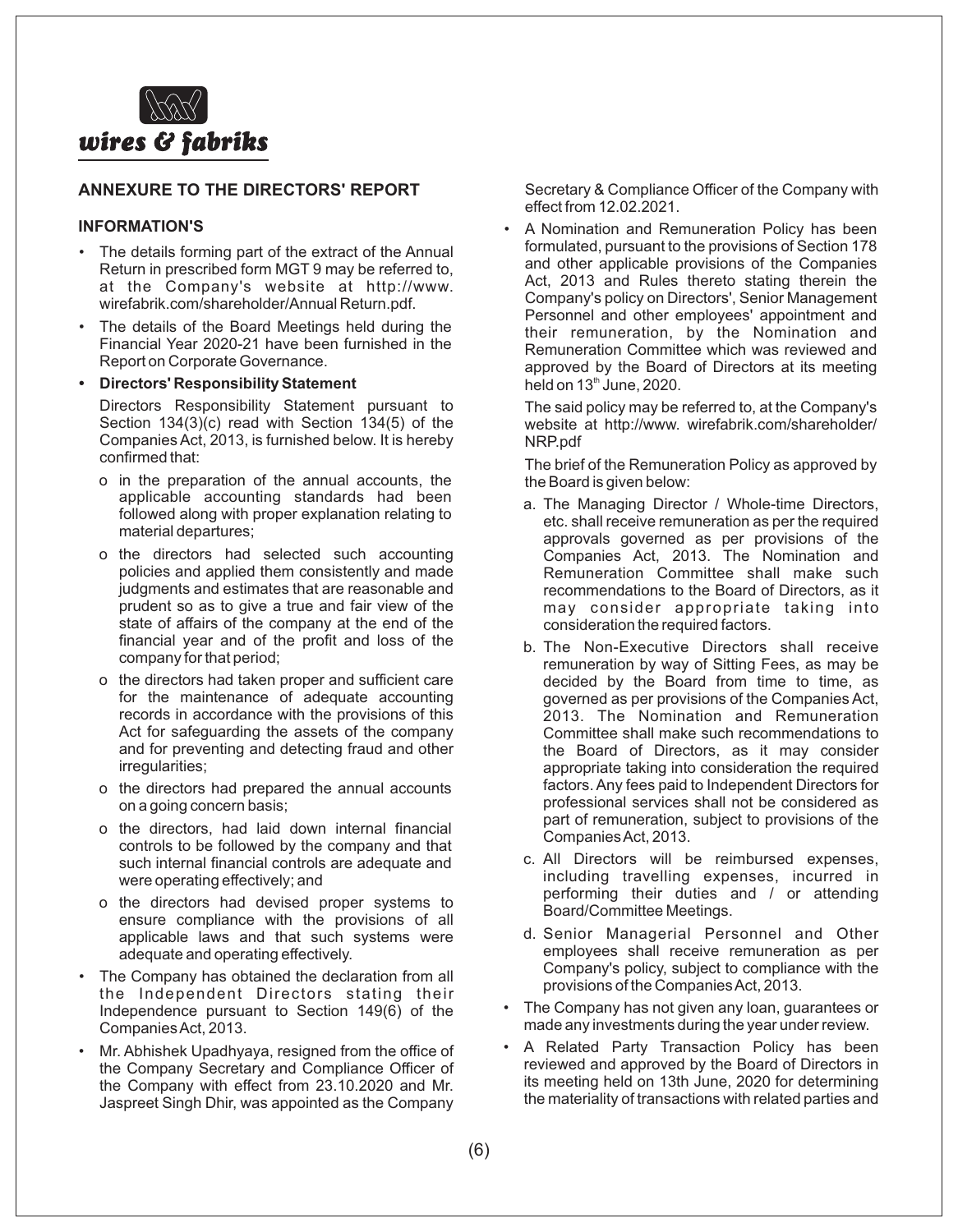

dealings with them. The said policy may be referred to, at the Company's website at http://www.wirefabrik. com/shareholder/RPTP.pdf

Prior/ Ominous approvals for the transactions between the related parties and the Company are obtained from the Audit Committee. The Audit Committee reviews all related party transactions quarterly. Further the members may note that there are no material related party transactions which require reporting under the Companies Act, 2013 and SEBI (Listing Obligations and Disclosure Requirements) Regulations, 2015.

- As required under Section 134(3)(m) of the Companies Act, 2013, read with Rule 8(3) of the Companies (Accounts) Rules, 2014, the information relating to Conservation of Energy, Technology Absorption and Foreign Exchange Earnings & Outgo is annexed herewith.
- The Company has identified various risks. As required under Regulation 17(9) of SEBI (Listing Obligations and Disclosure Requirements) Regulations, 2015, the Board has adopted a risk management policy whereby a proper framework is set up. Appropriate structures are present so that risks are inherently monitored and controlled. The Board monitors the various functions and regions to establish any risk existing in the operational functions of the Company.
- The Board of Directors of the Company has reviewed, approved and adopted a CSR Policy at its Board Meeting held on 13th June, 2020 which inter-alia states the constitution of the CSR Committee and CSR activities to be taken up by the Company. The said policy may be referred to, at the Company's website at http://www. wirefabrik.com/shareholder/ CSRP.pdf.

For the financial year 2020-21, the CSR Committee had been re-constituted by the Board of Directors of the Company at its meeting held on  $13<sup>th</sup>$  February, 2020 and  $13<sup>th</sup>$  June, 2020 and the constitution of the Committee is as follows:

| <b>Sr. Name</b> | Category | <b>Designation</b> |
|-----------------|----------|--------------------|
|-----------------|----------|--------------------|

| 1. Mr. Mahendra          | <b>Managing Director</b>  | Chairman |
|--------------------------|---------------------------|----------|
| Khaitan<br>2. Mr. Devesh | <b>Executive Director</b> | Member   |
| Khaitan                  |                           |          |

3. Mr. Satish Ajmera Independent Director Member

At Wires & Fabriks (S.A.) Ltd., Corporate Social Responsibility (CSR) has been an integral part of the way we have been doing our business since inception. During the financial year 2020-21 the Company did not fall under the purview of the provisions of Section 135 of the Companies Act, 2013, read with rules made thereunder and was not required to mandatorily make any contribution towards the CSR activities.

• Pursuant to the provisions of the Companies Act, 2013 and Regulation 17(10) of SEBI (Listing Obligations and Disclosure Requirements) Regulations, 2015, the Board has carried out an annual evaluation of the performance of the Board and its Committees and the Nomination & Remuneration Committee evaluated performance of individual directors based on established criteria for such evaluation.

A meeting of the Independent Directors as required to be held to evaluate the performance of the Non-Independent Directors was held on 13th June 2020 wherein the performance of the Non-Independent Directors, was evaluated.

To determine the criteria of evaluation of the performance of the Independent Directors as required under the Regulation 17(10) of SEBI (Listing Obligations and Disclosure Requirements) Regulations, 2015, the Nomination and Remuneration Committee at its meeting held on 13th June, 2020 reviewed and established the criteria and recommended the same to the Board, for their evaluation purpose. Based on this, the Board at its meeting held on 13th June, 2020 critically adjudged the performance of the Independent Directors, in absence of the particular Director being evaluated. In the opinion of the Board, the Independent Directors including Independent Directors appointed during the year, are persons of integrity and possess requisite and proper expertise, proficiency and experience.

- The Company does not have any Subsidiary/ Associate/Joint Venture Company as on 31st March, 2021.
- The Company has not accepted any kind of Deposits from the Public during the F-Y 2020-21. As on 31st March 2021, the Company does not have any unclaimed deposit.
- There are no significant material orders passed by the Regulators/ Courts which would impact the going concern status of the Company and its future operations.
- Your Company has an adequate system of internal financial control procedures which is commensurate with the size and nature of business. The internal control systems of the Company are monitored and evaluated by Internal Auditors and their Audit Reports are periodically reviewed by the Audit Committee of the Board of Directors.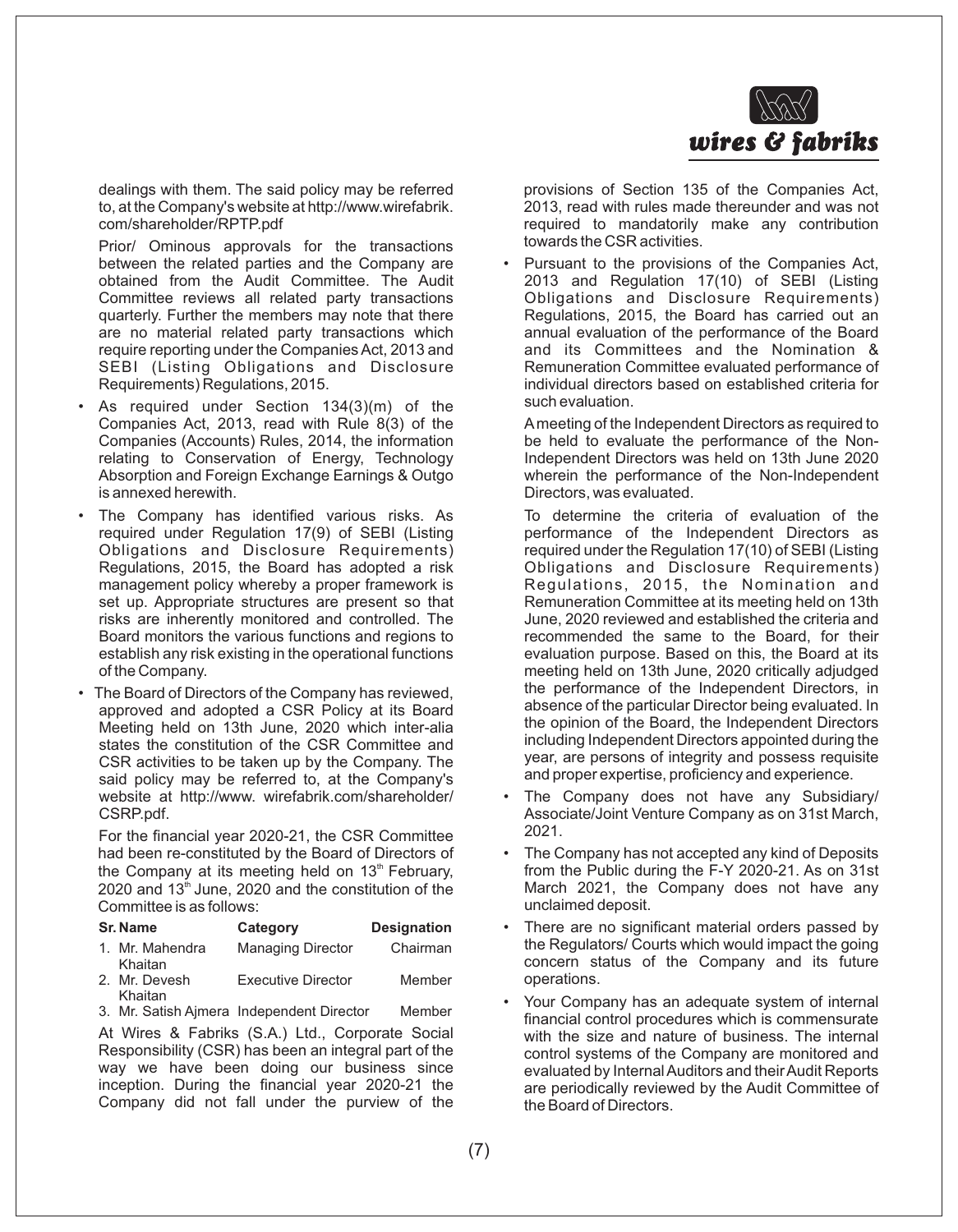

Based on the deliberations with Statutory Auditors to ascertain their views on the Financial Statements, including the Financial Reporting System and Compliance to Accounting Policies and Procedures, the Audit Committee was satisfied with the adequacy and effectiveness of the Internal Controls and Systems followed by the Company.

- The composition and terms of reference of the Audit Committee has been furnished in the Corporate Governance Report. There has been no instance where the Board has not accepted the recommendations of the Audit Committee.
- The details of familiarization programs to Independent Directors with the Company, their roles, rights, responsibilities in the Company, nature of the industry in which the Company operates, business model of the Company and related matters may be referred to, at the Company's website at http://www. wirefabrik.com/shareholder/FPID.pdf.
- The Company has a Whistle Blower Policy in place for Vigil Mechanism. The Whistle Blower Policy has been reviewed and approved by the Board of Directors at its meeting held on 13th June, 2020 as per the provisions of the Companies Act, 2013 and Regulation 22 of SEBI (Listing Obligations and Disclosure Requirements) Regulations, 2015. The said policy may be referred to, at the Company's website at http://www. wirefabrik.com/shareholder/ WBPVM.pdf
- The statement of particulars, required pursuant to Section 197(12) of the Companies Act, 2013 read with Rule 5 of the Companies (Appointment and Remuneration of Managerial Personnel) Rules, 2014, forms a part of this report. However, as permitted under Section 136(1) the Companies Act, 2013, the Report and Accounts are being sent to all Members and other entitled persons excluding the above statements. Those interested in obtaining a copy of the said statements, may write to the Company at its Registered Office and the same will be sent by post. The statements are also available for inspection at the Registered Office, during working hours upto the date of the Annual General Meeting.
- The paid up Equity Share Capital as on 31st March. 2021 was Rs. 3,05,62,500. During the year under review, the Company has not issued shares with

differential voting rights nor granted stock options nor sweat equity. The details of the Equity Shares held by the Directors as on 31st March, 2021 have been furnished in extract of the Annual Return, available on the website of the Company at http://www.wirefabrik. com/shareholder/AnnualReturn.pdf.

- The Company has transferred a total sum of Rs. 1,92,992/- during the financial year 2020-21 to the Investor Education & Protection Fund established by the Central Government, in compliance with Section 124(5) of the Companies Act, 2013.
- The Company has maintained cost records for its products for which cost records are required to be maintained as specified by the Central Government under section 148(1) of the Companies Act, 2013.
- The Company has always provided a congenial atmosphere for work to all employees that are free from discrimination and harassment including sexual harassment. It has provided equal opportunities of employment to all without regard to their caste, religion, colour and sex. The Company has constituted Internal Complaints Committee under the Sexual Harassment of Women at Workplace (Prevention, Prohibition and Redressal) Act, 2013 and also framed a Policy on "Prevention of Sexual Harassment" at the workplace. There were no cases reported during the year under review under the said Policy.
- In accordance with Regulation 34 and Schedule V of the SEBI (Listing Obligations and Disclosure Requirements) Regulations 2015, the Management Discussion & Analysis Report together with the Report on Corporate Governance and the certificate, in respect of compliance with the conditions of corporate governance, is annexed herewith.
- The Company has complied with the provisions of applicable Secretarial Standard 1 & 2 issued by the Institute of Company Secretaries of India and approved under Section 118(10) of the Companies Act, 2013.
- No material changes and commitments affecting the financial position of the Company occurred between the end of the financial year to which the financial statements relate and the date of this report, except the effect on operations due to government / covid restrictions / situation.

#### **For and on behalf of the Board**

Place: **Jaipur st** Date: **31 May, 2021**

 **K.K. Khaitan Chairman cum Managing Director** DIN: 00514864

**M. Khaitan Managing Director** DIN: 00459612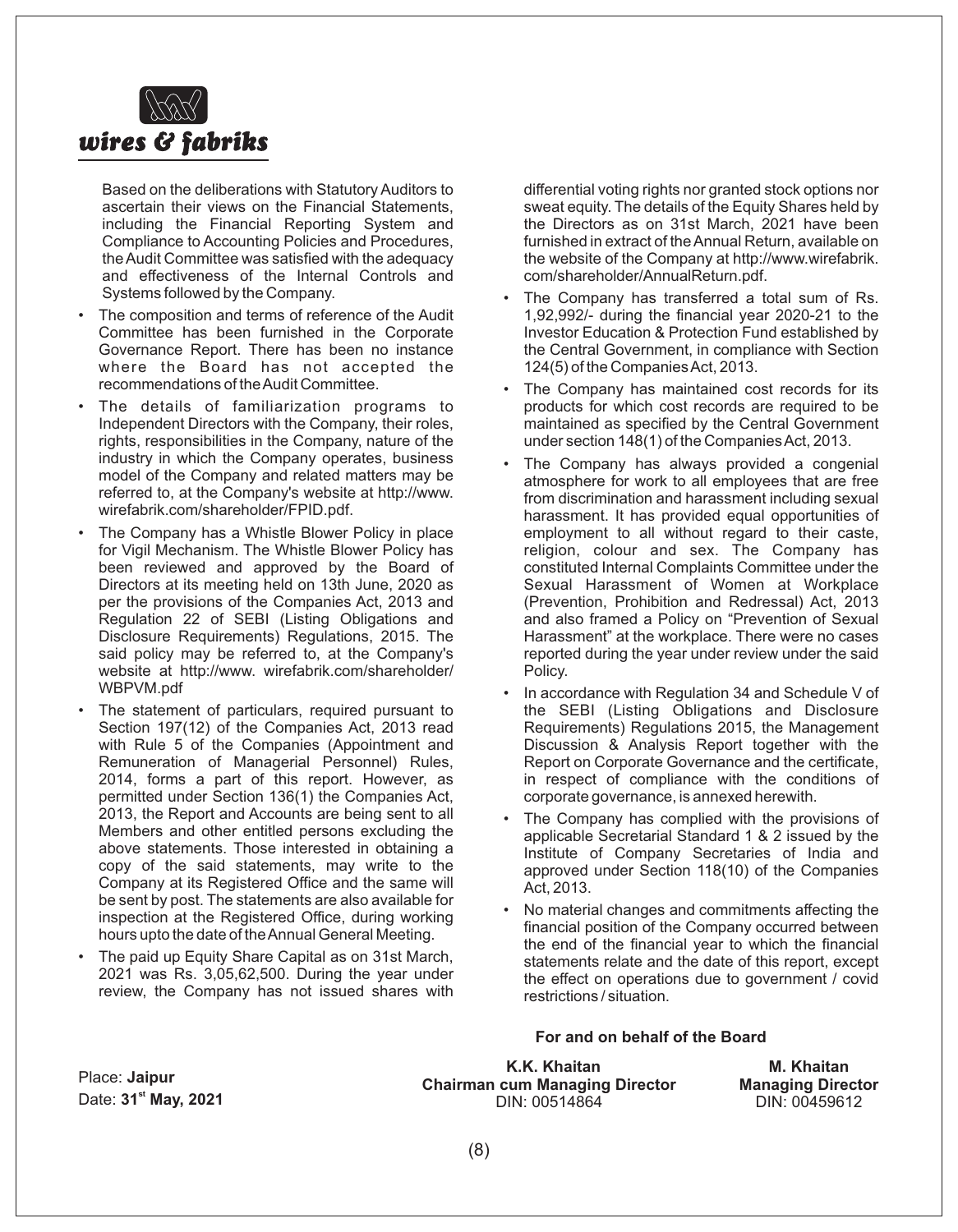

#### **ANNEXURE TO THE DIRECTORS' REPORT -**

#### **CONSERVATION OF ENERGY, TECHNOLOGY ABSORPTION AND FOREIGN EXCHANGE INFLOW & OUTFLOW**

Information pursuant to Section 134(3)(m) of the Companies Act, 2013 read with Rule  $\hat{8}(3)$  of the Companies (Accounts) Rules 2014 and forming part of the Boards' Report for the year ended on 31st March 2021.

#### **A. CONSERVATION OF ENERGY**

1. Steps taken or impact on Conservation of Energy.

The Company continues to remain conscious of conserving energy resources and takes various measures to rationalize the consumption of energy.

2. Steps taken by the Company for utilizing Alternate Sources of Energy.

Wheeling arrangement for self consumption has been made from one of the Company's Wind Power Plant established at Jaisalmer, Rajasthan.

3. Capital Investment on Energy Conservation Equipments.

The Company continues to identify and modernise equipments & processes for Energy Conservation.

#### **B. TECHNOLOGY ABSORPTION**

- 1. Efforts made towards Technology absorption.
	- a. Training of personnel
	- b. Absorption/adaptation of technology to suit indigenous requirements.
	- c. Analysis and feedback to improve products/ processes/equipment.
	- d. Strengthening of R & D.
	- e. Participation in conferences, seminars and exhibitions.
- 2. Benefits derived.
	- a. New / improved products / processes / equipments etc.
	- b. Indigenisation.
	- c. Strengthening of technological base.
- 3. Imported Technology (Imported during last 3 Years).

No major Technology was directly imported by the Company during last 3 years.

4. Expenditure Incurred on Research and Development.

|     |                               |   | (Rs. In Lacs) |
|-----|-------------------------------|---|---------------|
|     | (a) Capital                   | ÷ | 0.14          |
|     | (b) Revenue                   | ÷ | 236.65        |
| (c) | Total                         | ٠ | 236.79        |
|     | (d) Total R & D Expenditure : |   | 2.65          |
|     | (as a % of total turnover)    |   |               |

#### **C. FOREIGN EXCHANGE INFLOW AND OUTFLOW**

- 1. Activities relating to Exports. The Company regularly exports its products to several countries. Efforts to develop new markets and consolidate the existing ones are continuing.
- 2. Total Foreign Exchange used and earned.

|                         | (Rs. In Lacs) |
|-------------------------|---------------|
| Foreign Exchange earned | 2519.65       |
| Foreign Exchange used   | 2393.13       |

**For and on behalf of the Board**

 **K.K. Khaitan Chairman cum Managing Director** DIN: 00514864

**M. Khaitan Managing Director** DIN: 00459612

Place: **Jaipur st** Date: **31 May, 2021**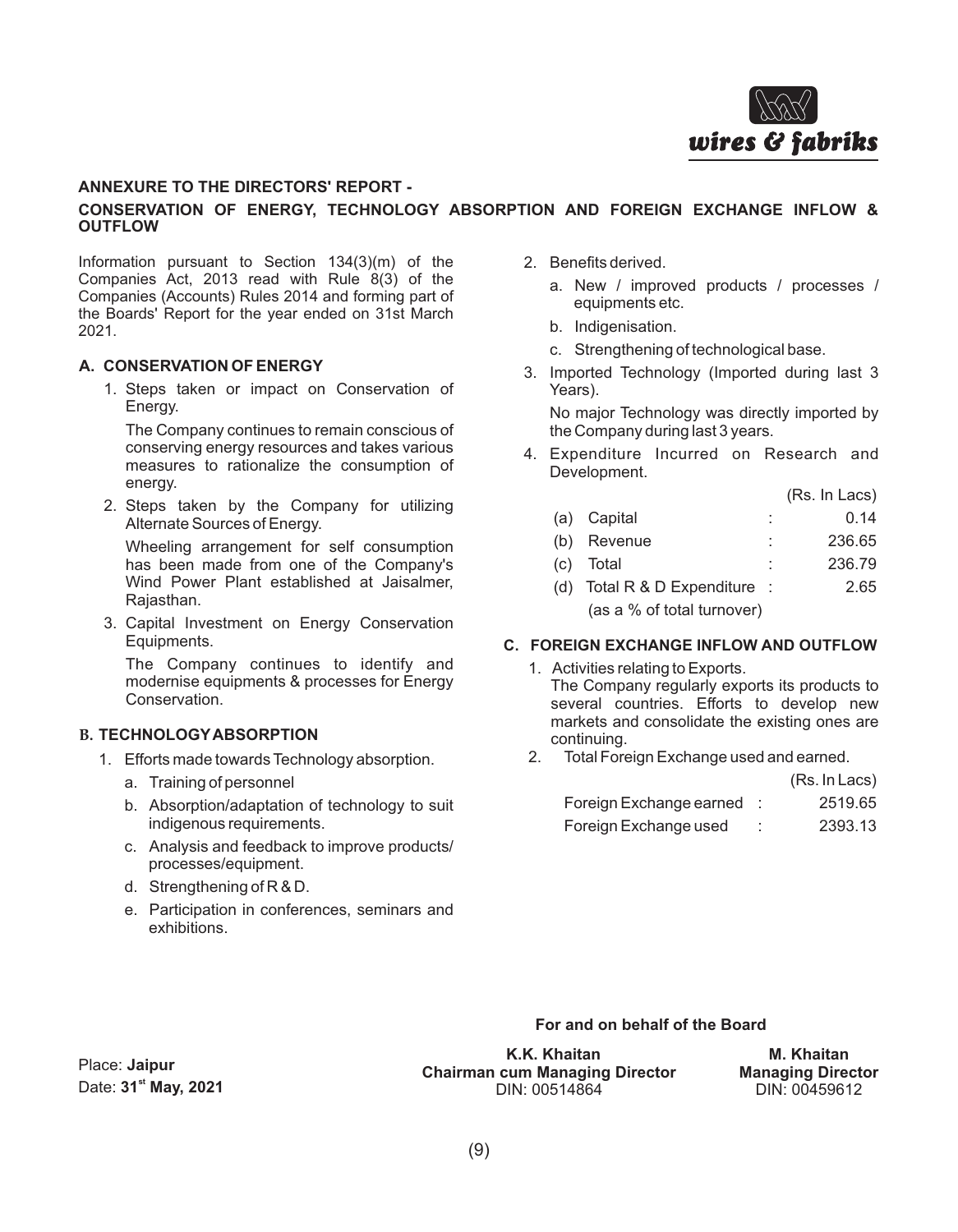

#### **ANNEXURE TO THE DIRECTORS' REPORT - SECRETARIAL AUDIT REPORT**

#### **Form No.MR-3**

#### **SECRETARIAL AUDIT REPORT**

#### **FOR THE FINANCIAL YEAR ENDED 31<sup>ST</sup> MARCH, 2021**

[Pursuant to Section 204(1) of the Companies Act, 2013 and Rule 9 of the Companies (Appointment and Remuneration of Managerial Personnel) Rules, 2014]

To,

#### The Members,

#### **Wires and Fabriks (S.A.) Limited**

I have conducted the secretarial audit of the compliance of applicable statutory provisions and the adherence to good corporate practices by Wires and Fabriks (S.A.) Limited (hereinafter called the Company). The Secretarial Audit was conducted in a manner that provided me a reasonable basis for evaluating the corporate conducts/statutory compliances and expressing my opinion thereon.

Based on my verification of the books, papers, minute books, forms and returns filed and other records maintained by the Company and also the information provided by the Company, its officers, agents and authorized representatives during the conduct of secretarial audit, I hereby report that in my opinion, the Company has, during the audit period covering the financial year ended on 31st March 2021, complied with the statutory provisions listed hereunder and also that the Company has proper Board processes and compliance mechanism in place to the extent, in the manner and subject to the reporting made hereinafter.

I have examined the books, papers, minute books, forms and returns filed and other records maintained by the Company for the financial year ended on 31st March 2021 according to the provisions of**:**

- 1. The Companies Act, 2013 (the Act) and the rules made thereunder;
- 2. The Securities Contracts (Regulation) Act, 1956 ('SCRA') and the rules made thereunder;
- 3. The Depositories Act, 1996 and the Regulations and Bye-laws framed thereunder;
- 4. Foreign Exchange Management Act, 1999 and the rules and regulations made thereunder to the extent of Foreign Direct Investment, Overseas Direct Investment and External Commercial Borrowings;
- 5. The following Regulations and Guidelines prescribed under the Securities and Exchange Board of India Act, 1992 ('SEBI Act'):
	- a. The Securities and Exchange Board of India (Substantial Acquisition of Shares and Takeovers) Regulations, 2011;
	- b. The Securities and Exchange Board of India (Prohibition of Insider Trading) Regulations, 2015;
	- c. The Securities and Exchange Board of India (Issue of Capital and Disclosure Requirements) Regulations, 2009 and the Securities and Exchange Board of India (Issue of Capital and Disclosure Requirements) Regulations, 2018 and amendments from time to time; (NOT APPLICABLE TO THE COMPANY DURING THE AUDIT PERIOD)
	- d. The Securities and Exchange Board of India (Share Based Employee Benefits) Regulations, 2014; (NOT APPLICABLE TO THE COMPANY DURING THE AUDIT PERIOD)
	- e. The Securities and Exchange Board of India (Issue and Listing of Debt Securities) Regulations, 2008; (NOT APPLICABLE TO THE COMPANY DURING THE AUDIT PERIOD)
	- f. The Securities and Exchange Board of India (Registrars to an Issue and Share Transfer Agents) Regulations, 1993 regarding the Companies Act and dealing with client; (NOT APPLICABLE TO THE COMPANY DURING THE AUDIT PERIOD)
	- g. The Securities and Exchange Board of India (Delisting of Equity Shares) Regulations, 2009; (NOT APPLICABLE TO THE COMPANY DURING THE AUDIT PERIOD)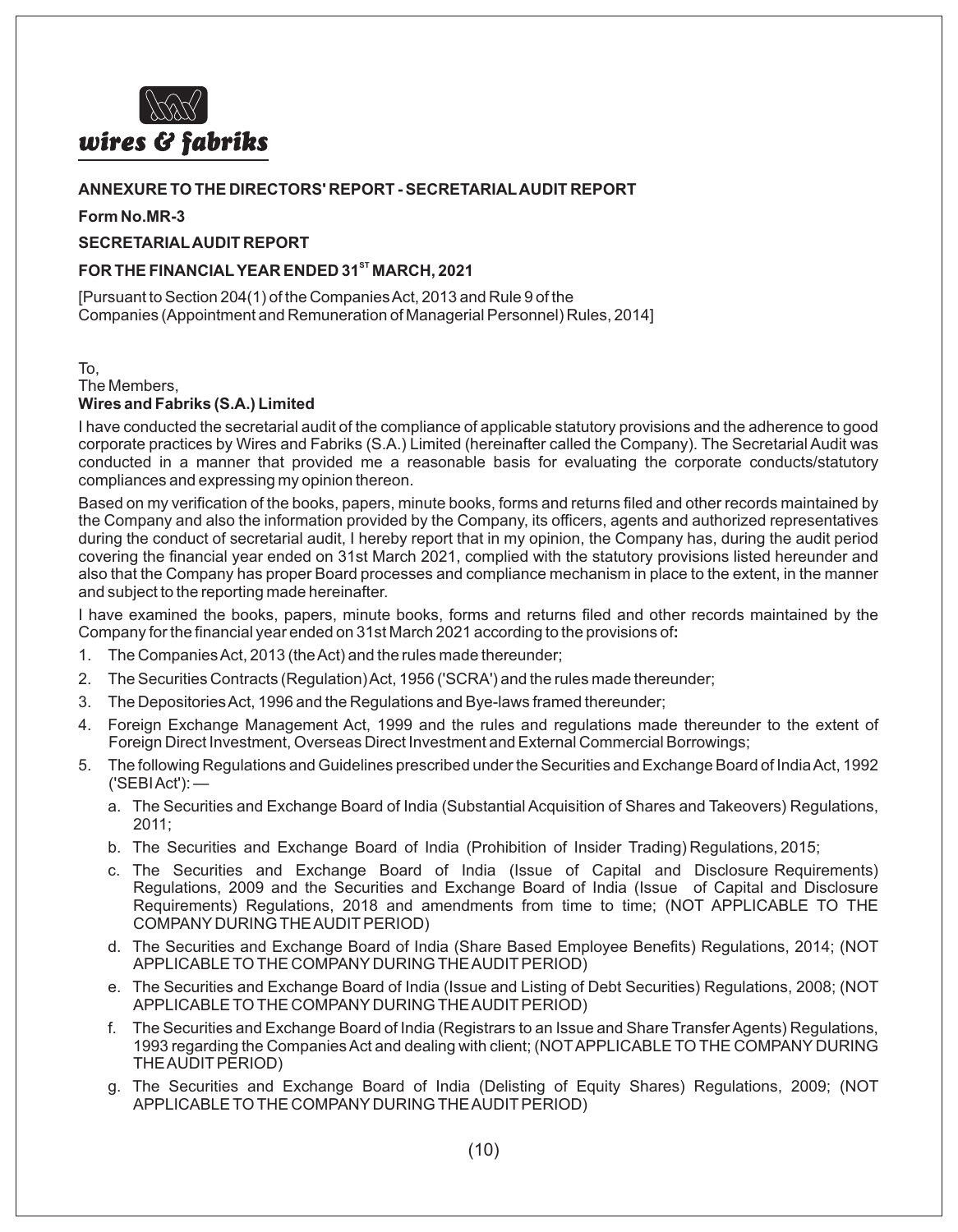

- h. The Securities and Exchange Board of India (Buyback of Securities) Regulations, 1998 and The Securities and Exchange Board of India (Buyback of Securities) Regulations, 2018, as applicable. (NOT APPLICABLE TO THE COMPANY DURING THE AUDIT PERIOD) *and*
- i. The Securities and Exchange Board of India (Listing Obligations and Disclosure Requirements) Regulations, 2015 and amendments from time to time.
- j. The Securities and Exchange Board of India (Depositories and Participants) Regulations, 2018 and amendments from time to time:

#### 6. Other laws applicable to the company as per the representations made by the management.

I have also examined compliance with the applicable clauses of the following:

- i. Secretarial Standards (SS-1 and SS-2) issued by The Institute of Company Secretaries of India**.**
- ii. The Listing Agreements entered into by the Company with Stock Exchanges.

During the period under review the Company has complied with the provisions of the Act, Rules, Regulations, Guidelines, Standards, etc. mentioned above.

#### **I further report that**

The Board of Directors of the Company is duly constituted with proper balance of Executive Directors, Non-Executive Directors and Independent Directors. During the period under review the following changes took place in the Board and Management of the Company:-

- i. Mr. Rishi Bajoria who was appointed as additional independent director of the company w.e.f 13.02.2020, was regularized at  $63<sup>rd</sup>$  Annual General Meeting of the Company held on 21-07-2020.
- ii. Mr. Sudhir Bhandari was appointed as additional independent director of the company w.e.f 13.06.2020 and was subsequently regularized at 63<sup>rd</sup> Annual General Meeting of the Company held on 21-07-2020.
- iii. Mr. Satish Ajmera and Mr. Saroj Khemka, were re-appointed by the Board as Independent Directors for a further period of five years w.e.f  $30<sup>th</sup>$  March, 2020 and  $12<sup>th</sup>$  August, 2020 and subsequent approval of shareholders was taken at the 63 $^{\circ}$ Annual General Meeting of the Company held on 21-07-2020.
- iv. Mr. Abhishek Upadhyay, resigned from the office of Company Secretary & Compliance Officer of the Company w.e.f 23.10.2020.
- v. Mr. Jaspreet Singh Dhir, was appointed as the Company Secretary & Compliance Officer of the Company w.e.f 12.02.2021.

Adequate notice is given to all directors to schedule the Board Meetings, agenda and detailed notes on agenda were sent at least seven days in advance, and a system exists for seeking and obtaining further information and clarifications on the agenda items before the meeting and for meaningful participation at the meeting.

Majority decision is carried through while the dissenting members' views, if any, are captured and recorded as part of the minutes.

**I further report that** there are adequate systems and processes in the Company commensurate with the size and operations of the company to monitor and ensure compliance with applicable laws, rules, regulations and guidelines.

Place: **Kolkata** Date: **31-05-2021**  UDIN: A041279C000397580

**Mayank Daga** Company Secretary in Practice Membership No. ACS 41279 CP. No. 16509

**Note:** This Report is to be read with 'Annexure A' attached herewith and forms an integral part of this Report.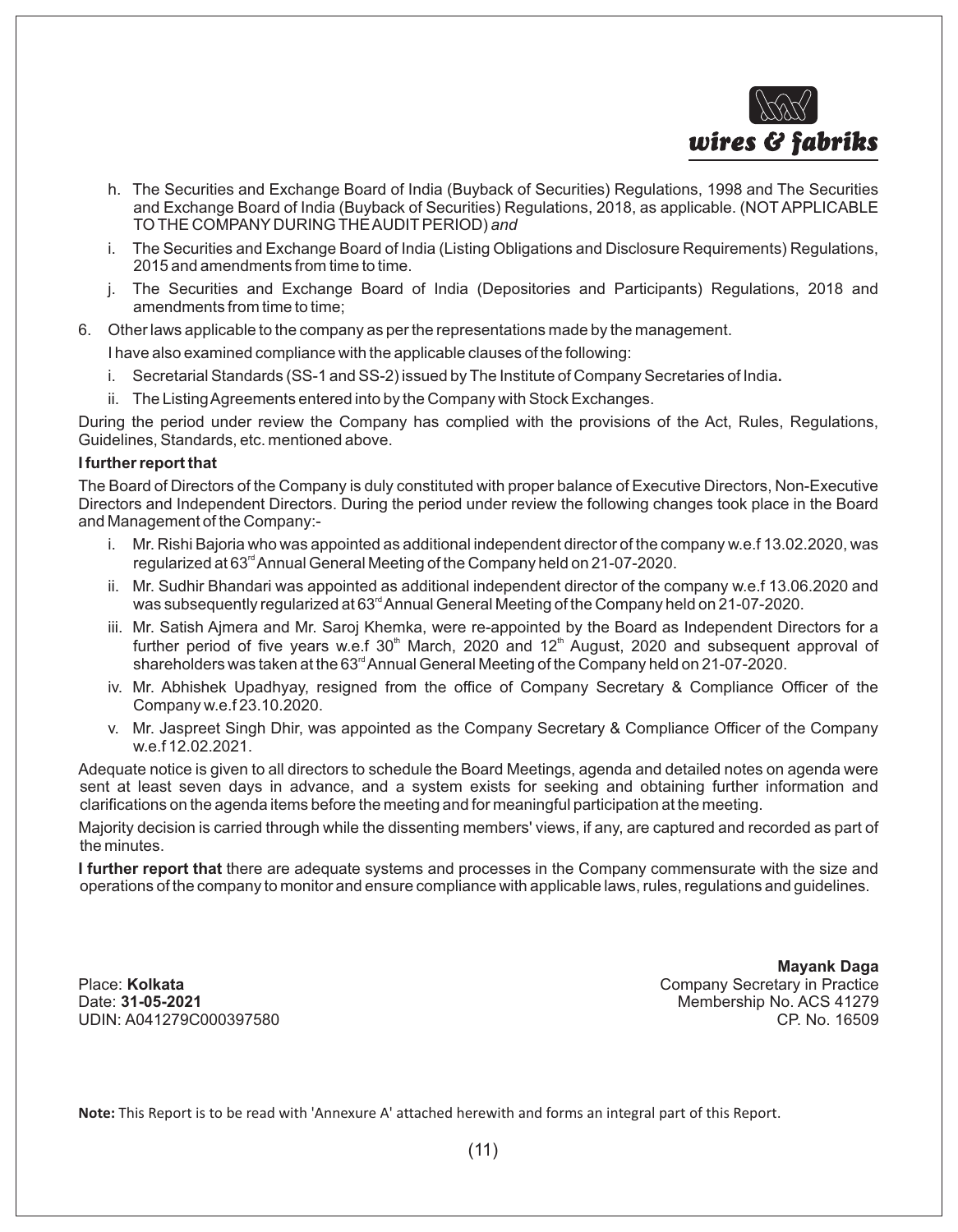

### **"ANNEXURE – A"**

#### To, The Members **Wires and Fabriks (S.A.) Limited**

Our report of even date is to be read along with this letter.

- 1) Maintenance of secretarial record is the responsibility of the management of the Company. Our responsibility is to express an opinion on these secretarial records based on our audit.
- 2) We have followed the audit practices and processes as were appropriate to obtain reasonable assurance about the correctness of the contents of the secretarial records. The verification was done on the random test basis to ensure that correct facts are reflected in secretarial records. We believe that the processes and practices, we followed provide a reasonable basis for our opinion.
- 3) We have not verified the correctness and appropriateness of financial records and Books of Accounts of the Company.
- 4) Where ever required, we have obtained the management representation about the compliance of laws, rules and regulations and happening of events etc.
- 5) The compliance of the provisions of Corporate and other applicable laws, rules, regulations, standards is the responsibility of management. Our examination was limited to the verification of procedures on random test basis.
- 6) The Secretarial Audit report is neither an assurance as to the future viability of the company nor of the efficacy or effectiveness with which the management has conducted the affairs of the Company.

Place: **Kolkata** Date: **31-05-2021** 

**Mayank Daga** Company Secretary in Practice Membership No. ACS 41279 CP. No. 16509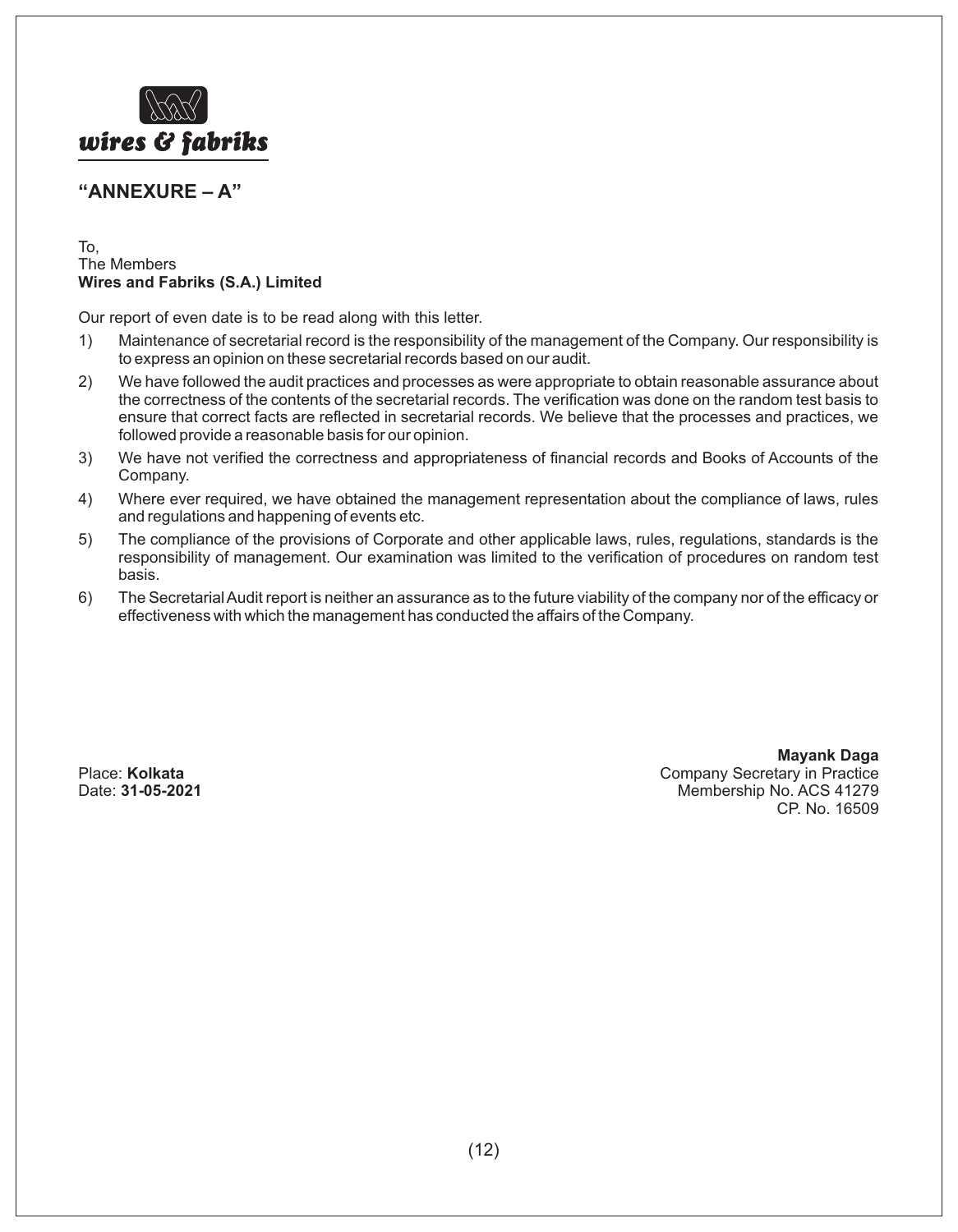

#### **REPORT ON CORPORATE GOVERNANCE**

**[Pursuant to Schedule V of Securities and Exchange Board of India (Listing Obligation and Disclosure Requirements) Regulations, 2015]**

#### **1. COMPANY'S PHILOSOPHY ON CODE OF GOVERNANCE**

The Company believes in and practices good corporate governance. The Company creates an environment to enable the management for the efficient conduct of the business and to meet its obligations to all stakeholders.

#### **2. BOARD OF DIRECTORS**

During the year, 8 meetings of the Board of Directors were held i.e. on 13<sup>th</sup> June, 2020 (1.00 P.M. & 2.00 P.M.), 14<sup>th</sup> September, 2020 (4:30 P.M. & 5.00 P.M.), 10<sup>th</sup> November, 2020 (1.30 P.M. & 2.00 P.M.) and 12<sup>th</sup> February, 2021 (2.30 P.M. & 3.00 P.M.). The maximum gap between any two meetings was less than one hundred and twenty days. The Board was presented with all relevant and necessary information at its meetings including information as required under the listing regulations. Details of Directors seeking appointment/re-appointment at 64th Annual General Meeting are given in the Notice.

The composition and category of the Board of Directors of the Company and other information as required, is as follows:

| <b>Name of Director</b>                | <b>Category</b><br>οf | No. of<br><b>Board</b> | Last<br><b>AGM</b>         | in other                          | Directorships Committee* Position<br>in other Companies |                 |
|----------------------------------------|-----------------------|------------------------|----------------------------|-----------------------------------|---------------------------------------------------------|-----------------|
|                                        |                       | <b>Attended</b>        | Director Meetings Attended | <b>Public Ltd.</b><br>Companies** | Member                                                  | <b>Chairman</b> |
| Mr. K. K. Khaitan, CMD                 | PF                    | 8                      | Yes                        |                                   |                                                         |                 |
| Mr. M. Khaitan, Managing Director      | <b>PF</b>             | 8                      | Yes                        |                                   |                                                         |                 |
| Mr. Devesh Khaitan, Executive Director | PF                    | 8                      | Yes                        |                                   |                                                         |                 |
| Ms. Pranika Khaitan Rawat              | <b>NENI</b>           | 6                      | Yes                        |                                   |                                                         |                 |
| Mr. Rishi Bajoria#                     | <b>NEI</b>            | 8                      | Yes                        |                                   |                                                         |                 |
| Mr. Saroj Khemka                       | <b>NEI</b>            | 8                      | Yes                        |                                   |                                                         |                 |
| Mr. Satish Ajmera                      | <b>NEI</b>            | 8                      | Yes                        |                                   | 3                                                       | 3               |
| Dr. SudhirBhandari#                    | <b>NEI</b>            |                        | Yes                        |                                   |                                                         |                 |

PE: Promoter & Executive, NEI: Non Executive & Independent, NENI: Non Executive & Non Independent, \*Audit Committee, Nomination and Remuneration Committee & Stakeholders Relationship Committee are considered only. \*\*Directorships in other public limited companies are as on the date of the report. "Mr. Rishi Bajoria who was appointed as Additional Independent Director with effect from 13.02.2020 was regularized at the  $63<sup>rd</sup>$  Annual General Meeting of the Company held on 21.07.2020. "Dr. Sudhir Bhandari was appointed as Additional Independent Director of the Company with effect from 13.06.2020 and was regularized at the 63 $^{\circ}$ Annual General Meeting of the Company held on 21.07.2020.

Mr. Devesh Khaitan is the son of Mr. K.K. Khaitan and Ms. Pranika Khaitan Rawat is the daughter of Mr. M. Khaitan. Number of equity shares held by non-executive directors are given in Form MGT-9.

Mr. Satish Ajmera is an Independent Director in two other listed entities i.e. The Lakshmi Mills Company Limited & PCS Technology Limited; Other Directors of the Company do not hold directorship in any other listed entity.

The details of the Familiarisation Program of Independent Directors may be referred to, at the Company's official website at http://www.wirefabrik.com/shareholder/FPID.pdf

The Board has identified the following skills / expertise / competencies fundamental for the effective functioning of the Company which are currently available with the Board:

#### **Industry knowledge/experience Technical skills/ expertise**

Experience of sector/industry<br>
Knowledge of sector/industry<br>
Knowledge of sector/industry<br>
Text Sector Annual Experience and corporate go Knowledge of international best practices<br>
Knowledge of technologies in sector/industry<br>
Human resource management Knowledge of technologies in sector/industry

Laws and corporate governance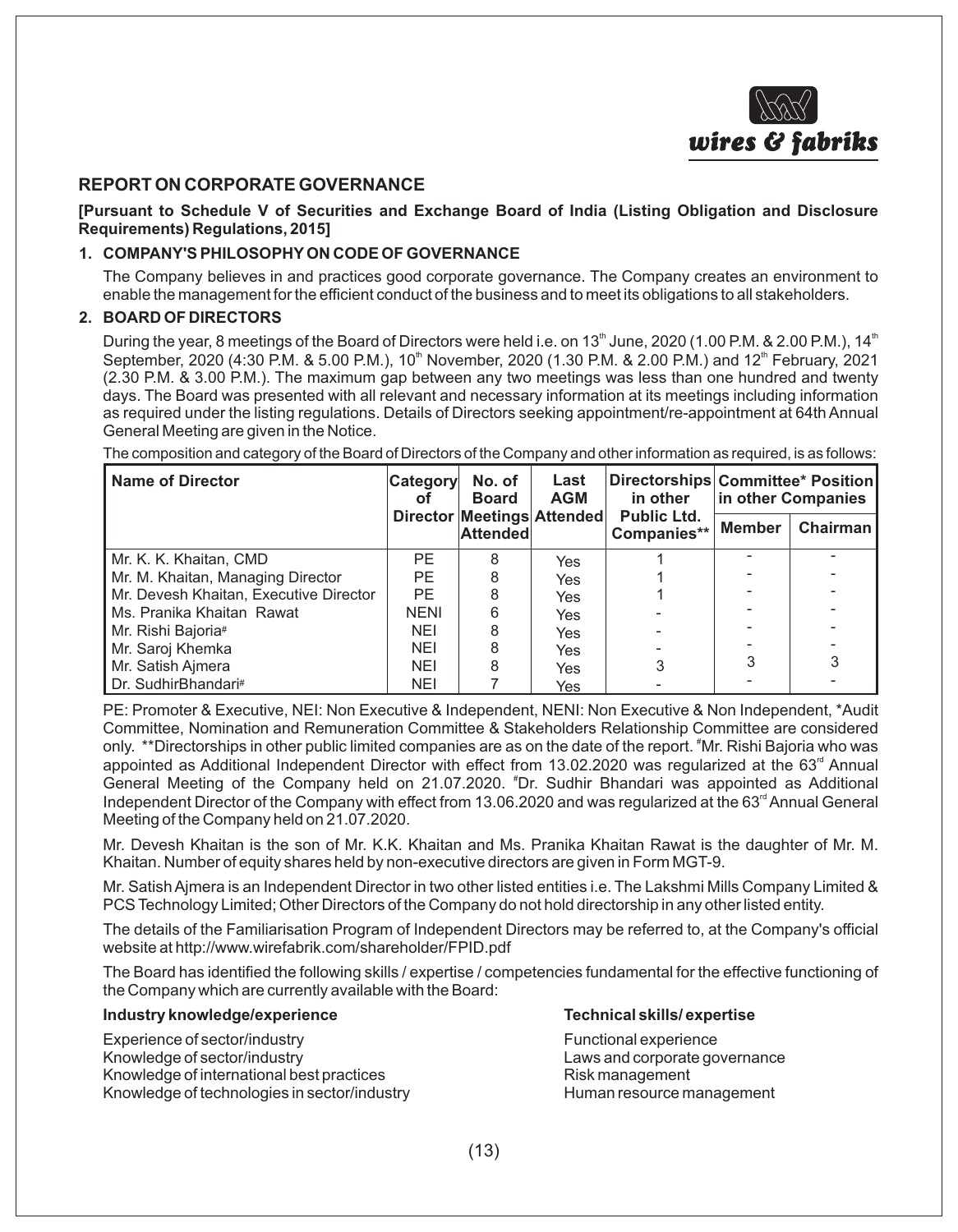

**Governance competencies**<br> **Governance competencies**<br> **Behavioral competencies**<br> **Behavioral competencies**<br> **Behavioral competencies**<br> **Behavioral competencies** Senior management experience Financial literacy and the contract of the matter of the Mentoring abilities Public relations of the Mentoring abilities of the Mentoring abilities Public relations of the Mentoring abilities of the Mentoring abilities of Public relations **Interpersonal relations**<br>
Profile / reputation **Interpersonal relations**<br>
Communication skills

Strategic thinking /planning<br>
Financial literacy<br>
Financial literacy Communication skills

The eligibility of a person to be appointed as a Director of the Company is dependent on whether the person possesses the applicable requisite skill sets among above as identified by the Board, in context of business and sector in which the company operates. Moreover, the Directors so appointed are drawn from diverse backgrounds and possess special skills with regard to the industries/fields from where they come.

The Board is of the opinion that, the independent directors are independent of the management and fulfill the conditions as specified in the SEBI (Listing Obligation and Disclosure Requirements) Regulations, 2015 as amended from time to time.

#### **3. AUDIT COMMITTEE**

During the period under review, Audit Committee headed by Mr. Satish Ajmera comprised of three other Non-Executive Independent Directors namely Mr. Rishi Bajoria, Mr. Saroj Khemka & Dr. Sudhir Bhandari (w.e.f. 01.07.2020) and an Executive Director Mr. M. Khaitan, Managing Director. The terms of reference, role and powers of the Audit Committee are in line with the regulatory requirements mandated by the Securities and Exchange Board of India (Listing Obligation and Disclosure Requirements) Regulations, 2015 as well as the Companies Act, 2013. During the year, four meetings of the Audit Committee were held on 13<sup>th</sup> June, 2020, 14<sup>th</sup> September, 2020, 10<sup>th</sup> November, 2020 and 12<sup>th</sup> February, 2021.

Mr. Satish Ajmera, Mr. Rishi Bajoria, Mr. Saroj Khemka, Dr. Sudhir Bhandari and Mr. M. Khaitan attended 4, 4, 4, 3 and 4 meetings respectively. The Company Secretary acts as a Secretary to the Committee.

#### **4. NOMINATION AND REMUNERATION COMMITTEE**

During the period under review, Nomination and Remuneration Committee headed by Mr. Saroj Khemka comprised of two Non-Executive Independent Directors namely Mr. Satish Ajmera (till 30.06.2020), Dr. Sudhir Bhandari (w.e.f 01.07.2020) and Mr. Rishi Bajoria and a Non-Executive Non Independent Director, Ms. Pranika Khaitan Rawat. The terms of reference, role and powers of the Committee are in line with the regulatory requirements mandated by the Securities and Exchange Board of India (Listing Obligation and Disclosure Requirements) Requlations, 2015 as well as Companies Act, 2013. During the year, the Committee met on  $13<sup>th</sup>$ June, 2020 and 12<sup>th</sup> February, 2021. Mr. Saroj Khemka, Mr. Rishi Bajoria, Mr. Satish Ajmera, Ms. Pranika Khaitan Rawat and Dr. Sudhir Bhandari attended 2, 2, 1, 1, & 1 meeting respectively. The criteria for evaluation of performance of Independent Directors cover the areas of Participation, Knowledge & Skills and others as recommended by the Committee. The Company Secretary acts as a Secretary to the Committee.

#### **5. REMUNERATION OF DIRECTORS**

The payments of remuneration to the Managing Director(s) and Executive Director are governed by the Company's Remuneration Policy and the respective agreement between them and the Company. The current tenure of Managing Director(s) namely Mr. K. K. Khaitan and Mr. M. Khaitan and of Executive Director, Mr. Devesh Khaitan, is for a period of five years with effect from 1st April, 2017, which can be further extended by re-appointing them, subject to the approval by Members in the General Meeting. The Remuneration paid to the Managing Director(s) and Executive Director is on the basis of the approvals received from the Shareholders of the Company. The Non-Executive Directors are being paid sitting fees as approved by the Board/Committee meetings besides reimbursement of actual travelling and out of pocket expenses. Presently, the Company does not have any scheme for grant of stock options either to the directors or employees of the Company. There was no pecuniary relationship or transactions between the Non-Executive Directors and the Company during the Financial Year 2020-21.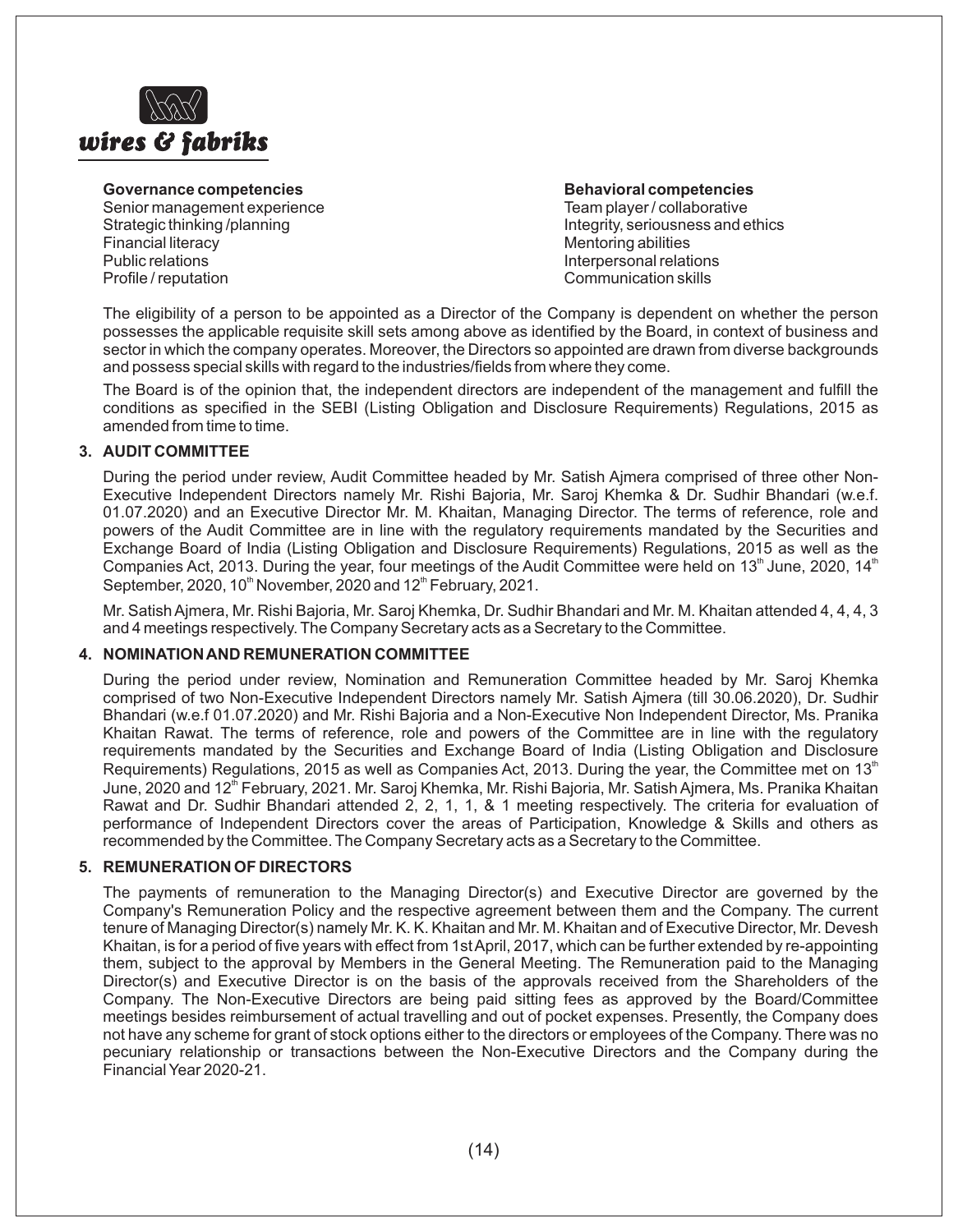

| The details of remuneration to the Directors during the year are as under: |  |
|----------------------------------------------------------------------------|--|
|----------------------------------------------------------------------------|--|

| <b>Name</b>                            |                          | Salary (Rs.) Other Benefits (Rs.) Sitting Fees (Rs.) |          | Total (Rs.) |
|----------------------------------------|--------------------------|------------------------------------------------------|----------|-------------|
| Mr. K. K. Khaitan, CMD                 | 1,77,60,000              | 21,03,513                                            |          | 1,98,63,513 |
| Mr. M. Khaitan, Managing Director      | 1,77,60,000              | 20,97,309                                            |          | 1,98,57,309 |
| Mr. Devesh Khaitan, Executive Director | 95,90,000                | 11, 19, 101                                          |          | 1,07,09,101 |
| Ms. Pranika Khaitan Rawat, Director    |                          |                                                      | 1,05,000 | 1,05,000    |
| Mr. Rishi Bajoria, Director            |                          |                                                      | 2,25,000 | 2,25,000    |
| Mr. Saroj Khemka, Director             |                          |                                                      | 2,25,000 | 2,25,000    |
| Mr. Satish Ajmera, Director            |                          |                                                      | 2,10,000 | 2,10,000    |
| Dr. Sudhir Bhandari, Director          | $\overline{\phantom{0}}$ |                                                      |          |             |

#### **6. STAKEHOLDERS RELATIONSHIP COMMITTEE**

During the period under review, Stakeholders Relationship Committee was headed by Mr. Saroj Khemka till 30.06.2020 and thereafter was headed by Mr. Satish Ajmera with effect from 01.07.2020. The committee comprised of a Non-Executive Independent Director, Mr. Rishi Bajoria till 30.06.2020 and Dr. Sudhir Bhandari with effect from 01.07.2020. The Committee also comprised of an Executive Director, Mr. Devesh Khaitan throughout the year. The terms of reference, role and powers of the Stakeholders Relationship Committee are in line with the regulatory requirements mandated by the Securities and Exchange Board of India (Listing Obligation and Disclosure Requirements) Regulations, 2015. During the year, the Committee met on 13th June 2020, which was attended by Mr. Saroj Khemka, Mr. Rishi Bajoria and Mr. Devesh Khaitan. Grievances requiring specific guidance in between the meetings are communicated to the Chairman and redressed as per his advice.

The Company has received Nil complaints during the year. All complaints, if any, are resolved / replied within reasonable time. The Company Secretary acts as the Secretary to the Committee and the Compliance Officer.

#### **7. GENERAL BODY MEETINGS**

The last three Annual General Meetings were held on:

- 21<sup>st</sup> July, 2020 at 3.00 P.M. through Video Conferencing/ Other Audio Visual Means
- 1<sup>st</sup> August, 2019 at 12.00 Noon at Seminar Hall, Science City, JBS Halden Avenue, Kolkata 700 046
- $t$  11  $\textdegree$  August, 2018 at 12.00 Noon at Seminar Hall, Science City, JBS Halden Avenue, Kolkata 700 046

All the Special Resolutions contained in the respective Notices of the previous three AGM's were passed by the Members.

#### **8. MEANS OF COMMUNICATION**

Annual Reports in respect of each financial year are mailed to all shareholders generally in July/August of each calendar year. The extract / quarterly financial results are normally published in Financial Express (English) & Sukhabar (Vernacular) and are also submitted to the concerned Stock Exchanges in required format to enable them to display at their respective websites. The quarterly/annual financial statement, shareholding pattern along with the presentation on financial results and official news releases, are posted on Company website and can be viewed on www.wirefabrik.com. Further, all other price sensitive and other information is sent to the Stock Exchange where shares of the Company are listed, enabling them to display the same on their website.

#### **9. GENERAL SHAREHOLDER INFORMATION**

| (a) Company Registration Details                | $\therefore$ The Company is registered in the State of West Bengal, India.<br>The Corporate Identity Number (CIN) allotted to the Company by the<br>Ministry of Corporate Affairs (MCA) is L29265WB1957PLC023379. |
|-------------------------------------------------|-------------------------------------------------------------------------------------------------------------------------------------------------------------------------------------------------------------------|
| (b) AGM: Date, Time & Venue/Mode:               | Thursday, 12th August, 2021 at 15:00 Hrs (IST)<br>through Video Conferencing ("VC") using platform provided by NSDL.                                                                                              |
| (c) Financial Year<br>(d) Dates of Book closure | 1st April to 31st March<br>6th August, 2021 to 12th August, 2021 (both days inclusive)                                                                                                                            |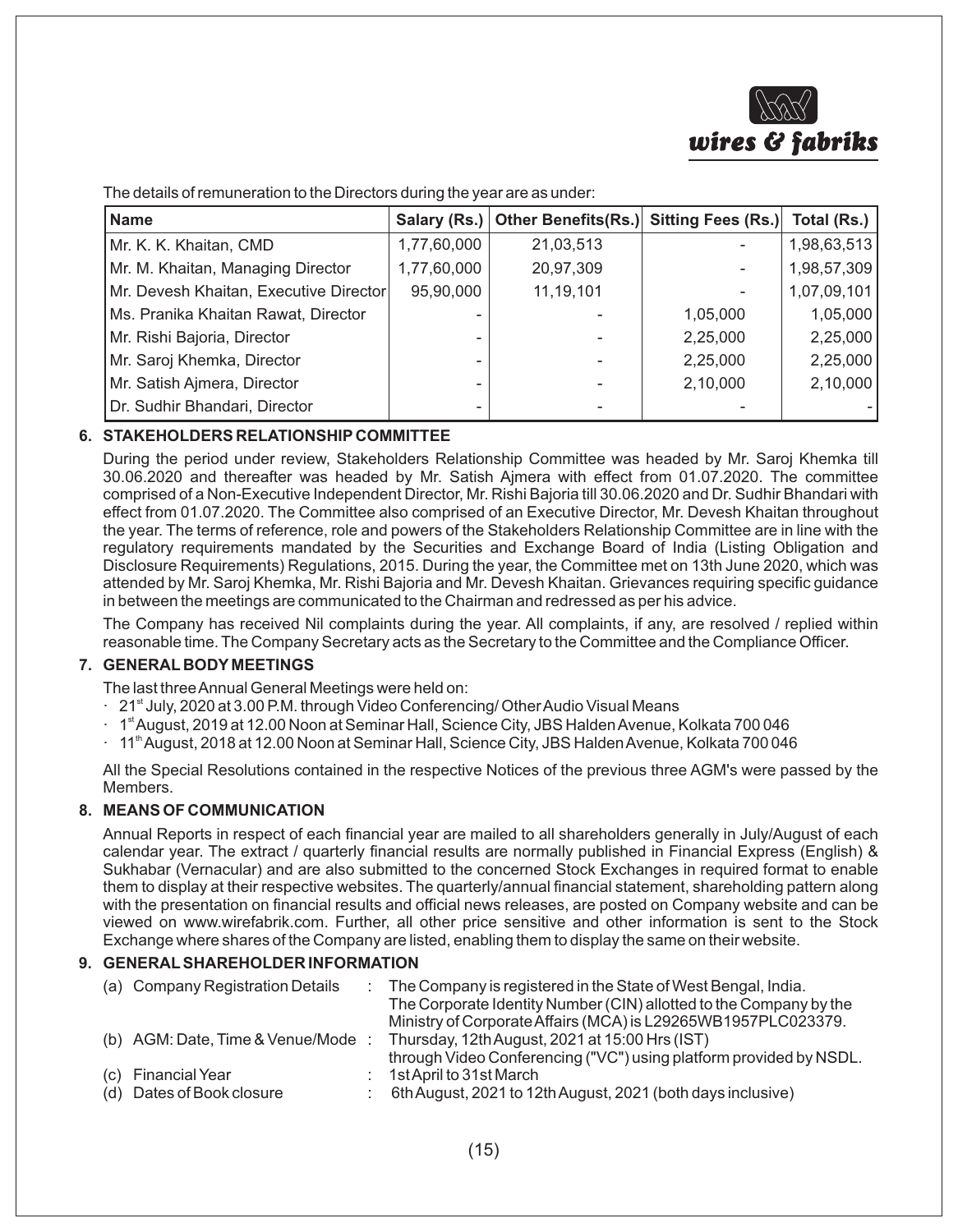

#### (e) Listing of Stock Exchanges & Stock Code:

| B.S.E. Ltd.                               | The Calcutta Stock Exchange Ltd |
|-------------------------------------------|---------------------------------|
| P. J. Towers. Dalal Street. Mumbai 400001 | 7, Lyons Range, Kolkata 700001  |
| (Stock Code: 507817)                      | (Stock Code: 10033008)          |

The annual listing fee for the year 2021-2022 has been paid to the above Stock Exchanges.

(f) Share Price Data, as traded at BSE Limited during 2020-2021: (in Rs.)

|      |       |             |       |                  |          |                               |                       |       |       |       | (Source: BSE Website) |       |
|------|-------|-------------|-------|------------------|----------|-------------------------------|-----------------------|-------|-------|-------|-----------------------|-------|
| 2020 |       |             |       |                  |          |                               |                       |       |       | 2021  |                       |       |
|      | April | Mav         | June  | Julv             | ∣ Aug. I | Sept.   Oct.                  |                       | Nov.  | Dec.  | Jan.  | Feb.                  | Mar.  |
| Hiah |       | 48.75 52.30 | 66.00 |                  |          | 52.60   57.35   52.00   49.20 |                       | 45.25 | 64.50 | 76.40 | 74.50                 | 65.15 |
| Low  | 39.30 | 44.65       | 45.30 | $145.00$   46.10 |          |                               | 44.35   42.90   39.85 |       | 43.50 | 55.10 | 65.75                 | 49.05 |

**Note:** There was no trading during the year on The Calcutta Stock Exchange Limited, Kolkata.

**(g**) Stock Performance in comparison to BSE Sensex:

|                                    | $\overline{ }$ As on 31.03.2020 | As on 31.03.2021 | Increase / (Decrease) % |
|------------------------------------|---------------------------------|------------------|-------------------------|
| <b>IBSE Sensex</b>                 | 29468.49                        | 49509.15         | 68%                     |
| Company's Stock Price at BSE (Rs.) | 49.00                           | 50.45            | 2.96%                   |

(Source: BSE Website)

(h) Registrar & Transfer Agent : ABS Consultant Pvt. Ltd.

99, Stephen House, 6th Floor, 4, B.B D Bag (E), Kolkata-700 001 Ph.:+91 33 2230-1043 / 2243-0153. E-Mail: absconsultant99@gmail.com

- (i) Share Transfer System : Share transfers documents complete in all respects are registered and/or share transfer under objections are returned within stipulated time period.
- (j) Distribution of Shareholding as on 31st March, 2021:

| No. of shares     | No. of Equity Shareholders $\frac{9}{6}$ of Shareholders No. of Equity Shares held \% of Shareholding |        |         |        |
|-------------------|-------------------------------------------------------------------------------------------------------|--------|---------|--------|
| 11 to 1000        | 3157                                                                                                  | 97.77  | 374423  | 12.25  |
| l 1001 to 10000 l | 67                                                                                                    | 2.08   | 184178  | 6.03   |
| 10001 & above     |                                                                                                       | 0.15   | 2497649 | 81.72  |
| Total             | 3229                                                                                                  | 100.00 | 3056250 | 100.00 |

Categories of Shareholding as on 31<sup>st</sup> March, 2021:

| Category                               | No. of Shares held | % of Shareholding |
|----------------------------------------|--------------------|-------------------|
| <b>Promoters</b>                       | 2286356            | 74.81             |
| <b>Mutual Funds</b>                    | 550                | 0.02              |
| Financial Intuitions / Banks           | 200                | 0.01              |
| Public Shareholders - Individuals      | 532544             | 17.42             |
| Public Shareholders - Bodies Corporate | 160538             | 5.25              |
| <b>Others</b>                          | 76062              | 2.49              |

(k) Dematerialisation of shares and liquidity : The Equity Shares of the Company are eligible for demat by both the depositories namely NSDL & CDSL, under ISIN: INE469D01013. About 95.53% of shares were held in dematerialisation form by the shareholders of the Company, as on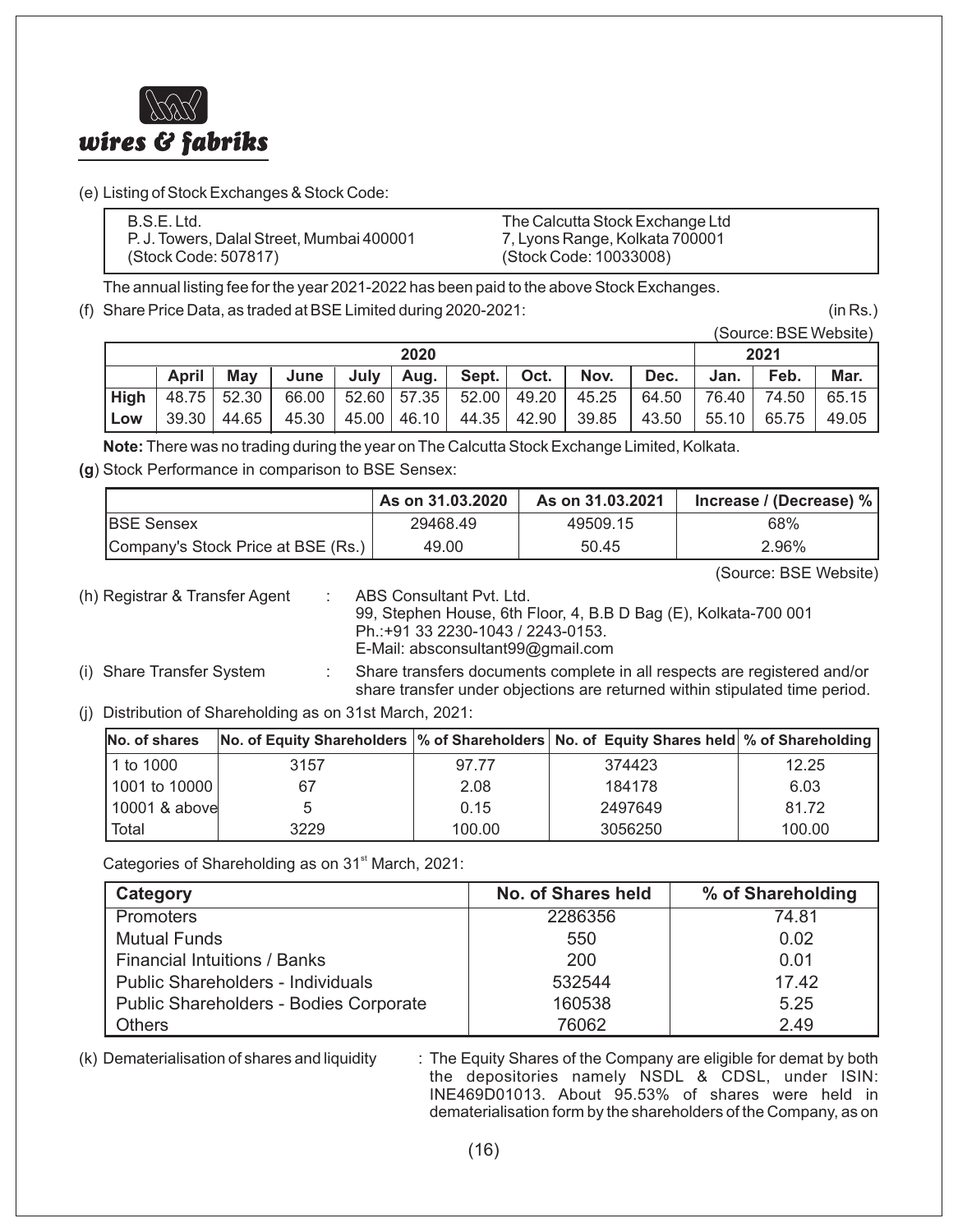

|     |                                                                              | 31st March, 2021. The trading of the equity shares of the<br>Company on the Stock Exchanges are under the list of<br>compulsory delivery in dematerialization form by all investors.<br>The shares of the Company are regularly traded at BSE. |
|-----|------------------------------------------------------------------------------|------------------------------------------------------------------------------------------------------------------------------------------------------------------------------------------------------------------------------------------------|
| (1) | Outstanding ADR's / GDR's/Warrants<br>/ or any other Convertible Instruments | : Nil                                                                                                                                                                                                                                          |
|     | (m) Commodity Price Risk/Foreign<br>CompanyExchange Risk and Hedging         | : The Company does not deal in commodities. The<br>actively monitors the foreign exchange movements associated<br>with normal business transactions in foreign currencies and<br>takes forward covers if appropriate to reduce the risks.      |
|     | (n) Plant Locations                                                          | : Jaipur & Jaisalmer, Rajasthan                                                                                                                                                                                                                |
|     |                                                                              | Howrah, West Bengal.                                                                                                                                                                                                                           |
|     | (o) Address for Correspondence &                                             | : The Compliance Officer                                                                                                                                                                                                                       |
|     | Redressal of Investor Grievances                                             | Wires and Fabriks (S.A.) Limited<br>7, Chittaranjan Avenue, Kolkata-700 072<br>Phone Nr.: +91 33 40124012<br>E-Mail: cs@wirefabrik.com                                                                                                         |
| (p) | Compliance officer                                                           | : The Company Secretary acts as Compliance Officer<br>of the Company.                                                                                                                                                                          |
|     | .                                                                            |                                                                                                                                                                                                                                                |

(q) Details of credit ratings obtained/ reviewed during the year 2020-2021.

| *Facilities                       | <b>Rating</b>                      | <b>Remarks</b> |
|-----------------------------------|------------------------------------|----------------|
| Long-term Bank Facilities         | <b>IVR BBB; Stable Outlook</b>     | Assigned       |
|                                   | (IVR Triple B with Stable Outlook) |                |
| <b>Short-term Bank Facilities</b> | IVR A3+ (IVR A Three Plus)         | Assigned       |

#### **10.DISCLOSURES**

- (i) As a matter of policy, the Company does not enter into any transaction with any related party that may have potential conflict with the interests of the Company at large. The transactions with related party in normal course of business have been disclosed in the Notes forming part of Accounts.
- (ii) Neither were any penalties imposed, nor were any strictures passed by Stock Exchange(s) or SEBI or any Statutory Authority on any Capital Market related matters during the last three years.
- (iii) The Company has a whistle blower policy and no employee has been denied access to the Audit Committee and / or Director in respect of his / her grievances.
- (iv) The Company has complied with the mandatory requirements of the Listing Regulation. The Company has adopted various non-mandatory requirements as well, as discussed under relevant headings.
- (v) The Company does not have a Subsidiary and as such no Policy for determining 'material subsidiaries was formulated.
- (vi) The Company has framed Related Party Transaction Policy and is placed on the Company's website and may be referred to, at the Company's official website at http://www.wirefabrik.com/shareholder/RPTP.pdf
- (vii) During the financial year ended 31st March, 2021 the Company did not engage in commodity hedging activities.
- (viii) During the financial year 2020-21 the Company have not raised or utilized any funds through preferential allotment or qualified institutions placement.
- (ix) The company has obtained a certificate from a practicing company secretary certifying that none of the directors of the company have been debarred or disqualified from being appointed or continuing as directors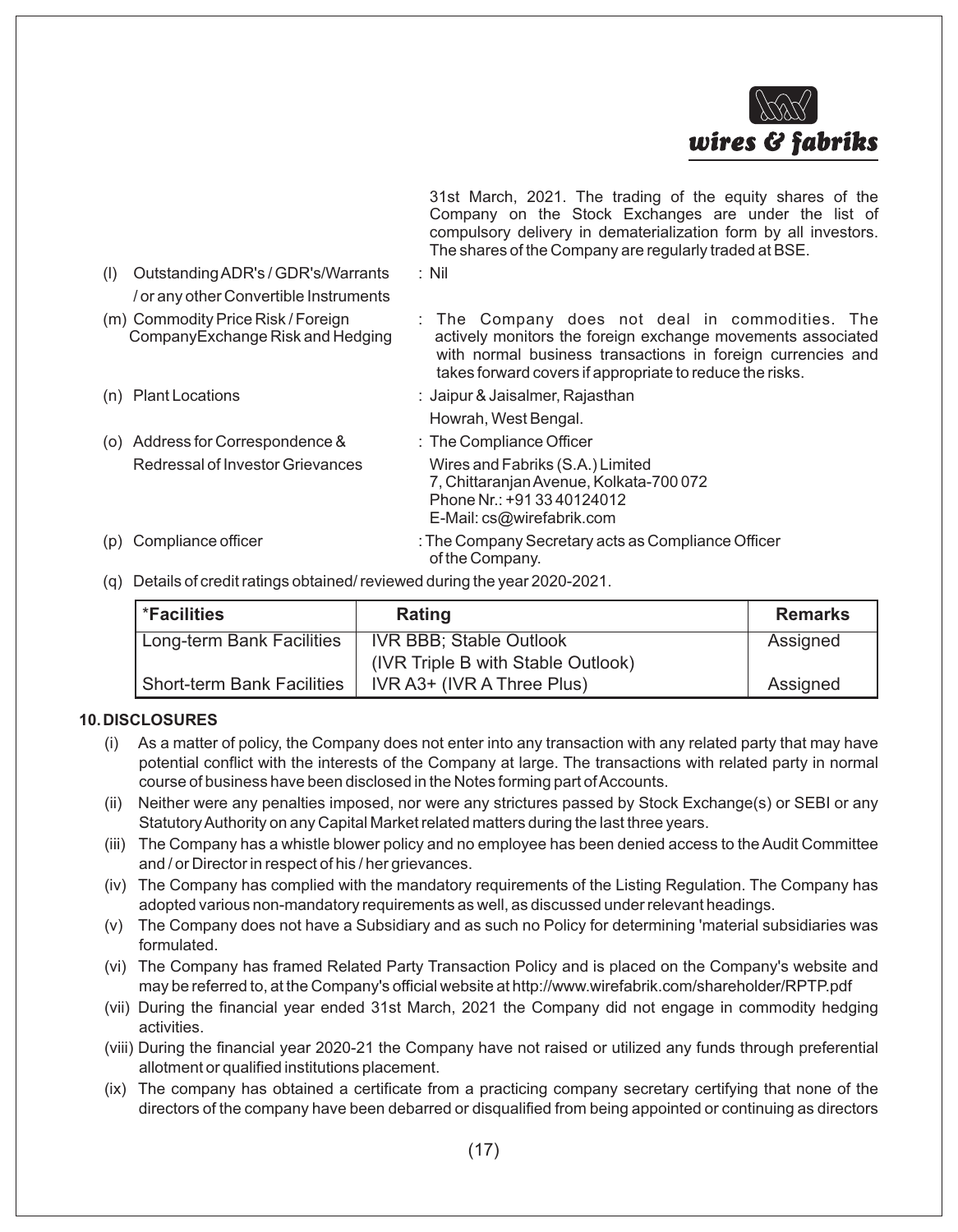

of the companies by SEBI / MCA or any such statutory authority.

- (x) The board of directors has accepted the recommendations of its committees made during the financial year 2020-21.
- (xi) The Company has paid total fees of Rs. 2.71 lacs to the statutory auditors towards all the services rendered by them, on a consolidated basis. No other payments are made to any network firm/ network entity of which the statutory auditor may be a part.
- **11.** There has been no instance of non-compliance of any requirement of Corporate Governance Report.

#### **12. ADOPTION OF NON - MANDATORY REQUIREMENTS**

|                | <b>Sr.Nr.</b> Particulars          | <b>Compliance Status/Remarks</b>                                                      |
|----------------|------------------------------------|---------------------------------------------------------------------------------------|
|                | <b>Audit Qualification</b>         | The financial statement has no qualifications.                                        |
| $\overline{2}$ | Separate posts of Chairman and CEO | The post of the Chairman of the Company and<br>the CEO are held by different persons. |
| 3              | Reporting of Internal Auditors     | The Internal Auditors have a direct access to the<br>Chairman of the Audit Committee  |

**13.** The Company has fully complied with the applicable requirement specified in Regulation 17 to 27 and clause (b) to (i) of sub-regulation (2) of Regulation 46.

#### **14. CEO/CFO CERTIFICATION**

As required under Regulation 17(8) of the SEBI (Listing Obligations and Disclosure Requirements) Regulations 2015, Chief Executive Officer and Chief Financial Officer of the Company have certified to the Board of Directors, inter-alia, the accuracy of the financial statements and adequacy of internal control for the financial reporting purpose, for the year under review.

#### **For and on behalf of the Board**

Place: **Jaipur st** Date: **31 May, 2021**

 **K.K. Khaitan Chairman cum Managing Director** DIN: 00514864

**M. Khaitan Managing Director** DIN: 00459612

#### **DECLARATION IN RESPECT OF COMPLIANCE WITH THE CODE OF CONDUCT**

It is hereby declared that all Board Members, Key Managerial Personnel and Senior Management Personnel of the Company have affirmed compliance with the Code of Conduct of the Company, for the financial year ended 31<sup>st</sup> March, 2021.

Place: **Jaipur M. KHAITAN State:** 31<sup>st</sup> May, 2021 **CEO**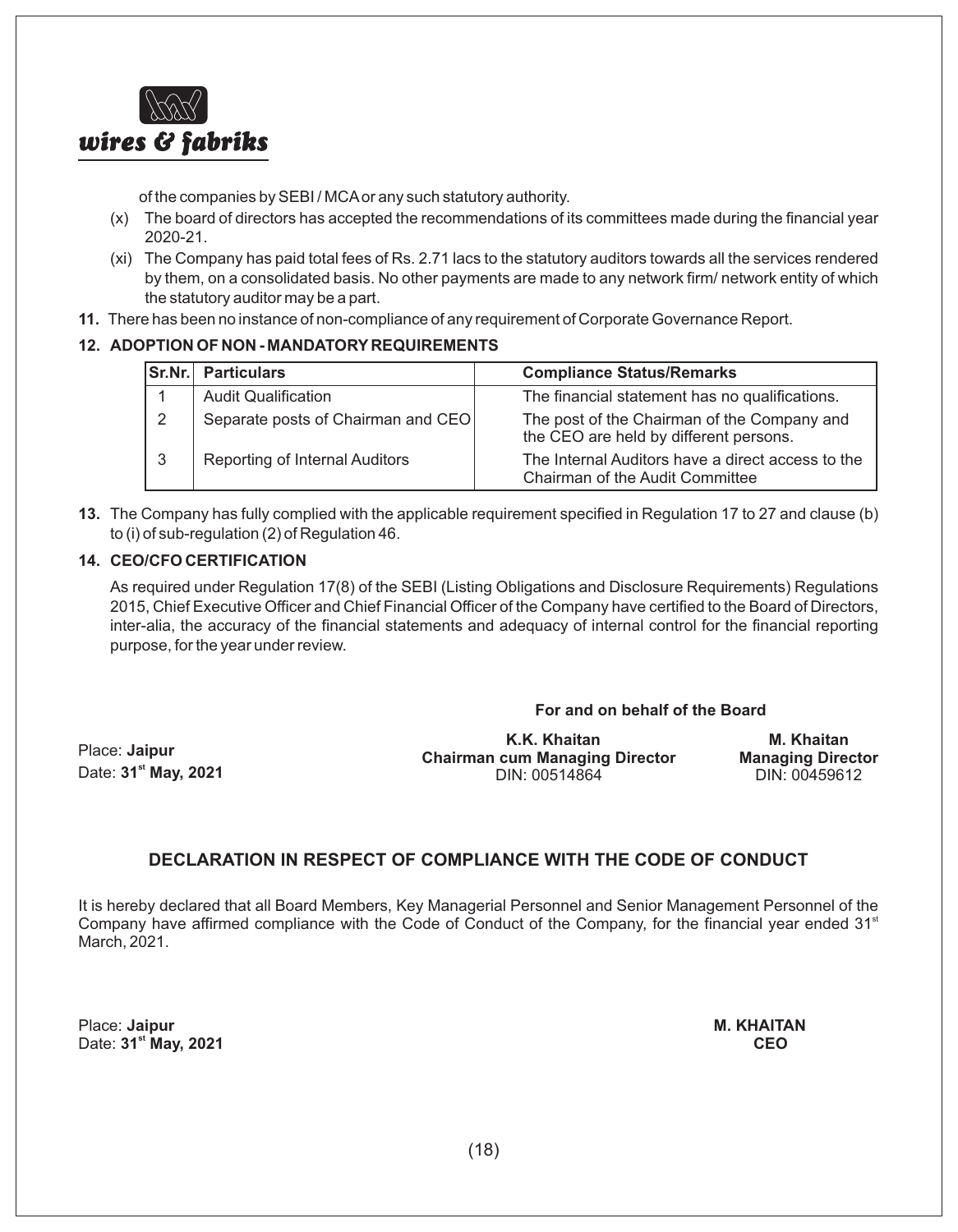

#### **Certificate to the Members of Wires and Fabriks (S.A.) Limited on the conditions of Corporate Governance for the year ended 31st March, 2021**

#### To the Members of **Wires and Fabriks (S.A.) Limited**

I have examined the compliance of the conditions of Corporate Governance by Wires and Fabriks (S.A.) Limited for the year ended on 31st March, 2021 as stipulated in Chapter IV of Securities and Exchange Board of India (Listing Obligation and Disclosure Requirements) Regulations, 2015. ("SEBI Listing Regulations")

The Compliance of the conditions of Corporate Governance is the responsibility of the Management of the Company. Our examination is limited to the review of the procedures and implementation thereof, as adopted by the Company for ensuring the compliance of the conditions of Corporate Governance. It is neither an audit nor an expression of the opinion on the financial statements of the Company.

In our opinion and to best of our information and according to the explanations given to us, and the representation made by the Management, I certify that the Company has complied with the conditions of Corporate Governance as stipulated in the provisions as specified in the SEBI Listing Regulations for the year ended on 31st March, 2021.

On the basis of records maintained by the Company, I state that, as on 31st March, 2021, there were no investor grievances remaining pending for a period exceeding one month against the Company.

I, further state that such compliance is neither an assurance as to the future viability of the Company nor the efficiency or effectiveness with which the Management has conducted the affairs of the Company.

Date: 31.05.2021 UDIN: A041279C000397393

**Mayank Daga** Company Secretary in Practice Place: **Kolkata** Membership No. ACS 41279<br>Date: **31.05.2021** Membership No. ACS 41279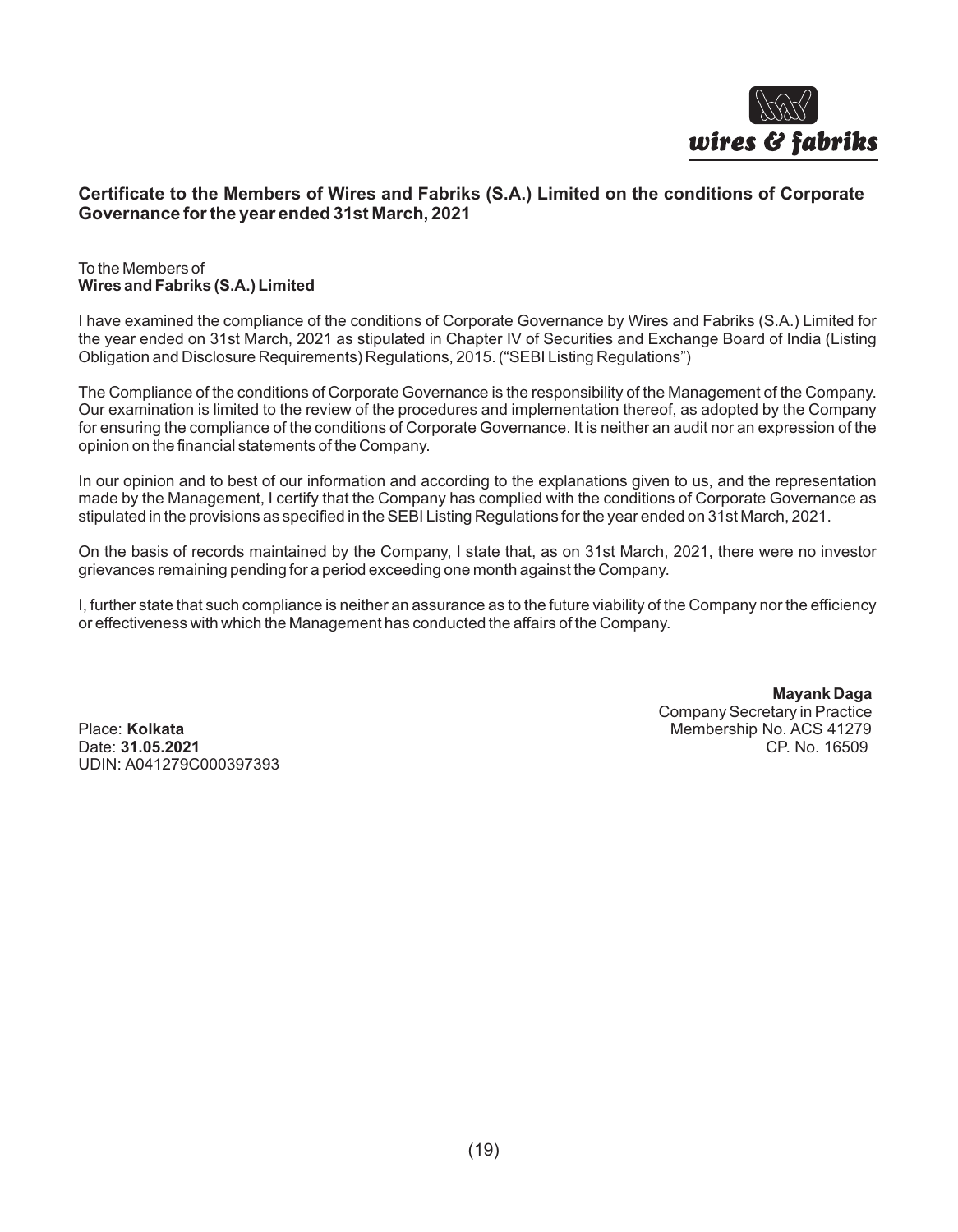

#### **CERTIFICATE OF NON-DISQUALIFICATION OF DIRECTORS**

(Pursuant to Regulation 34(3) and Schedule V Para C clause (10) (i) of the SEBI (Listing Obligations and Disclosure Requirements) Regulations, 2015)

To, The Members, **Wires and Fabriks (S.A.) Limited** 7, Chittaranjan Avenue, Kolkata- 700072

I, have examined the relevant registers, records, forms, returns and disclosures received from the Directors of M/s. Wires and Fabriks (S.A.) Limited having CIN L29265WB1957PLC023379 and having registered office at 7, Chittaranjan Avenue, Kolkata - 700072 (hereinafter referred to as 'the Company'), produced before me by the Company for the purpose of issuing this Certificate, in accordance with Regulation 34(3) read with Schedule V Para-C Sub clause 10(i) of the Securities Exchange Board of India (Listing Obligations and Disclosure Requirements) Regulations, 2015.

In my opinion and to the best of my information and according to the verifications (including Directors Identification Number (DIN) status at the portal www.mca.gov.in) as considered necessary and explanations furnished to me by the Company & its officers, I, hereby certify that none of the Directors on the Board of the Company as stated below for the Financial Year ending on 31st March, 2021, have been debarred or disqualified from being appointed or continuing as Directors of companies by the Securities and Exchange Board of India, Ministry of Corporate Affairs, or any such other Statutory.

| SI <sub>No</sub> | Name of Director      | <b>DIN</b> | Date of appointment | Date of cessation |  |
|------------------|-----------------------|------------|---------------------|-------------------|--|
|                  |                       |            | in Company          | (i f any)         |  |
|                  | Rishi Bajoria         | 00501157   | 13/02/2020          |                   |  |
| 2                | Sudhir Bhandari       | 08755101   | 13/06/2020          |                   |  |
| 3                | Saroj Kumar Khemka    | 00489838   | 05/02/2015          |                   |  |
|                  | Satish Ajmera         | 00208919   | 29/11/2001          |                   |  |
| 5                | Pranika Khaitan Rawat | 07062242   | 05/02/2015          |                   |  |
| 6                | Devesh Khaitan        | 00820595   | 27/06/2014          |                   |  |
|                  | Mahendra Khaitan      | 00459612   | 26/06/1989          |                   |  |
| 8                | Kishan Kumar Khaitan  | 00514864   | 14/08/1978          |                   |  |

Ensuring the eligibility for the appointment / continuity of every Director on the Board is the responsibility of the management of the Company. Our responsibility is to express an opinion on these based on our verification. This certificate is neither an assurance as to the future viability of the Company nor of the efficiency or effectiveness with which the management has conducted the affairs of the Company.

Date: **31.05.2021** UDIN: A041279C000397525

**Mayank Daga** Company Secretary in Practice Place: **Kolkata** Membership No. ACS 41279<br>Date: **31.05.2021** Membership No. ACS 41279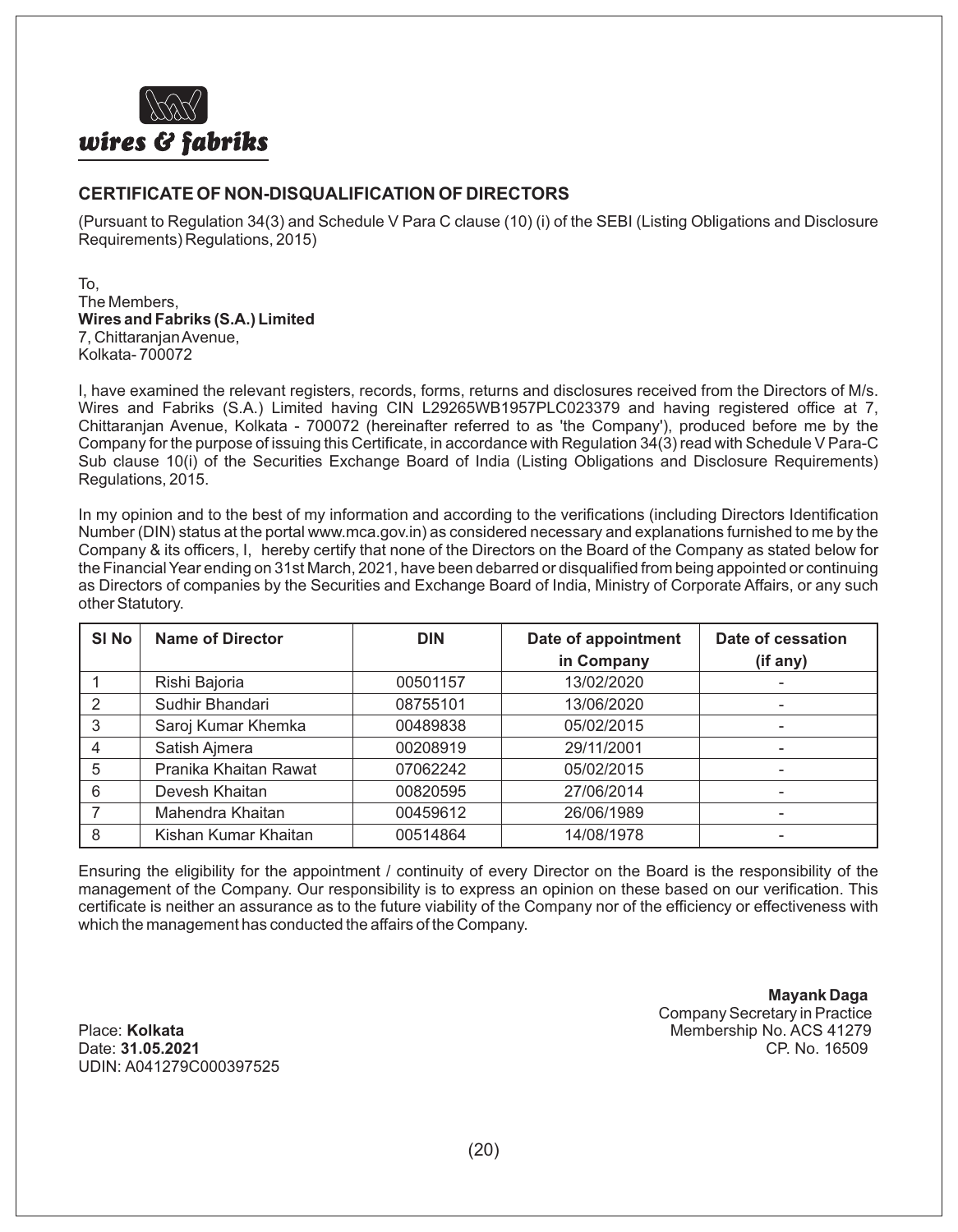

#### **MANAGEMENT DISCUSSIONS & ANALYSIS REPORT 2020-21**

#### **INDUSTRY STRUCTURE & DEVELOPMENTS**

The Company mainly deals in technical products for the Paper Industry. The Paper Industry in India is growing at a rate higher than the GDP growth. Present per capita paper consumption in India being low, it is bound to increase, resulting in increased production of paper and increased consumption of company's products. The same is true in the case of other Asian countries. Our products requiring tailor made services offer us a great opportunity both by way of geographical advantage & local expertise.

#### **OPPORTUNITIES & THREATS**

Growth in the Paper Industry is a foregone conclusion. Besides growth in the domestic sector, growth opportunity also exists in the export sector, as Asia is the fastest growing region in the world for the paper sector. Besides domestic competition, competition from overseas suppliers may increase due to various developments in the Indian Economy. However, the Company has maintained its leadership due to continuous thrust on modernization & technology upgradation.

#### **SEGMENT WISE OR PRODUCT WISE PERFORMANCE**

Products for the Paper industry had a brief setback in the current economic scenario. Wind mills are performing satisfactorily.

#### **FUTURE OUTLOOK**

The expected completion of the Company's Expansion cum Modernisation Project in 2022-23, will make the Company ready for the future.This will improve the performance in the forthcoming years. The current economic scenario may however affect the results in short term.

#### **RISKS & CONCERNS**

Reduction in growth rate of Indian Paper Industry and increased competition both from domestic and overseas suppliers and foreign currency rates are main areas of concern. Costly equipments and constantly upgrading technology reduces margins. However, the emphasis on Research & Development has led to an inherent technical strength, which helps the Company to maintain its leadership and bottom-line. Natural calamities, pandemics or governmental actions such as lockdown, Covid related restrictions etc., may affect the performance of the Company. However the company plans & takes proper response to overcome the loss to the extent possible.

#### **INTERNAL CONTROL SYSTEMS & THEIR ADEQUACY**

The Company has adequate internal control procedure commensurate with the nature of its business & size of its operations. Internal Audit is conducted at regular intervals and covers the key areas of operations.

#### **DISCUSSIONS ON FINANCIAL PERFORMANCE WITH RESPECT TO OPERATIONAL PERFORMANCE**

The Company closed last financial year with lower turnover due to lockdown. The profitability too was affected. The Company plans to further strengthen the areas where more improvement opportunities exist.

#### **MATERIAL DEVELOPMENT IN HUMAN RESOURCES / INDUSTRIAL RELATIONS**

The Company continues to give its high attention to its Human Resources. Various initiatives were successfully implemented during the year. Industrial relations continue to be cordial.

#### **FINANCIAL RATIOS**

The details on key financial ratios are produced below which enables to measure Company's operational efficiency, liquidity, stability and profitability, giving management, investors and other stakeholders more relevant information than raw financial data and to take better strategic, operational & financial decisions by using the widely popular, and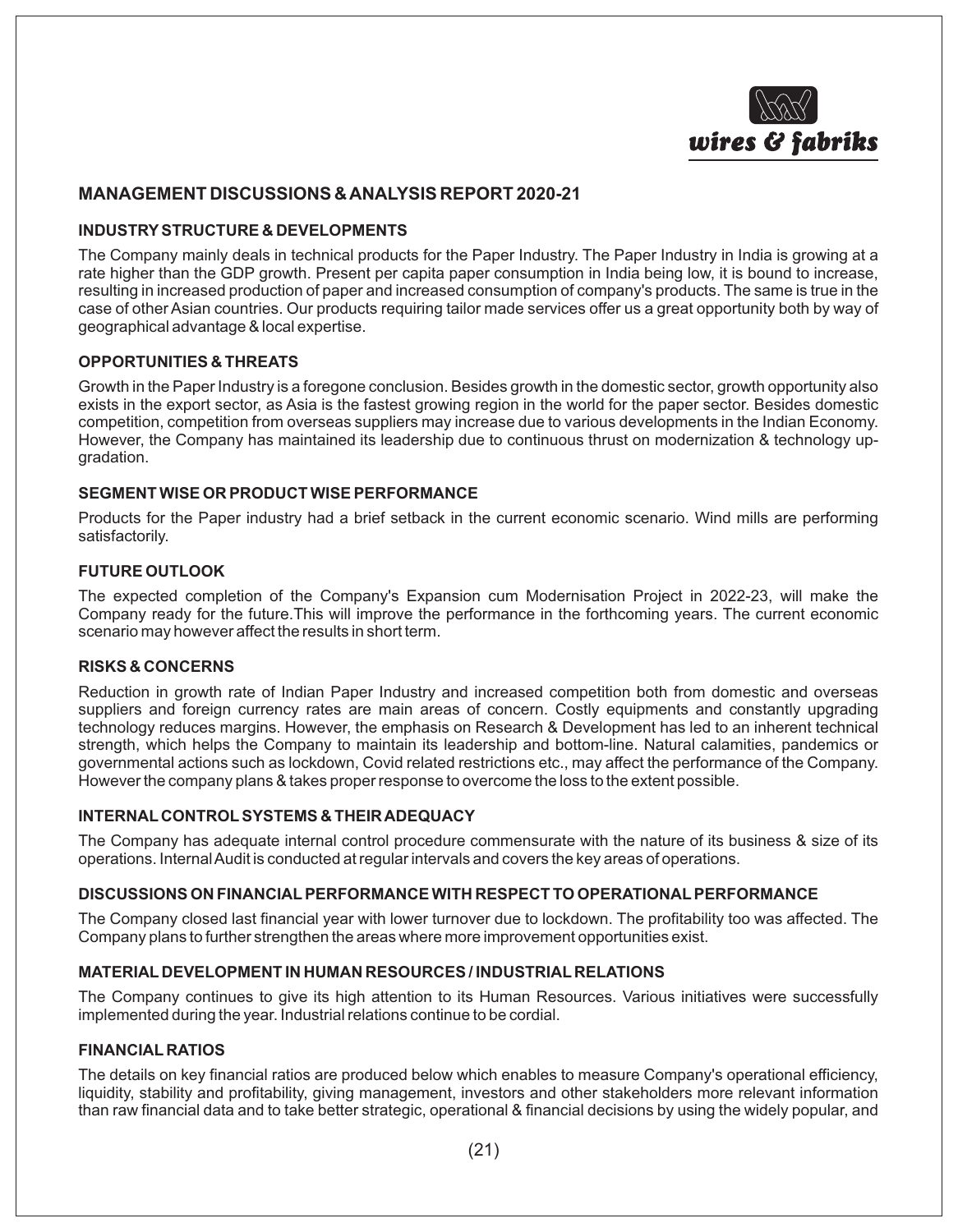

arguably indispensable, technique of ratio analysis.

|       |                             | FY 2020-21 | FY 2019-20 |
|-------|-----------------------------|------------|------------|
| i.    | Debtors Turnover            | 2.99       | 3.15       |
| ii.   | <b>Inventory Turnover</b>   | 4.10       | 3.96       |
| iii.  | Interest Coverage Ratio     | 1.26       | 2.73       |
| iv.   | <b>Current Ratio</b>        | 1.75       | 1.45       |
| V.    | Debt Equity Ratio           | 0.71       | 0.92       |
| vi.   | Operating Profit Margin (%) | 2.08       | 2.87       |
| vii.  | Net Profit Margin (%)       | 0.42       | 1.82       |
| viii. | Return on Net Worth (%)     | 0.84       | 4.00       |
|       |                             |            |            |

Decrease in revenue from operations considering Covid-19 situations severely impacted Return on Net Worth, Operating and Net Profit Margin, in spite of reduction in Fixed Cost/ Expenses. The Debtors and Inventory Turnover are also affected. However, timely repayment of Term Loans as per schedule coupled with better utilization of borrowed working capital funds resulted in improved Debt Equity Ratio.

#### **CAUTIONARY STATEMENT**

Some of the statements made above are stated as required by applicable regulations. While they are based on the data available and the bonafide judgment of the management, the actual results may be affected by various factors, which may be different from what your management envisages in terms of future performance & outlook.

#### **For and on behalf of the Board**

Place: **Jaipur st** Date: **31 May, 2021**

 **K.K. Khaitan Chairman cum Managing Director** DIN: 00514864

**M. Khaitan Managing Director** DIN: 00459612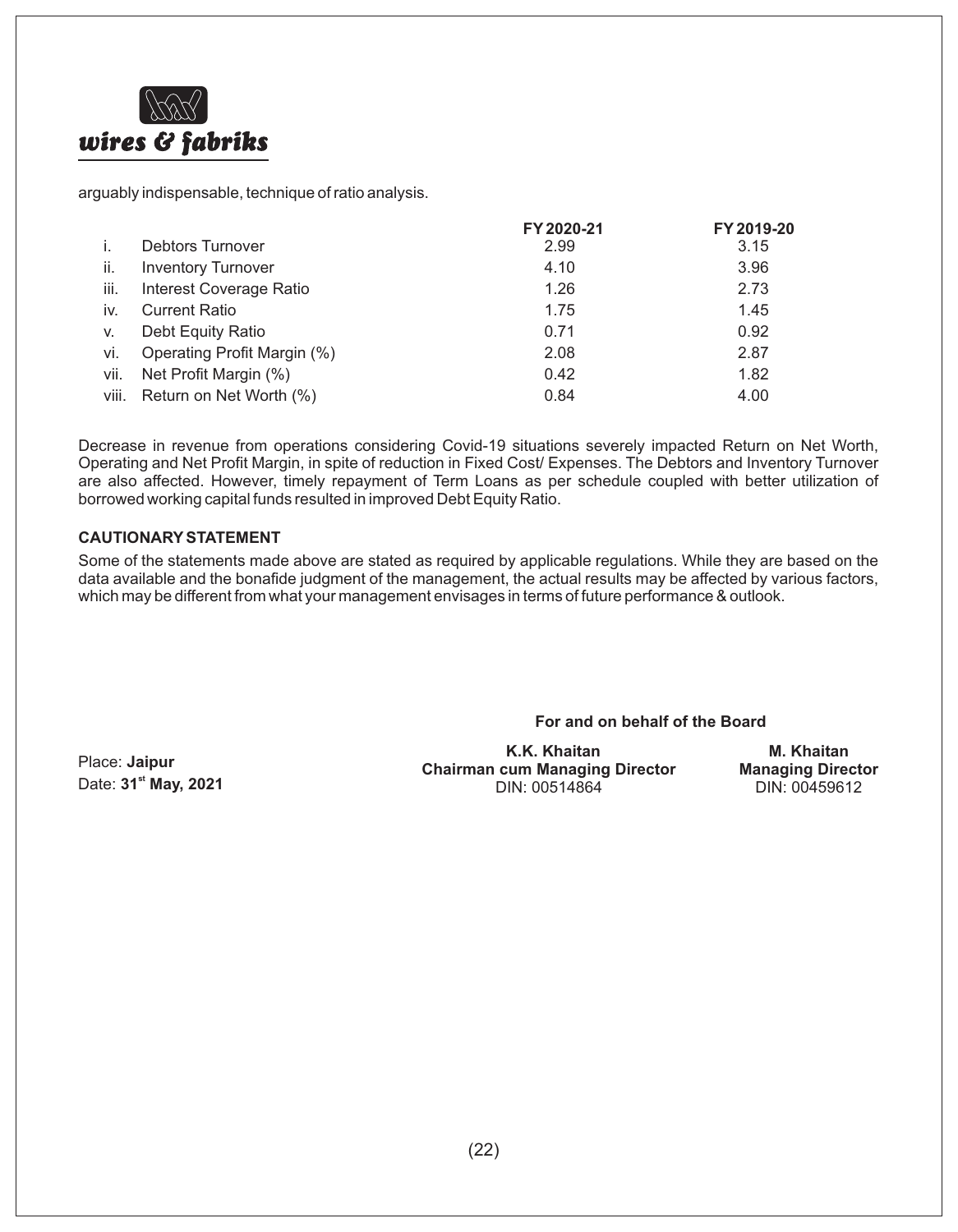

#### **INDEPENDENT AUDITOR'S REPORT To the Members of WIRES AND FABRIKS (S.A.) LIMITED**

#### **Report on the Audit of the Ind AS Financial Statements**

#### **Opinion**

We have audited the financial statements of Wires and Fabriks (S.A.) Limited ("the Company"), which comprises the Balance sheet as at 31<sup>st</sup> March 2021, and the Statement of Profit and Loss (Including Other Comprehensive Income), Cash Flow Statement and the Statement of changes in equity for the year then ended, and notes to the financial statements, including a summary of significant accounting policies and other explanatory information for the year ended on that date (hereinafter referred to as "Ind AS financial statements").

In our opinion and to the best of our information and according to the explanations given to us, the aforesaid Ind AS financial statements give the information required by the Companies Act, 2013 ("the Act") in the manner so required and give a true and fair view in conformity with the accounting principles generally accepted in India, of the state of affairs of the Company as at March 31, 2021, and its profits (including other comprehensive income) and its cash flows and the changes in equity for the year ended on that date.

#### **Basis for Opinion**

We conducted our audit in accordance with the Standards on Auditing (SAs) specified under section 143(10) of the Act. Our responsibilities under those Standards are further described in the Auditor's Responsibilities for the Audit of the Financial Statements section of our report. We are independent of the Company in accordance with the Code of Ethics issued by the Institute of Chartered Accountants of India together with the ethical requirements that are relevant to our audit of the financial statements under the provisions of the Companies Act, 2013 and the Rules made thereunder, and we have fulfilled our other ethical responsibilities in accordance with these requirements and the Code of Ethics. We believe that the audit evidence we have obtained is sufficient and appropriate to provide a basis for our opinion on financial Statements.

#### **Key Audit Matters**

Key audit matters are those matters that, in our professional judgment, were of most significance in our audit of the financial statements of the current period. These matters were addressed in the context of our audit of the financial statements as a whole, and in forming our opinion thereon, and we do not provide a separate opinion on these matters.

| Sr.No.<br><b>Key Audit Matter</b>                                                                                                                                                                                                                                                                                                                                                                                                                                     | <b>Auditor's Response</b>                                                                                                                                                                                                                                                                                                                                                                                                                                                                                                                                                                                                                                                                                                                                                             |
|-----------------------------------------------------------------------------------------------------------------------------------------------------------------------------------------------------------------------------------------------------------------------------------------------------------------------------------------------------------------------------------------------------------------------------------------------------------------------|---------------------------------------------------------------------------------------------------------------------------------------------------------------------------------------------------------------------------------------------------------------------------------------------------------------------------------------------------------------------------------------------------------------------------------------------------------------------------------------------------------------------------------------------------------------------------------------------------------------------------------------------------------------------------------------------------------------------------------------------------------------------------------------|
| 1<br>Accuracy of recognition,<br>measurement, presentation<br>and disclosures of receivable<br>and expected credit loss.<br>A receivable shall be classified<br>as 'trade receivable' if it is in<br>respect of the amount due on<br>account of goods sold or<br>services rendered in the normal<br>course of business. Hence,<br>amounts due under contractual<br>rights, other than arising out of<br>sale of goods or rendering of<br>services, cannot be included | Our procedures included:-<br><b>Accounting policies:</b> Trade receivable which are likely to be realized<br>within twelve months from the date of Balance Sheet or within the<br>operating cycle than it shall be classifying as current assets.<br><b>Control testing:</b><br>Testing the effectiveness of the company controls over the calculation<br>of trade receivable as 'doubtful'.<br>Tests of details:<br>Obtaining supporting documentation for sales transactions<br>recorded either side of year end as well as credit notes issued after<br>the year end date to determine whether trade receivable<br>corresponding to revenue was recognised in the correct period.<br>Documentation for a sample invoice of goods or services sold and<br>supporting documentation. |
| within Trade Receivables.                                                                                                                                                                                                                                                                                                                                                                                                                                             | Credit loss is the difference between all contractual cash flows that<br>are due to an entity in accordance with the contract and all the cash                                                                                                                                                                                                                                                                                                                                                                                                                                                                                                                                                                                                                                        |
| As per Ind AS 109, the company<br>is required to recognize a loss<br>allowance (i.e. impairment) for                                                                                                                                                                                                                                                                                                                                                                  | flows that the entity expects to receive (i.e. cash shortfalls),<br>including cash flows from the sale of collateral held."<br>Credit Risk: Credit risk is the risk that counterparty will not meet its                                                                                                                                                                                                                                                                                                                                                                                                                                                                                                                                                                               |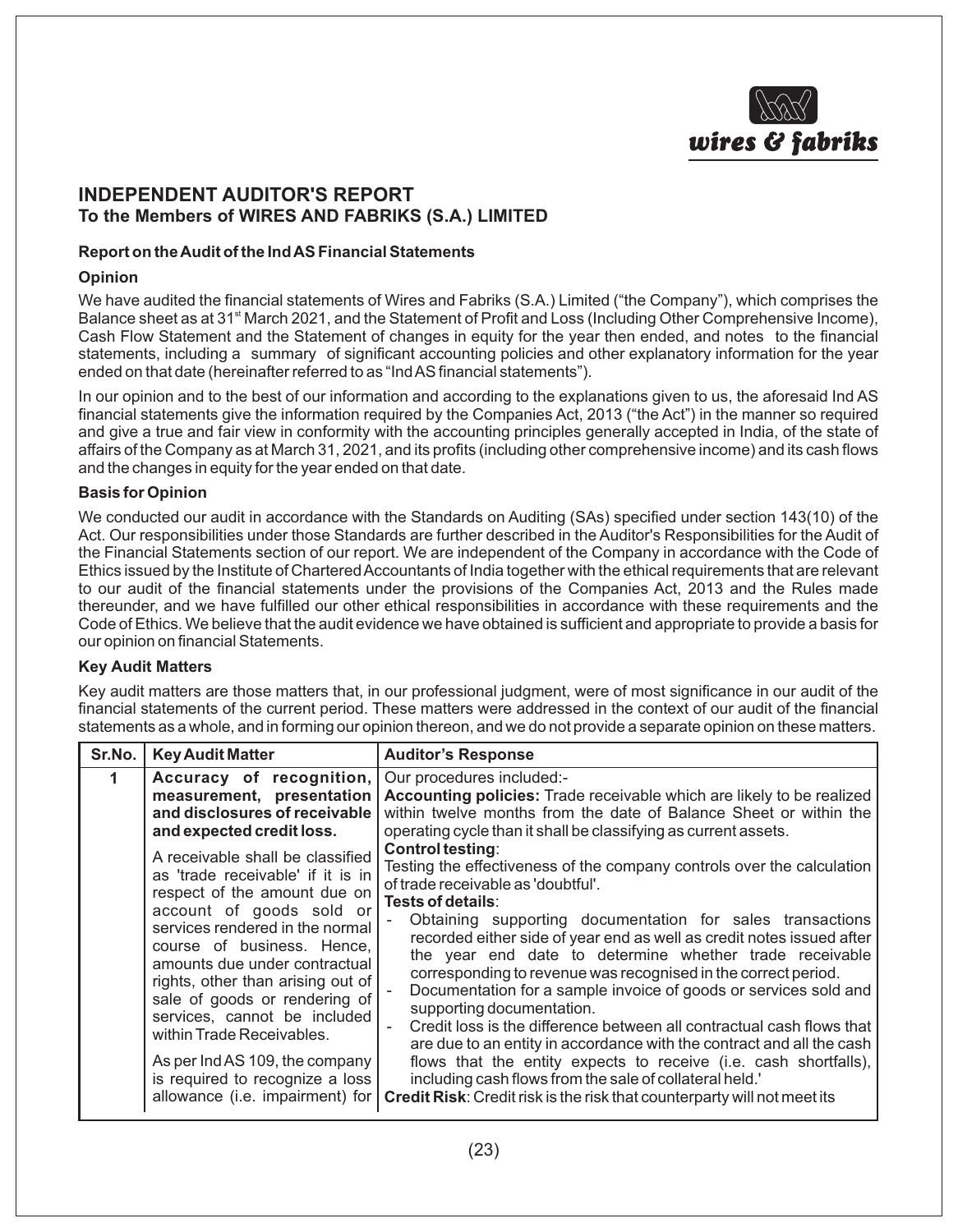

| Sr.No.                                                                                                                           | <b>Key Audit Matter</b>                                                                              | <b>Auditor's Response</b>                                                                                                                                                                                                                                                                                                                                                                                                                                                                                                                                                                                                                                       |
|----------------------------------------------------------------------------------------------------------------------------------|------------------------------------------------------------------------------------------------------|-----------------------------------------------------------------------------------------------------------------------------------------------------------------------------------------------------------------------------------------------------------------------------------------------------------------------------------------------------------------------------------------------------------------------------------------------------------------------------------------------------------------------------------------------------------------------------------------------------------------------------------------------------------------|
|                                                                                                                                  | expected credit losses on<br>financial assets including trade<br>receivables.                        | obligation under customer contract, leading to a financial loss.<br>The company is exposed to credit risk from its operating activities<br>primarily to trade receivable.<br><b>Assessing disclosures:</b><br>Considering the adequacy of the Group's disclosures in respect of<br>Trade receivable.<br>Our results:<br>$\overline{a}$<br>The results of our testing were satisfactory, and we considered that<br>the trade receivable were recorded on amount due on goods and<br>services rendered in the normal course of business and company<br>has a credit review and monitoring system which includes credit<br>approvals credit limits and monitoring. |
| $\overline{2}$                                                                                                                   | <b>Assessment of Provisions</b><br>and Contingent liabilities.                                       | Our procedures included:-                                                                                                                                                                                                                                                                                                                                                                                                                                                                                                                                                                                                                                       |
|                                                                                                                                  | Assessment of Provisions and<br>Contingent liabilities in respect<br>of certain provisions including | We understood, assessed and tested the design and operating<br>effectiveness of key controls, surrounding assessment of provisions<br>created relating to the claims for compensations filed to the company<br>for performance of the products supplied by the Company.                                                                                                                                                                                                                                                                                                                                                                                         |
| claim filed by other parties not<br>acknowledged as debt. (refer<br>note no. 22 and 32 to the<br>financial statements).          |                                                                                                      | We discussed with management the recent developments and the<br>status of the material claims which were reviewed and noted by the<br>technical team of the company.                                                                                                                                                                                                                                                                                                                                                                                                                                                                                            |
|                                                                                                                                  | Significant management                                                                               | Tests of details:                                                                                                                                                                                                                                                                                                                                                                                                                                                                                                                                                                                                                                               |
| judgement is required to assess<br>such matters to determine the<br>probability of occurrence of<br>material outflow of economic |                                                                                                      | We performed our assessment on a test basis on the underlying<br>calculations supporting the, provisions created relating to the claims<br>and compensations made in the Standalone Financial Statements.                                                                                                                                                                                                                                                                                                                                                                                                                                                       |
|                                                                                                                                  | resources and whether a<br>provision should be recognized,<br>or a disclosure should be made.        | We evaluated management's assessments by understanding<br>precedents set in similar cases and assessed the reliability of the<br>management's past estimates/judgements.                                                                                                                                                                                                                                                                                                                                                                                                                                                                                        |
| appropriate.                                                                                                                     | The management judgement is<br>also supported with legal advice<br>in certain cases as considered    | We evaluated management's assessment around those matters that<br>are not disclosed or not considered as contingent liability, as the<br>probability of material outflow is considered to be remote by the<br>management; and                                                                                                                                                                                                                                                                                                                                                                                                                                   |
|                                                                                                                                  | As the ultimate outcome of the                                                                       | <b>Assessing disclosures:</b>                                                                                                                                                                                                                                                                                                                                                                                                                                                                                                                                                                                                                                   |
|                                                                                                                                  | matters are uncertain and the<br>positions taken by the                                              | We assessed the adequacy of the Company's disclosures.                                                                                                                                                                                                                                                                                                                                                                                                                                                                                                                                                                                                          |
|                                                                                                                                  | management are based on the<br>application of their best                                             | Our results:                                                                                                                                                                                                                                                                                                                                                                                                                                                                                                                                                                                                                                                    |
|                                                                                                                                  | judgement, So it is considered<br>to be a Key Audit Matter.                                          | Based on the above work performed, management's assessment in<br>respect of provisions and related disclosures relating to contingent<br>liabilities in the Standalone Financial Statements are considered to be<br>reasonable.                                                                                                                                                                                                                                                                                                                                                                                                                                 |

#### **Information Other than the Standalone Financial Statements and Auditor's Report Thereon**

The Company's Board of Directors is responsible for the other information. The other information comprises the information included in the Management Discussion and Analysis, Board's Report including Annexures to Board's Report, Corporate Governance and Shareholder's Information, but does not include the standalone financial statements and our auditor's report thereon.

Our opinion on the financial statements does not cover the other information and we do not express any form of assurance conclusion thereon.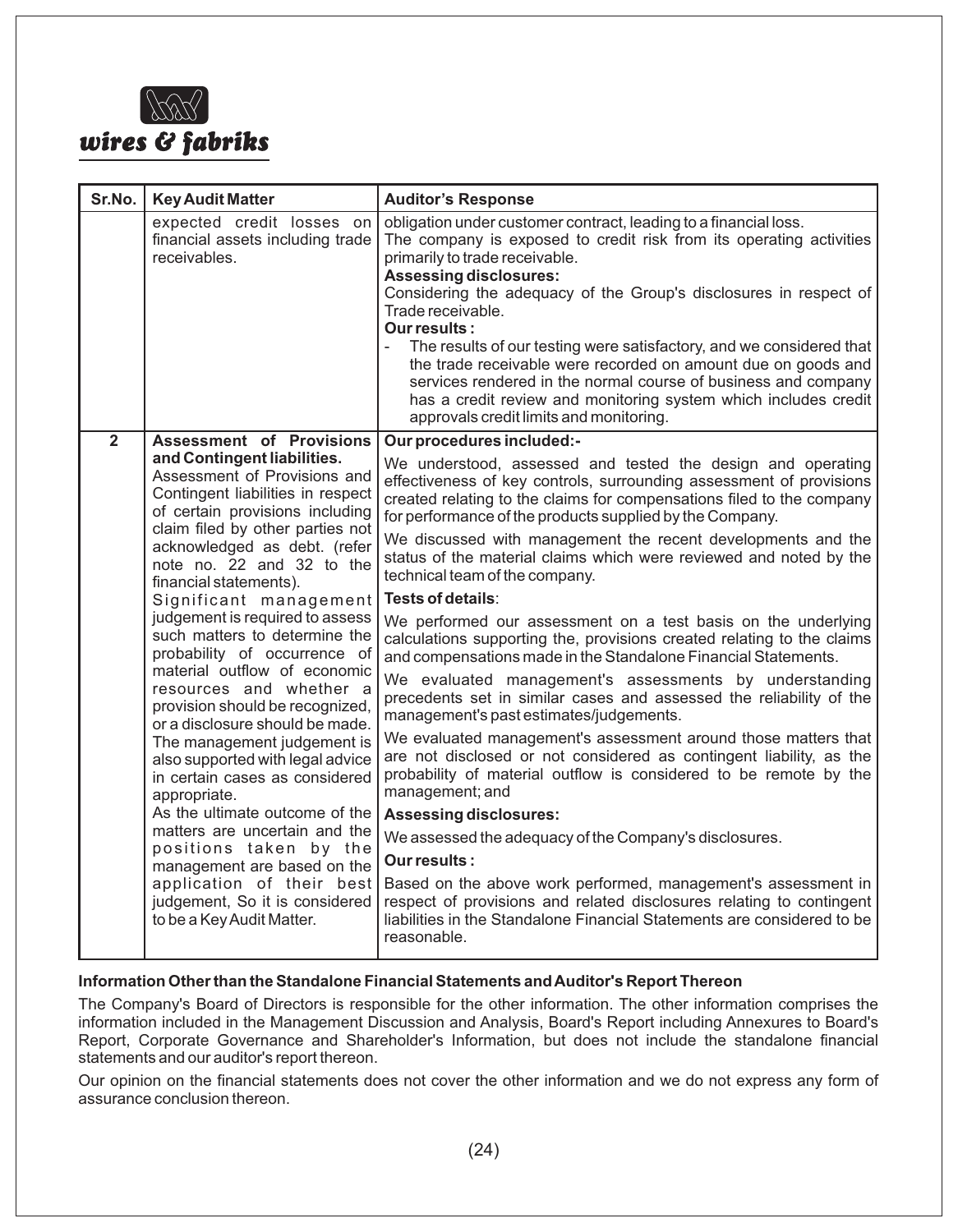

In connection with our audit of the financial statements, our responsibility is to read the other information and, in doing so, consider whether the other information is materially inconsistent with the financial statements or our knowledge obtained in the audit or otherwise appears to be materially misstated. If, based on the work we have performed, we conclude that there is a material misstatement of this other information, we are required to report that fact. We have nothing to report in this regard.

#### **Responsibility of the Management for the Ind AS financial statements**

The Company's Board of Directors is responsible for the matters stated in section 134(5) of the Act with respect to the preparation of these Ind AS financial statements that gives a true and fair view of the financial position, financial performance, changes in equity and cash flows of the Company in accordance with the accounting principles generally accepted in India, including the Indian Accounting Standards (Ind AS) prescribed under section 133 of the Act.

This responsibility also includes maintenance of adequate accounting records in accordance with the provisions of the Act for safeguarding the assets of the Company and for preventing and detecting frauds and other irregularities; selection and application of appropriate accounting policies; making judgments and estimates that are reasonable and prudent; and design, implementation and maintenance of adequate internal financial controls that were operating effectively for ensuring the accuracy and completeness of the accounting records, relevant to the preparation and presentation of the Ind AS financial statements that gives a true and fair view and are free from material misstatement, whether due to fraud or error.

In preparing the financial statements, management is responsible for assessing the Company's ability to continue as a going concern, disclosing, as applicable, matters related to going concern and using the going concern basis of accounting unless management either intends to liquidate the Company or to cease operations, or has no realistic alternative but to do so.

The Board of Directors are also responsible for overseeing the company's financial reporting process.

#### **Auditor's Responsibilities for the Audit of Ind AS Financial Statements**

Our objectives are to obtain reasonable assurance about whether the Ind AS financial statements as a whole are free from material misstatement, whether due to fraud or error, and to issue an auditor's report that includes our opinion. Reasonable assurance is a high level of assurance but is not a guarantee that an audit conducted in accordance with SAs will always detect a material misstatement when it exists. Misstatements can arise from fraud or error and are considered material if, individually or in the aggregate, they could reasonably be expected to influence the economic decisions of users taken on the basis of these Ind AS financial statements.

As part of an audit in accordance with SAs, we exercise professional judgment and maintain professional skepticism throughout the audit. We also:

- Identify and assess the risks of material misstatement of the Ind AS financial statements, whether due to fraud or error, design and perform audit procedures responsive to those risks, and obtain audit evidence that is sufficient and appropriate to provide a basis for our opinion. The risk of not detecting a material misstatement resulting from fraud is higher than for one resulting from error, as fraud may involve collusion, forgery, intentional omissions, misrepresentations, or the override of internal control.
- Obtain an understanding of internal financial controls relevant to the audit in order to design audit procedures that are appropriate in the circumstances.
- Evaluate the appropriateness of accounting policies used and the reasonableness of accounting estimates and related disclosures made by management.
- Conclude on the appropriateness of management's use of the going concern basis of accounting and, based on the audit evidence obtained, whether a material uncertainty exists related to events or conditions that may cast significant doubt on the ability of the Company to continue as a going concern. If we conclude that a material uncertainty exists, we are required to draw attention in our auditor's report to the related disclosures in the Ind AS financial statements or, if such disclosures are inadequate, to modify our opinion. Our conclusions are based on the audit evidence obtained up to the date of our auditor's report. However, future events or conditions may cause the Company to cease to continue as a going concern.
- Evaluate the overall presentation, structure and content of the Ind AS financial statements, including the disclosures, and whether the Ind AS financial statements represent the underlying transactions and events in a manner that achieves fair presentation.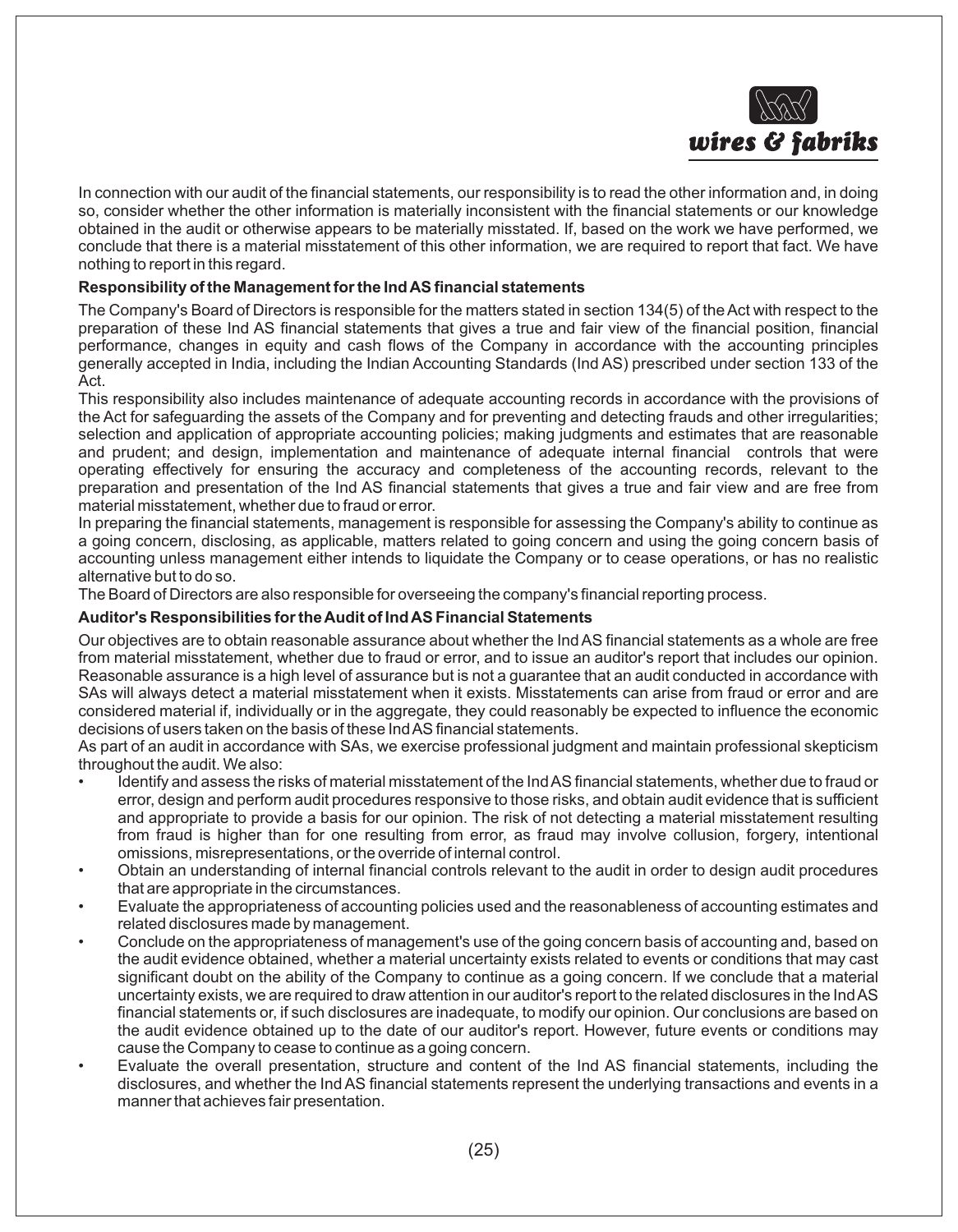

We communicate with those charged with governance regarding, among other matters, the planned scope and timing of the audit and significant audit findings, including any significant deficiencies in internal control that we identify during our audit.

We also provide those charged with governance with a statement that we have complied with relevant ethical requirements regarding independence, and to communicate with them all relationships and other matters that may reasonably be thought to bear on our independence, and where applicable, related safeguards.

#### **Report on Other Legal and Regulatory Requirements**

- 1. As required by the Companies (Auditor's Report) Order, 2016 ("the Order") issued by the Central Government of India in terms of sub-section (11) of Section 143 of the Act, we give in the "Annexure A" a statement on the matters specified in paragraphs 3 and 4 of the Order, to the extent applicable.
- 2. As required by Section 143(3) of the Act, we report that:
	- a. We have sought and obtained all the information and explanations which to the best of our knowledge and belief were necessary for the purposes of our audit;
	- b. In our opinion proper books of account as required by law have been kept by the Company so far as appears from our examination of those books;
	- c. The Balance Sheet, the Statement of Profit and Loss including Other Comprehensive Income, the Statement of Changes in Equity and the Statements of Cash Flows dealt with by this report are in agreement with the books of account;
	- d. In our opinion, the Balance sheet, the Statement of Profit and Loss including Other Comprehensive Income, the Statement of changes in Equity and the Statement of Cash flows comply with the Indian Accounting Standards (Ind AS) specified under section 133 of the Act;
	- e. On the basis of the written representations received from the directors as on 31st March , 2021 and taken on record by the Board of Directors, none of the directors is disqualified as on 31st March, 2021 from being appointed as a director in terms of section 164 (2) of the Act;
	- f. With respect to the adequacy of the internal financial controls over financial reporting of the Company and the operating effectiveness of such controls, refer to our separate Report in "Annexure B". Our report expresses an unmodified opinion on the adequacy and operating effectiveness of the Company's internal financial controls over financial reporting;
	- g. With respect to the other matters to be included in the Auditor's Report in accordance with the requirements of section 197(16) of the Act, as amended: In our opinion and to the best of our information and according to the explanations given to us, the remuneration paid by the Company to its directors during the year is in accordance with the provisions of section 197 of the Act.
	- h. With respect to the other matters to be included in the Auditor's Report in accordance with Rule 11 of the Companies (Audit and Auditors) Rules, 2014, in our opinion and to the best of our information and according to the explanations given to us:
		- i. The company has disclosed the impact of pending litigations which would impact financial position.(Refer Note 32 to IndAS Financial statement)
		- ii. The Company did not have any long-term contracts including derivative contracts for which there were any material foreseeable losses;
		- iii. There has been no delay in transferring amounts, which were required to be transferred to the Investor Education and Protection Fund by the Company.

For **Jain Shrimal & Co.** Chartered Accountants FRN: 001704C

Place: **Jaipur** (Narendra Shrimal) Membership No. 070902

Dated: 31st May 2021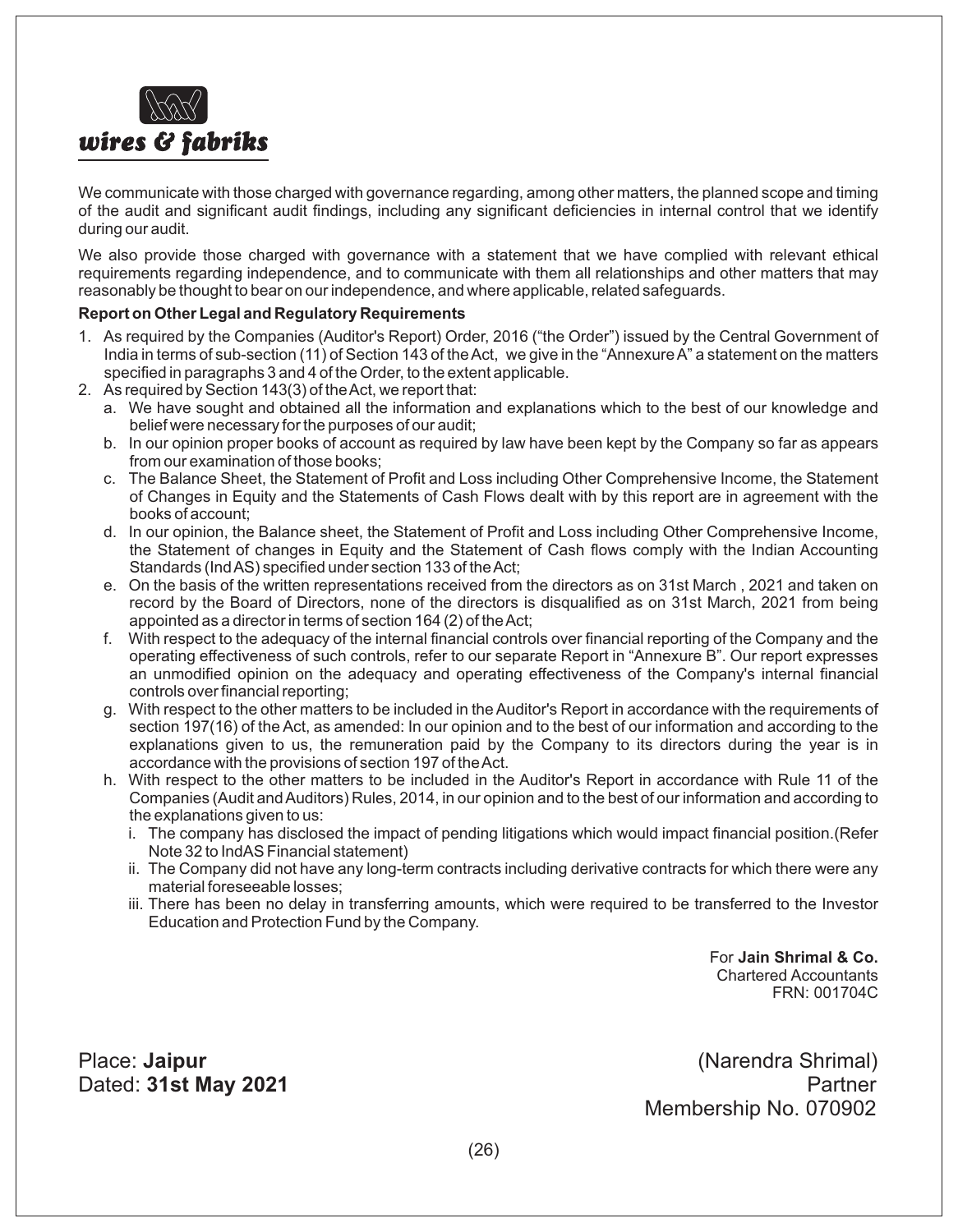

## **Annexure -A to the Independent Auditors' Report**

The Annexure referred to in our Independent Auditor's Report to the members of **Wires and Fabriks (S.A.) Limited** (the Company') on the Ind AS financial statements for the year ended on 31st March 2021. We report that:

- i. In respect of the Company's fixed Assets:
	- (a) The Company has maintained proper records showing full particulars, including quantitative details and situation of fixed assets.
	- (b) The Company has a regular programme of Physical verification of its fixed assets by which fixed assets are verified in a phased manner over a period of three years. In accordance with this programme, certain fixed assets were verified during the year and no material discrepancies were noticed on such verification. In our opinion, this periodicity of physical verification is reasonable having regard to the size of the Company and the nature of its assets.
	- (c) According to information and explanation given to us and the records examined by us including registered title deeds, we report that, the title deeds, comprising all the immovable properties of land and building are held in the name of company as at balance sheet date.
- ii. The inventories have been physically verified during the year by the management at regular intervals. In our opinion and according to the information and explanations given to us, no material discrepancies were noticed on physical verification.
- iii. The Company has not granted any loans, secured or unsecured to companies, firms, Limited Liability Partnerships or other parties covered in the register maintained under section 189 of the Companies Act, 2013 ('the Act'). Accordingly, paragraph 3(iii)(a), 3(iii)(b) and 3(iii)(c) of the Order is not applicable to the Company.
- iv. In our opinion and according to the information and explanations given to us, the Company has not given any loans, guarantees or security or made any investments to which provisions of sections 185 and 186 of the Companies Act, 2013 is applicable, and accordingly reporting under clause (iv) of the Order is not applicable.
- v. In our opinion and according to the information and explanations given to us, the Company has not accepted any deposits under the provisions of Sections 73 to Section 76 of the Companies Act,2013 during the year. Hence, the provisions of Clause (v) of the Order are not applicable to the Company.
- vi. We have broadly reviewed the book of account maintained by the Company pursuant to the rules prescribed by the Central Government for maintenance of cost records U/s 148(1) of the Act relating to activities for such rules are applicable, and are of the opinion that prima facie the prescribed accounts and records have been made and maintained.
- vii. According to the information and explanations given to us in respect of statutory dues:
	- (a) The Company has been regular in depositing undisputed statutory dues, including Provident Fund, Employees State Insurance, Income Tax, Service Tax, Sales Tax, Value Added Tax, duty of Custom, duty of Excise, Cess, Goods and Service Tax and other statutory dues with the appropriate authorities during the year. According to the information and explanations given to us, no undisputed amounts payable in respect of the aforesaid dues were outstanding as at 31st March, 2021 for a period of more than six months from the date they became payable.
	- (b) According to the information and explanations given to us, there are no dues of income tax, duty of customs and Goods and Service Tax which have not been deposited with the appropriate authorities on account of any dispute.
- viii. In our opinion and according to information and explanations given by the management, we are of the opinion that the Company has not defaulted in the repayment of dues to financial institution and banks. The Company does not have any loans or borrowings from Government and has not issued any debentures.
- ix. The Company did not raise any moneys by way of initial public offer or further public offer (including debt instruments) during the year. Money raised by way of term loans have been applied by the company during the year for the purposes for which those were raised.
- x. According to the information and explanations given to us, no material fraud by the Company or on the Company by its officers or employees has been noticed or reported during the year.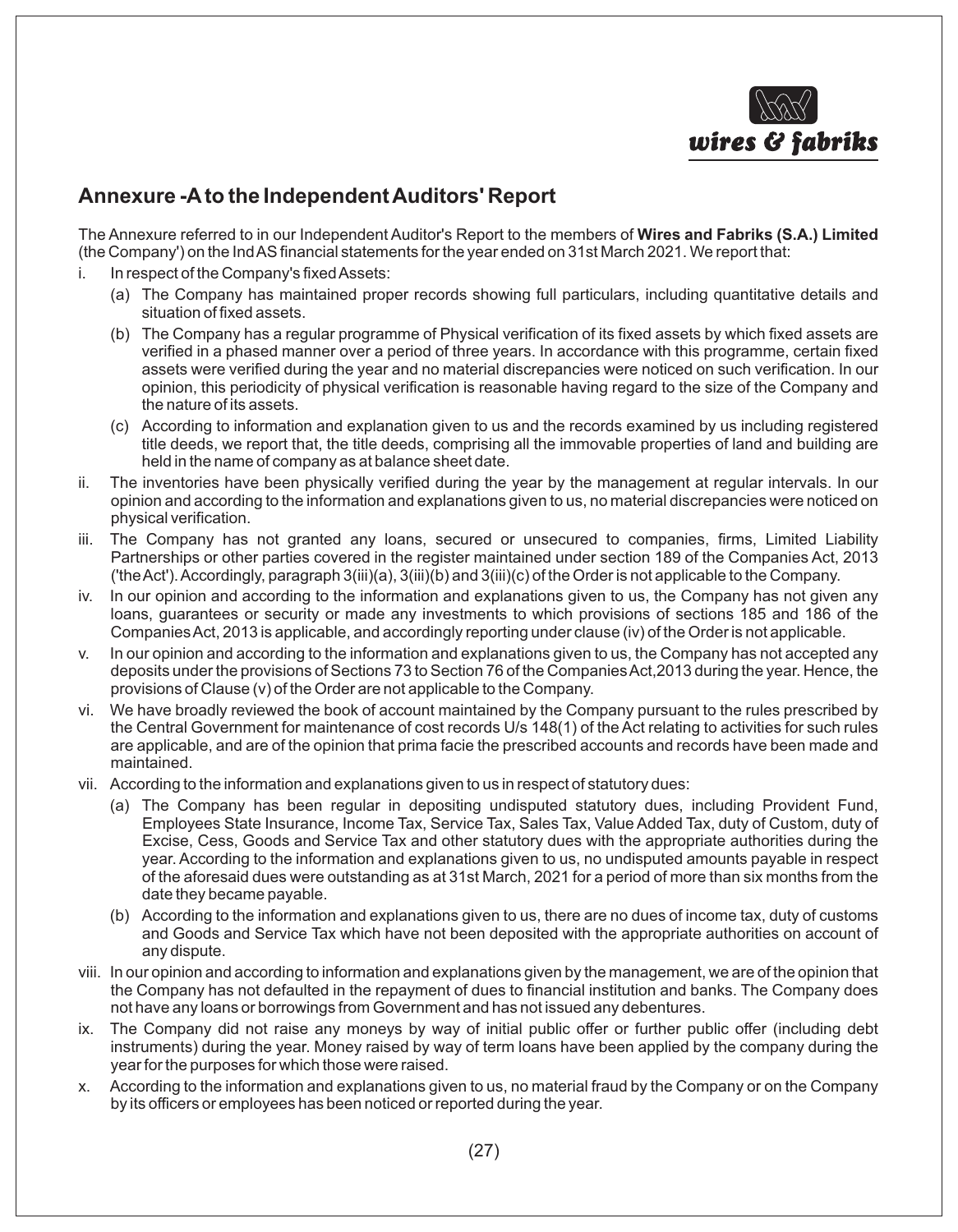

- xi. According to the information and explanations given to us, the company has paid or provided for managerial remuneration in accordance with requisite approvals mandated by the provisions for managerial remunerations of Section 197 read with Schedule V to the Companies Act.
- xii. In our opinion and according to the information and explanations given to us, the Company is not a Nidhi company. Accordingly, paragraph 3(xii) of the Order is not applicable.
- xiii. According to the information and explanations given to us and based on our examination of the records of the Company, transactions with the related parties are in compliance with sections 177 and 188 of the Act where applicable and details of such transactions have been disclosed in the Ind AS financial statements as required by the applicable Indian Accounting Standards.
- xiv. According to the information and explanations give to us and based on our examination of the records, the Company has not made had made any preferential allotment or private placement of shares or fully or partially convertible debentures during the year.
- xv. According to the information and explanations given to us and based on our examination of the records of the Company, the Company has not entered into non-cash transactions with directors or persons connected with them. Accordingly, paragraph 3(xv) of the Order is not applicable.
- xvi. The Company is not required to be registered under section 45-IA of the Reserve Bank of India Act 1934. Accordingly, paragraph 3(xvi) of the Order is not applicable.

For **Jain Shrimal & Co.** Chartered Accountants FRN: 001704C

Dated: 31st May 2021

Place: **Jaipur** (Narendra Shrimal) Membership No. 070902

## **ANNEXURE -B TO THE INDEPENDENT AUDITORS' REPORT**

#### **Report on the Internal Financial Controls under Clause (i) of Sub-section 3 of Section 143 of the Companies Act, 2013 ("the Act")**

We have audited the internal financial controls over financial reporting of **Wires and Fabriks (S.A.) Limited** ("the Company") as of 31st March 2021 in conjunction with our audit of the Ind AS financial statements of the Company for the year ended on that date.

#### **Management's Responsibility for Internal Financial Controls**

The Company's management is responsible for establishing and maintaining internal financial controls based on the internal control over financial reporting criteria established by the Company considering the essential components of internal control stated in the Guidance Note on Audit of Internal Financial Controls over Financial Reporting issued by the Institute of Chartered Accountants of India ('ICAI'). These responsibilities include the design, implementation and maintenance of adequate internal financial controls that were operating effectively for ensuring the orderly and efficient conduct of its business, including adherence to company's policies, the safeguarding of its assets, the prevention and detection of frauds and errors, the accuracy and completeness of the accounting records, and the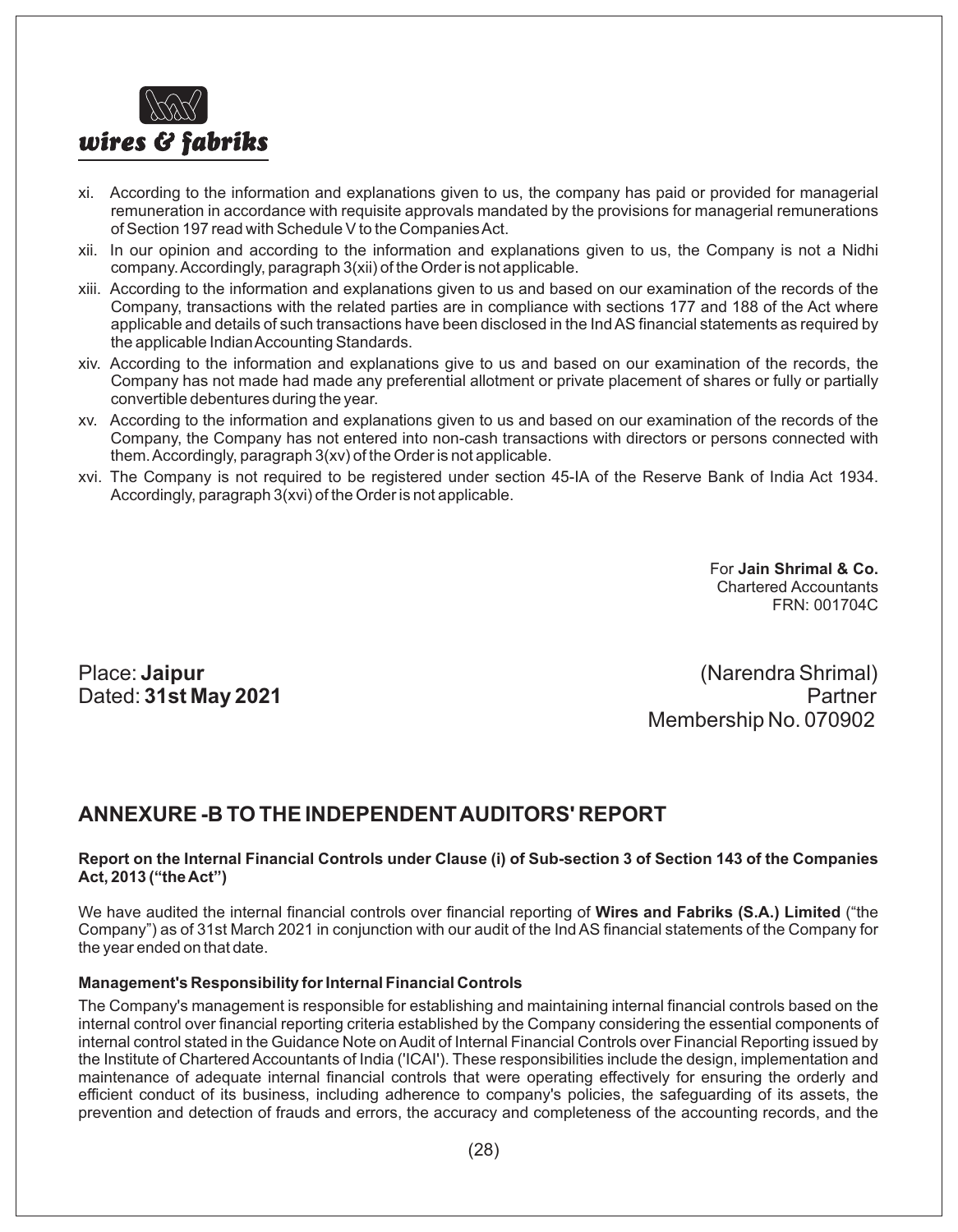

timely preparation of reliable financial information, as required under the Companies Act, 2013.

#### **Auditors' Responsibility**

Our responsibility is to express an opinion on the Company's internal financial controls over financial reporting based on our audit. We conducted our audit in accordance with the Guidance Note on Audit of Internal Financial Controls over Financial Reporting (the "Guidance Note") and the Standards on Auditing, issued by ICAI and deemed to be prescribed under section 143(10) of the Companies Act, 2013, to the extent applicable to an audit of internal financial controls, both applicable to an audit of Internal Financial Controls and, both issued by the Institute of Chartered Accountants of India. Those Standards and the Guidance Note require that we comply with ethical requirements and plan and perform the audit to obtain reasonable assurance about whether adequate internal financial controls over financial reporting was established and maintained and if such controls operated effectively in all material respects.

Our audit involves performing procedures to obtain audit evidence about the adequacy of the internal financial controls system over financial reporting and their operating effectiveness. Our audit of internal financial controls over financial reporting included obtaining an understanding of internal financial controls over financial reporting, assessing the risk that a material weakness exists, and testing and evaluating the design and operating effectiveness of internal control based on the assessed risk. The procedures selected depend on the auditor's judgment, including the assessment of the risks of material misstatement of the financial statements, whether due to fraud or error.

We believe that the audit evidence we have obtained is sufficient and appropriate to provide a basis for our audit opinion on the Company's internal financial controls system over financial reporting.

#### **Meaning of Internal Financial Controls over Financial Reporting**

A company's internal financial control over financial reporting is a process designed to provide reasonable assurance regarding the reliability of financial reporting and the preparation of financial statements for external purposes in accordance with generally accepted accounting principles. A company's internal financial control over financial reporting includes those policies and procedures that (1) pertain to the maintenance of records that, in reasonable detail, accurately and fairly reflect the transactions and dispositions of the assets of the company; (2) provide reasonable assurance that transactions are recorded as necessary to permit preparation of financial statements in accordance with generally accepted accounting principles, and that receipts and expenditures of the company are being made only in accordance with authorisation of management and directors of the company; and (3) provide reasonable assurance regarding prevention or timely detection of unauthorised acquisition, use, or disposition of the company's assets that could have a material effect on the financial statements.

#### **Inherent Limitations of Internal Financial Controls over Financial Reporting**

Because of the inherent limitations of internal financial controls over financial reporting, including the possibility of collusion or improper management override of controls, material misstatements due to error or fraud may occur and not be detected. Also, projections of any evaluation of the internal financial controls over financial reporting to future periods are subject to the risk that the internal financial control over financial reporting may become inadequate because of changes in conditions, or that the degree of compliance with the policies or procedures may deteriorate.

#### **Opinion**

In our opinion, to the best of our information and according to the explanations given to us, the Company has, in all material respects, an adequate internal financial controls system over financial reporting and such internal financial controls over financial reporting were operating effectively as at 31 March 2021, based on the internal control over financial reporting criteria established by the Company considering the essential components of internal control stated in the Guidance Note on Audit of Internal Financial Controls Over Financial Reporting issued by the Institute of Chartered Accountants of India.

For **Jain Shrimal & Co.** Chartered Accountants FRN: 001704C

Place: **Jaipur** (Narendra Shrimal) Dated: **31st May 2021** Partner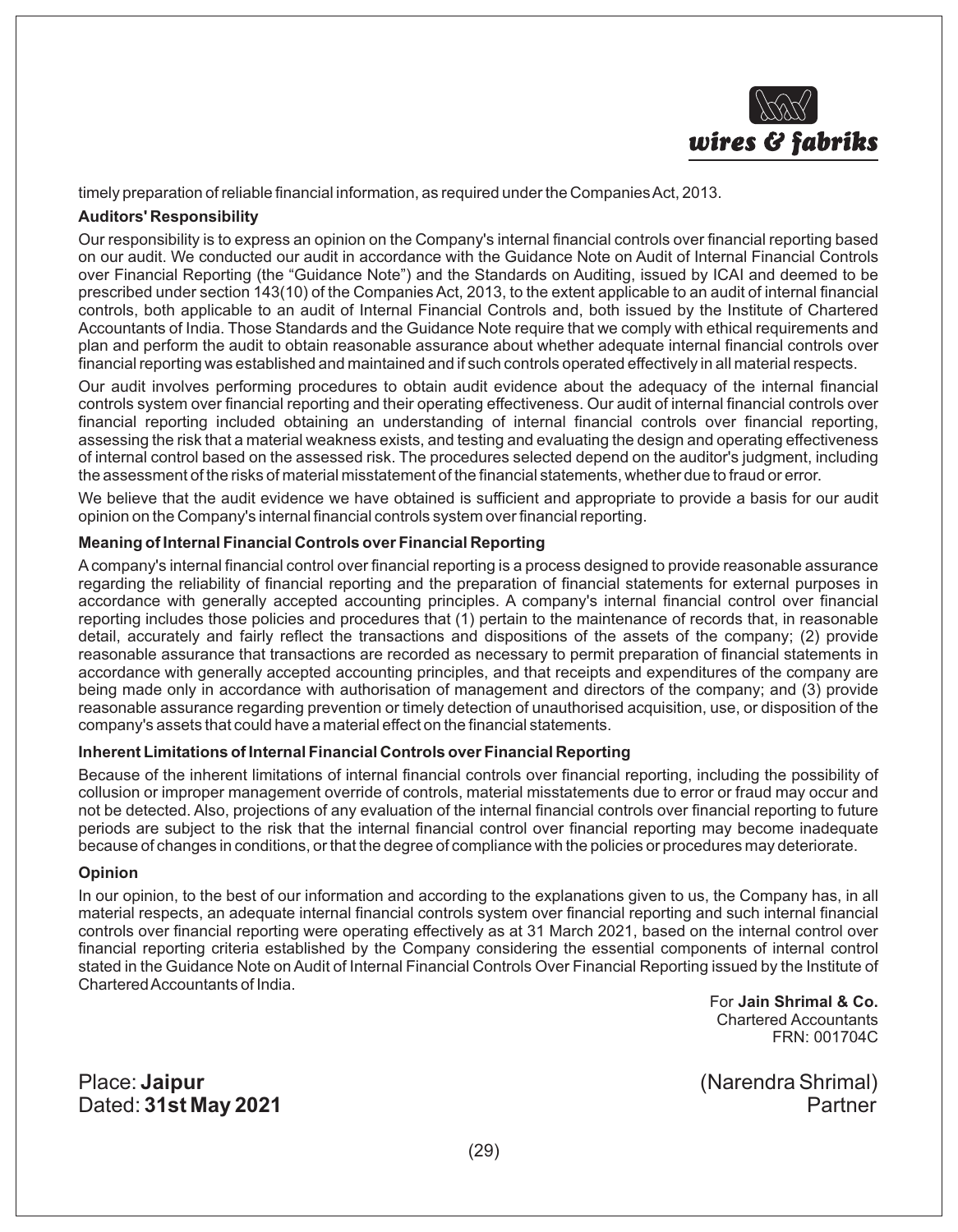

## **BALANCE SHEET AS AT 31st MARCH, 2021**

|                                       |                                            |                |                          | As at 31st March, 2021 |                                |                          | As at 31st March, 2020 |                          |
|---------------------------------------|--------------------------------------------|----------------|--------------------------|------------------------|--------------------------------|--------------------------|------------------------|--------------------------|
|                                       |                                            | <b>Note</b>    | <b>Rupees</b>            | <b>Rupees</b>          |                                | <b>Rupees</b>            |                        | <b>Rupees</b>            |
| I. ASSETS                             |                                            |                |                          |                        |                                |                          |                        |                          |
| <b>Non-Current Assets:</b>            |                                            |                |                          |                        |                                |                          |                        |                          |
| Property, Plant and Equipment         |                                            | 1              | 43,47,63,304             |                        |                                | 42,96,73,951             |                        |                          |
| Capital work-in-progress              |                                            | 1              | 1,64,53,706              |                        |                                | 2,73,56,401              |                        |                          |
| Right-of-use Assets                   |                                            | 1              | 13,51,464                |                        |                                | 15, 17, 253              |                        |                          |
| Intangible Assets                     |                                            | $\mathbf{1}$   | 1,02,685                 |                        |                                | 14,65,988                |                        |                          |
| <b>Financial Assets:</b>              |                                            |                |                          |                        |                                |                          |                        |                          |
| Loans                                 |                                            | $\overline{2}$ | 26,14,900                |                        |                                | 25,60,900                |                        |                          |
| <b>Other Financial Assets</b>         |                                            | 3              |                          |                        |                                | 9,70,106                 |                        |                          |
| <b>Other Non Current Assets</b>       |                                            | $\overline{4}$ | 5,44,37,666              |                        |                                | 1,59,12,083              |                        |                          |
| <b>Total Non Current Assets</b>       |                                            |                | 50,97,23,725             | 50,97,23,725           |                                | 47,94,56,682             |                        | 47,94,56,682             |
| <b>Current Assets:</b>                |                                            |                |                          |                        |                                |                          |                        |                          |
| Inventories                           |                                            | 5              | 13,91,04,862             |                        |                                | 20,32,11,403             |                        |                          |
| Financial assets:                     |                                            |                |                          |                        |                                |                          |                        |                          |
| Trade receivables                     |                                            | 6              |                          |                        |                                |                          |                        |                          |
|                                       |                                            | 7              | 27,83,41,281             |                        |                                | 31,84,37,615             |                        |                          |
| Cash and Cash Equivalents             |                                            | 8              | 15,23,341                |                        |                                | 1,10,00,524              |                        |                          |
| <b>Other Bank Balances</b>            |                                            |                | 18,66,379                |                        |                                | 6,90,77,455              |                        |                          |
| <b>Other Financial Assets</b>         |                                            | 9              | 17,87,973                |                        |                                | 13,82,602                |                        |                          |
| <b>Other Current Assets</b>           |                                            | 10             | 7,58,06,333              |                        |                                | 7,03,91,299              |                        |                          |
| <b>Total Current Assets</b>           |                                            |                | 49,84,30,169             | 49,84,30,169           |                                | 67,35,00,898             |                        | 67,35,00,898             |
| <b>Total Assets</b>                   |                                            |                |                          | 1,00,81,53,894         |                                |                          |                        | 1,15,29,57,580           |
| <b>II. EQUITY AND LIABILITIES</b>     |                                            |                |                          |                        |                                |                          |                        |                          |
| <b>EQUITY</b>                         |                                            |                |                          |                        |                                |                          |                        |                          |
| <b>Equity Share Capital</b>           |                                            | 11             | 3,05,62,500              |                        |                                | 3,05,62,500              |                        |                          |
| <b>Other Equity</b>                   |                                            | 12             | 42,12,37,673             | 45,18,00,173           |                                | 41,59,11,819             |                        | 44,64,74,319             |
| <b>LIABILITIES</b>                    |                                            |                |                          |                        |                                |                          |                        |                          |
| <b>Non-Current Liabilities:</b>       |                                            |                |                          |                        |                                |                          |                        |                          |
| <b>Financial Liabilities:</b>         |                                            |                |                          |                        |                                |                          |                        |                          |
| Borrowing                             |                                            | 13             | 21,37,12,433             |                        |                                | 17, 18, 27, 860          |                        |                          |
| Provision                             |                                            | 14             | 1,28,14,549              |                        |                                | 1,01,30,267              |                        |                          |
| Deferred Tax Liabilities (net) 15     |                                            |                | 2,10,31,493              |                        |                                | 2,99,65,738              |                        |                          |
| Other Non Current Liabilities 16      |                                            |                | 2,44,05,390              |                        |                                | 2,71,77,912              |                        |                          |
| <b>Total Non Current Liabilities</b>  |                                            |                | 27, 19, 63, 865          | 27, 19, 63, 865        |                                | 23,91,01,777             |                        | 23,91,01,777             |
|                                       |                                            |                |                          |                        |                                |                          |                        |                          |
| <b>Current Liabilities:</b>           |                                            |                |                          |                        |                                |                          |                        |                          |
| <b>Financial Liabilities:</b>         |                                            |                |                          |                        |                                |                          |                        |                          |
| <b>Borrowings</b>                     |                                            | 17             | 2,13,54,580              |                        |                                | 171,341,577              |                        |                          |
| Trade Payables Due to                 |                                            | 18             |                          |                        |                                |                          |                        |                          |
| Micro and Small Enterprise            |                                            |                |                          |                        |                                | 37, 32, 913              |                        |                          |
| Other than Micro and Small Enterprise |                                            |                | 4,25,40,223              |                        |                                | 10,16,60,117             |                        |                          |
| <b>Other Financial Liabilities</b>    |                                            | 19             | 9,47,47,269              |                        |                                | 7,49,83,356              |                        |                          |
| Current Tax Liabilities (Net)         |                                            | 20             | 21,05,982                |                        |                                | 61,43,630                |                        |                          |
| <b>Other Current Liabilities</b>      |                                            | 21             | 7,42,05,334              |                        |                                | 6,56,12,362              |                        |                          |
| Provisions                            |                                            | 22             | 4,94,36,468              |                        |                                | 4,39,07,529              |                        |                          |
| <b>Total Current Liabilities</b>      |                                            |                | 28,43,89,856             | 28,43,89,856           |                                | 46,73,81,484             |                        | 46,73,81,484             |
| <b>Total Equity and Liabilities</b>   |                                            |                |                          | 1,00,81,53,894         |                                |                          |                        | 1,15,29,57,580           |
| Significant Accounting Policies       |                                            | Annexed        |                          |                        |                                |                          |                        |                          |
| See Accompanying Notes to the         |                                            | $1 - 47$       |                          |                        |                                |                          |                        |                          |
| <b>Financial Statements</b>           |                                            |                |                          |                        |                                |                          |                        |                          |
|                                       |                                            |                |                          |                        |                                |                          |                        |                          |
| As per our Report of even date        |                                            |                |                          |                        | For and on behalf of the Board |                          |                        |                          |
|                                       | for JAIN SHRIMAL & CO. Jaspreet Singh Dhir |                |                          | Rajesh Patni           | <b>M. Khaitan</b>              |                          |                        | K.K. Khaitan             |
|                                       | <b>Chartered Accountants</b>               |                | <b>Company Secretary</b> | CFO                    |                                | <b>Managing Director</b> |                        | Chairman cum Managing    |
|                                       | Firm Reg. No. 001704C                      |                |                          |                        |                                | (DIN: 00459612)          |                        | Director (DIN: 00514864) |
|                                       | <b>Narendra Shrimal</b>                    |                |                          |                        |                                |                          |                        |                          |
| <b>JAIPUR</b>                         | Partner                                    |                |                          |                        |                                |                          |                        |                          |
| The 31st day of May, 2021             | M. No. 070902                              |                |                          |                        |                                |                          |                        |                          |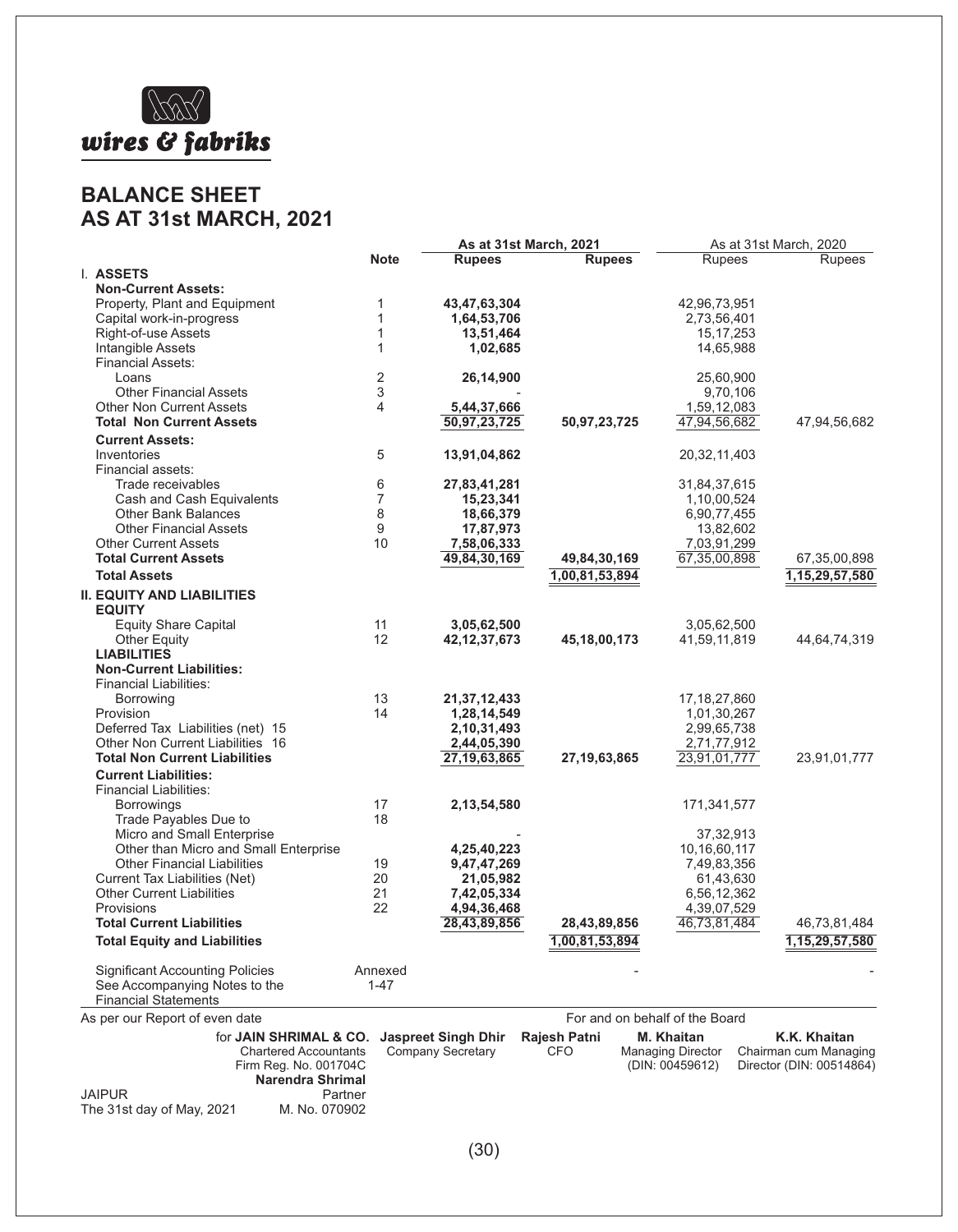

## **STATEMENT OF PROFIT AND LOSS FOR THE YEAR ENDED 31st MARCH, 2021**

|                                                                                                                                                                                                                                                                   |                           | For the year ended<br>31st March, 2021 |                                                                                             | For the year ended<br>31st March, 2020     |                                                                                             |
|-------------------------------------------------------------------------------------------------------------------------------------------------------------------------------------------------------------------------------------------------------------------|---------------------------|----------------------------------------|---------------------------------------------------------------------------------------------|--------------------------------------------|---------------------------------------------------------------------------------------------|
|                                                                                                                                                                                                                                                                   | <b>Note</b>               | <b>Rupees</b>                          | <b>Rupees</b>                                                                               | <b>Rupees</b>                              | Rupees                                                                                      |
| <b>Revenue From Operations</b><br>Other income<br><b>Total income</b>                                                                                                                                                                                             | 23<br>24                  |                                        | 89,23,84,555<br>1,38,76,604<br>90,62,61,159                                                 |                                            | 98,36,89,270<br>26,96,528<br>98,63,85,798                                                   |
| Expenses:                                                                                                                                                                                                                                                         |                           |                                        |                                                                                             |                                            |                                                                                             |
| Cost of materials consumed<br>Purchase of stock-in-trade<br>Changes in inventories of finished goods,<br>work in progress and stock-in-trade<br>Employee benefits expense<br>Finance costs<br>Depreciation and amortisation expense                               | 25<br>26<br>27<br>28      |                                        | 25,13,10,609<br>1,15,41,477<br>2,50,27,914<br>19,42,33,836<br>2, 17, 43, 273<br>8,31,46,138 |                                            | 23,58,56,258<br>7,76,92,128<br>$-3,30,57,926$<br>20,75,76,333<br>1,76,78,468<br>8,85,83,028 |
| Other expense<br><b>Total expenses</b>                                                                                                                                                                                                                            | 29                        |                                        | 31,54,79,341<br>90,24,82,588                                                                |                                            | 37,41,96,326<br>96,85,24,615                                                                |
| Profit/ (loss) before exceptional items and tax                                                                                                                                                                                                                   |                           |                                        | 37,78,571                                                                                   |                                            | 1,78,61,183                                                                                 |
| <b>Exceptional items</b>                                                                                                                                                                                                                                          |                           |                                        |                                                                                             |                                            |                                                                                             |
| Profit/ (loss) before tax<br>Tax expense<br>Current tax<br>Deferred tax (Including MAT credit entitlement)<br>Earlier years adjustments(net)                                                                                                                      | 31                        | 84,00,000<br>$-93,01,371$<br>984       | 37,78,571<br>$-9,00,387$                                                                    | 1,15,00,000<br>$-89,05,470$<br>$-6,47,912$ | 1,78,61,183<br>19,46,618                                                                    |
| Profit/ (loss) for the period<br>Other comprehensive income<br>a (i) Items that will not be reclassified to<br>profit or loss<br>(ii) Income tax relating to items that will not<br>be reclassified to profit or loss<br>b (i) Items that will be reclassified to |                           | 13,19,647<br>$-3,67,126$               | 46,78,958                                                                                   | 5,62,893<br>$-1,56,597$                    | 1,59,14,565                                                                                 |
| profit or loss<br>(ii) Income tax relating to items that will<br>be reclassified to profit or loss<br>Total comprehensive income for the period<br>(comprising Profit (Loss) and other<br>Comprenhesive Income for the period)                                    |                           |                                        | 9,52,521<br>56,31,479                                                                       |                                            | 4,06,296<br>1,63,20,861                                                                     |
| Earnings per equity share<br>a Basic<br>b<br><b>Diluted</b><br><b>Significant Accounting Policies</b><br>Accompanying Notes to the<br><b>Financial Statements</b>                                                                                                 | 33<br>Annexed<br>$1 - 47$ |                                        | 1.53<br>1.53                                                                                |                                            | 5.21<br>5.21                                                                                |

| As per our Report of even date             |                                                                                                                         |                   |                     | For and on behalf of the Board                     |                                                                   |
|--------------------------------------------|-------------------------------------------------------------------------------------------------------------------------|-------------------|---------------------|----------------------------------------------------|-------------------------------------------------------------------|
|                                            | for JAIN SHRIMAL & CO. Jaspreet Singh Dhir<br><b>Chartered Accountants</b><br>Firm Reg. No. 001704C<br>Narendra Shrimal | Company Secretary | Raiesh Patni<br>CFO | M. Khaitan<br>Managing Director<br>(DIN: 00459612) | K.K. Khaitan<br>Chairman cum Managing<br>Director (DIN: 00514864) |
| <b>JAIPUR</b><br>The 31st day of May, 2021 | Partner<br>M. No. 070902                                                                                                |                   |                     |                                                    |                                                                   |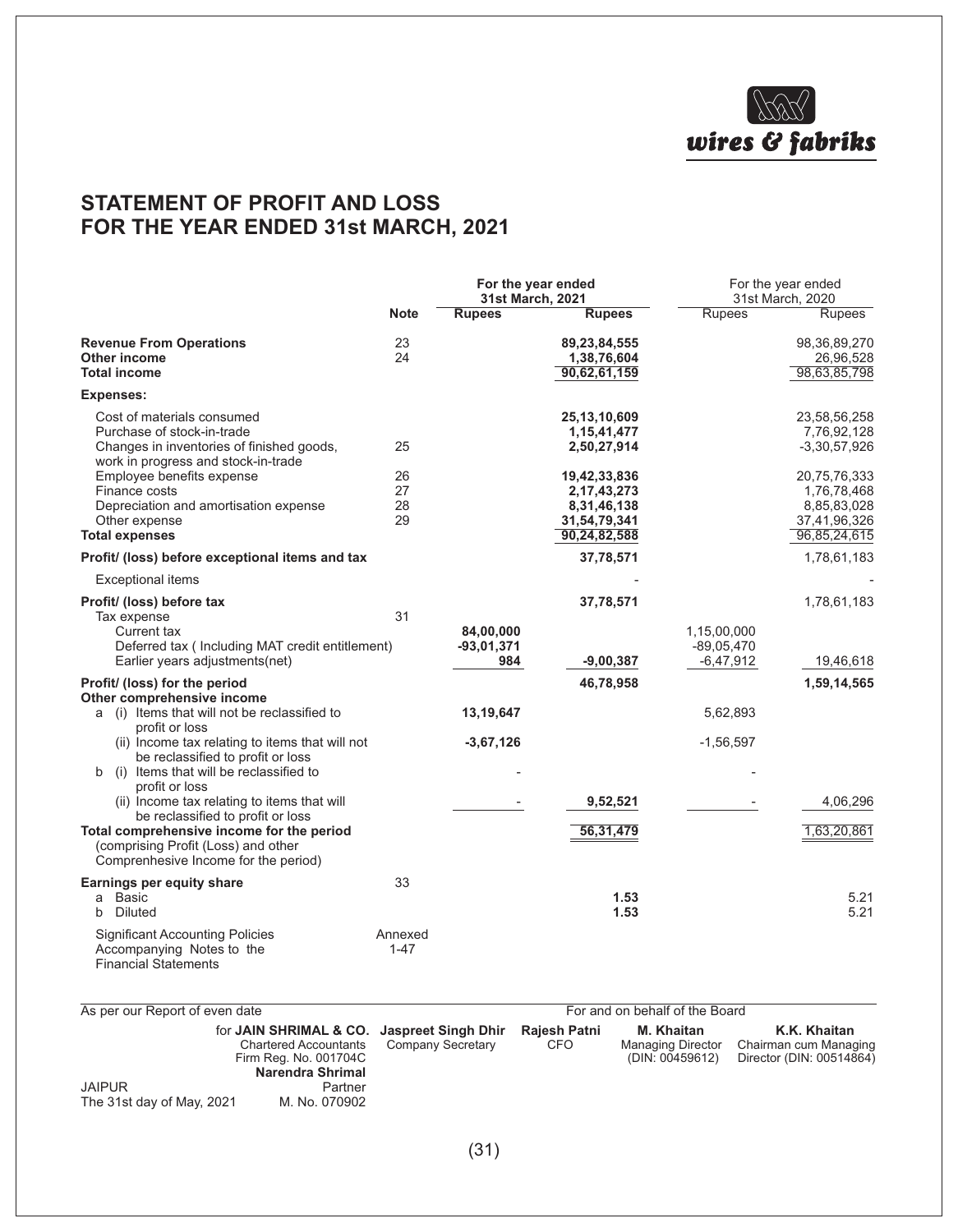

#### **CASH FLOW STATEMENT FOR THE YEAR ENDED 31ST MARCH, 2021**

|                                                                                                                                                                                                                                                                                                                                                               | For the year ended<br>31st March, 2021                                                             |                                                                                                       |                                                                                                 | For the year ended<br>31st March, 2020                                          |
|---------------------------------------------------------------------------------------------------------------------------------------------------------------------------------------------------------------------------------------------------------------------------------------------------------------------------------------------------------------|----------------------------------------------------------------------------------------------------|-------------------------------------------------------------------------------------------------------|-------------------------------------------------------------------------------------------------|---------------------------------------------------------------------------------|
|                                                                                                                                                                                                                                                                                                                                                               | <b>Rupees</b>                                                                                      | <b>Rupees</b>                                                                                         | <b>Rupees</b>                                                                                   | <b>Rupees</b>                                                                   |
| A. CASH FLOW FROM OPERATING ACTIVITIES :<br>Net profit before tax and extra ordinary items                                                                                                                                                                                                                                                                    |                                                                                                    | 37,78,571                                                                                             |                                                                                                 | 1,78,61,183                                                                     |
| Adjustments for:<br>Depreciation and amortisation expenses<br>Amortisation of Deffered Endowment<br>(Profit) / Loss on sale of assets<br>Liabilities no longer required written back<br>Provision for expected credit loss<br>Income from Interest<br>Interest expenses                                                                                       | 8,31,46,138<br>27,72,522<br>$-1, 33, 618$<br>$-75,628$<br>39,91,157<br>$-27,56,805$<br>1,47,87,937 | 10,17,31,703                                                                                          | 8,85,83,028<br>27,72,522<br>$-1,84,723$<br>$-4.05.648$<br>24,189<br>$-15,04,234$<br>1,03,22,135 | 9,96,07,269                                                                     |
| Operating profit before changes in current /<br>non-current assets and liabilities                                                                                                                                                                                                                                                                            |                                                                                                    | 10,55,10,274                                                                                          |                                                                                                 | 11,74,68,452                                                                    |
| <b>Adiustments for:</b><br>Non Current / Current Financial and other assets<br>Inventories<br>Non Current / Current Financial and other<br>liabilities / provisions<br><b>CASH GENERATED FROM OPERATIONS</b><br>Direct Taxes Paid<br><b>CASH FLOW BEFORE EXTRA ORDINARY ITEMS</b><br><b>Extra Ordinary Items</b><br><b>NET CASH FROM OPERATING ACTIVITIES</b> | 9,87,65,038<br>6,41,06,541<br>$-4,63,22,131$                                                       | 11,65,49,448<br>22,20,59,722<br>$-1, 20, 71, 506$<br>20,99,88,216<br>20,99,88,216                     | $-7,08,18,735$<br>$-5,27,29,628$<br>5,21,33,521                                                 | $-7, 14, 14, 842$<br>4,60,53,610<br>$-63,33,030$<br>3,97,20,580<br>3,97,20,580  |
| <b>B. CASH FLOW FROM INVESTING ACTIVITIES</b><br><b>Purchase of Fixed Assets</b><br>Sale of Fixed Assets<br>Interest Received<br><b>NET CASH USED IN INVESTING ACTIVITIES</b>                                                                                                                                                                                 |                                                                                                    | $-12,00,80,180$<br>27,58,905<br>27,56,805<br>$-11,45,64,470$                                          |                                                                                                 | $-8, 19, 54, 642$<br>29,24,676<br>15,04,234<br>$-7,75,25,732$                   |
| <b>C. CASH FLOW FROM FINANCING ACTIVITIES</b><br>Proceeds from Long Term Borrowings<br>Repayment of Long Term Borrowing<br>Proceeds from Short Term Borrowings<br><b>Interest Paid</b><br>Dividend Paid<br><b>NET CASH USED IN FINANCING ACTIVITIES</b>                                                                                                       |                                                                                                    | 13,02,39,021<br>$-6,97,80,000$<br>$-14,99,86,997$<br>$-1,48,86,146$<br>$-4.86.807$<br>$-10,49,00,929$ |                                                                                                 | $-6,68,00,000$<br>12,69,83,037<br>$-1,09,26,244$<br>$-23,37,795$<br>4,69,18,998 |
| Net increase / (Decrease) in cash and cash equivalents $(A + B + C)$                                                                                                                                                                                                                                                                                          |                                                                                                    | $-94,77,183$                                                                                          |                                                                                                 | 91,13,846                                                                       |
| Opening cash and cash Equivalents<br>Closing cash and cash Equivalents                                                                                                                                                                                                                                                                                        |                                                                                                    | 1,10,00,524<br>15,23,341                                                                              |                                                                                                 | 18,86,678<br>1,10,00,524                                                        |

This is the Cash Flow Statement referred to in our report even date. For and on behalf of the Board

|                                            | for JAIN SHRIMAL & CO. Jaspreet Singh Dhir<br><b>Chartered Accountants</b><br>Firm Reg. No. 001704C<br>Narendra Shrimal | Company Secretary | Raiesh Patni<br><b>CFO</b> | M. Khaitan<br>Managing Director<br>(DIN: 00459612) | K.K. Khaitan<br>Chairman cum Managing<br>Director (DIN: 00514864) |
|--------------------------------------------|-------------------------------------------------------------------------------------------------------------------------|-------------------|----------------------------|----------------------------------------------------|-------------------------------------------------------------------|
| <b>JAIPUR</b><br>The 31st day of May, 2021 | Partner<br>M. No. 070902                                                                                                |                   |                            |                                                    |                                                                   |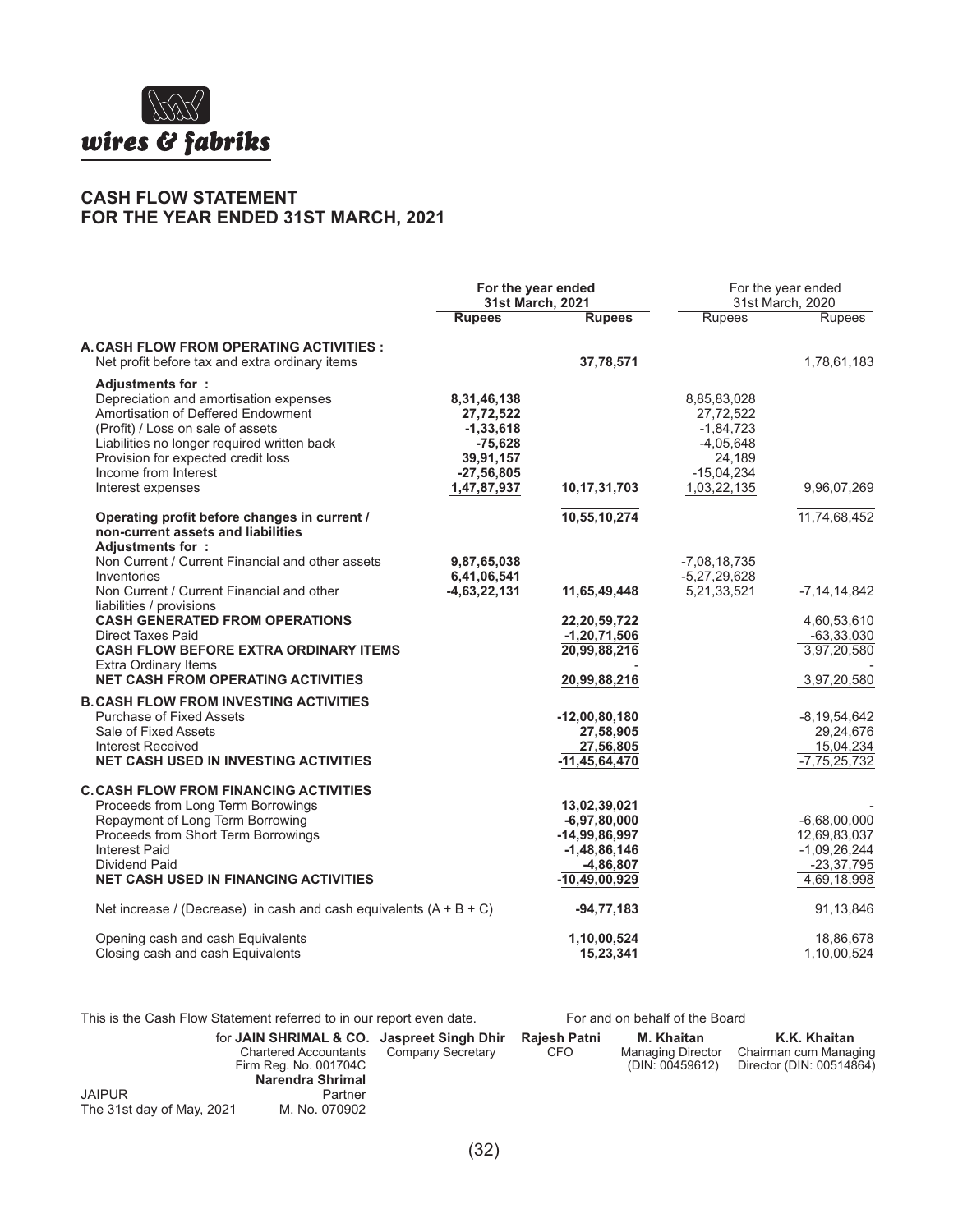

#### **STATEMENT OF CHANGES IN EQUITY FOR THE YEAR ENDED ON 31 ST MARCH, 2021**

| Particulars                             | <b>Equity Share</b> |                    |                              | <b>Reserves &amp; Surplus</b>      |                           | Other                         | <b>Total</b>    |
|-----------------------------------------|---------------------|--------------------|------------------------------|------------------------------------|---------------------------|-------------------------------|-----------------|
|                                         | Capital             | Capital<br>Reserve | <b>Securities</b><br>Premium | <b>Retained</b><br><b>Earnings</b> | General<br><b>Reserve</b> | Comprehensive<br>Income (OCI) |                 |
|                                         |                     |                    | Reserve                      |                                    |                           |                               |                 |
| Balance as on 1st April, 2019           | 3,05,62,500         | 9.250              | 3,05,62,500                  | 31,04,19,796                       | 5,75,00,000               | 33,10,094                     | 40,18,01,640    |
| Profit for the period                   |                     |                    |                              | 1.59.14.565                        |                           |                               | 1,59,14,565     |
| Other comprehensive income for the year |                     |                    |                              |                                    |                           | 4,06,296                      | 4.06.296        |
| <b>Dividends</b>                        |                     |                    |                              | $-18,33,750$                       |                           |                               | $-18,33,750$    |
| Tax on Dividends                        |                     |                    |                              | $-3.76.932$                        |                           |                               | $-3,76,932$     |
| Balance as on 31st March. 2020          | 3,05,62,500         | 9.250              | 3,05,62,500                  | 32,41,23,679                       | 5,75,00,000               | 37, 16, 390                   | 41,59,11,819    |
| Profit for the period                   |                     |                    |                              | 46.78.958                          |                           |                               | 46,78,958       |
| Other comprehensive income for the year |                     |                    |                              |                                    |                           | 9.52.521                      | 9,52,521        |
| <b>Dividends</b>                        |                     |                    |                              | $-3.05.625$                        |                           |                               | $-3,05,625$     |
| Balance as on 31st March, 2021          | 3,05,62,500         | 9,250              | 3,05,62,500                  | 32,84,97,012                       | 5.75.00.000               | 46.68.911                     | 42, 12, 37, 673 |

As per our Report of even date For and on behalf of the Board

|                           | for JAIN SHRIMAL & CO. Jaspreet Singh Dhir |                   | Raiesh Patni | M. Khaitan        | K.K. Khaitan             |
|---------------------------|--------------------------------------------|-------------------|--------------|-------------------|--------------------------|
|                           | <b>Chartered Accountants</b>               | Company Secretary | CFO          | Managing Director | Chairman cum Managing    |
|                           | Firm Reg. No. 001704C                      |                   |              | (DIN: 00459612)   | Director (DIN: 00514864) |
|                           | Narendra Shrimal                           |                   |              |                   |                          |
| JAIPUR                    | Partner                                    |                   |              |                   |                          |
| The 31st day of May, 2021 | M. No. 070902                              |                   |              |                   |                          |

### **SIGNIFICANT ACCOUNTING POLICIES**

**Annexed to and forming part of the financial statements for the year ended 31st March, 2021.**

#### **A. Corporate Information:**

**Wires and Fabriks (S.A.) limited** ("The Company") is a public limited company incorporated and domiciled in India and has its registered office at 7, Chittaranjan Avenue, Kolkata 700 072, India. The Company is listed on the BSE Limited and Calcutta Stock Exchange Limited. The company is engaged mainly in paper mill products.

#### **B. Significant Accounting Policies:**

#### **1. Basis of Preparation and Presentation of Financial Statement**

a) The Financial Statements of the Company have been prepared on historical cost convention under accrual method of accounting and as a going concern concept except for certain assets and liabilities which are measured at fair values as required by the Indian Accounting Standard (Ind AS).

Fair value is the price that would be received to sell an asset or paid to transfer of liability in an ordinary transaction between market participants at the measurement date. All assets and liabilities have been classified as per the Company's normal operating cycle and the other criteria as set out in the Division II of Schedule III to the Companies Act, 2013. The Company has ascertained its operating cycle as 12 months for the purpose of current and noncurrent classification of assets and liabilities.

- b) The Financial Statements of the Company have been prepared to comply with the Ind AS, including the rules notified under the relevant provisions of Companies Act, 2013. Accounting policies have consistently applied except where a newly issued accounting standard is initially adopted or a revision to an existing accounting standard requires a change in the accounting policy hitherto in use.
- c) Company's Financial Statements are presented in Indian Rupees, which are also its functional currency and all amounts are rounded to the nearest rupees, except as stated otherwise.

#### **2. Property, Plant and Equipment**

a) Property, plant and equipment are stated at cost of acquisition or construction inclusive of freight, net of recoverable taxes /duties, borrowing cost, net changes on foreign exchange contracts and adjustments arising from exchange rate variation attributable to the assets and other directly attributable cost of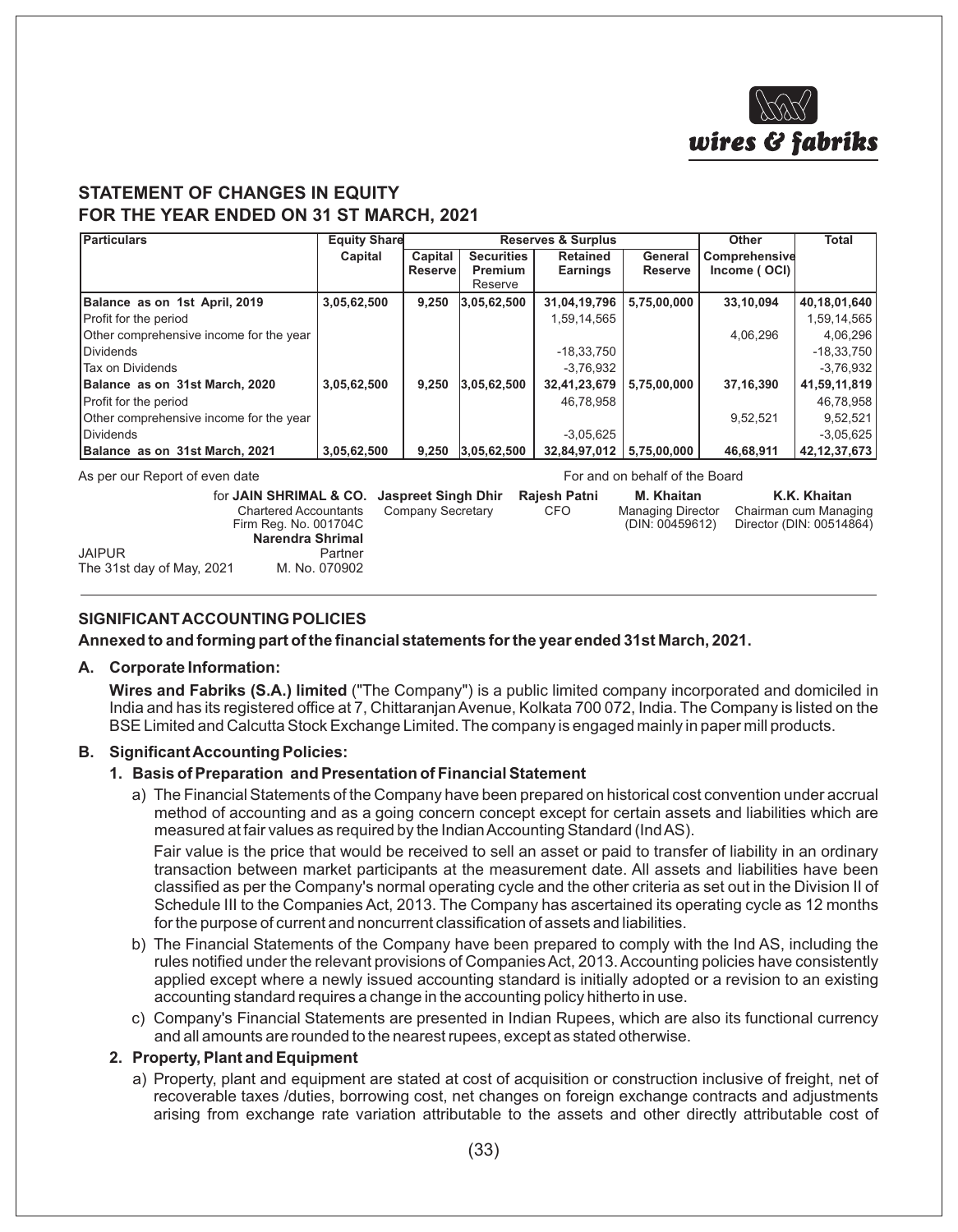

bringing the assets in its working condition for its intended use, less accumulated depreciation and impairment losses, if any.

Subsequent cost are included in the asset's carrying amount or recognised as a separate cost, as appropriate, only when it is probable that future economic benefits associated with the item will flow to the entity and cost can be measured reliably.

- b) Depreciation on property, plant and equipments other than Wind Power Plants is provided on "straight line method" and on Wind Power Plant on "Written down value method" based on useful life of the assets ascertained by the Company, which are in line with Schedule II to the Companies Act, 2013. Leased assets is amortised over the period of lease.
- c) The gain and loss arising on the disposal or retirement of an item of property, plant and equipment is determined as the difference between the sale proceeds and the carrying amount of the assets and is recognised in the Statement of Profit and Loss on the date of disposal or retirement.
- d) Insurance claims for damaged capital goods are accounted for on settlement of claims as per practice.
- e) Expenses incurred relating to the project, net of income earned prior to its intended use are considered as Pre Operative Expenses and disclosed under Capital Work in Progress. Pre-operative expenditure is allocated on the respective assets in the year of capitalisation.

#### **3. Leases**

- a) Leases are classified as finance leases wherever the terms of the lease, transfers substantially all the risk and rewards of the ownership to the lessee. Assets held under finance leases are initially recognised as assets of the Company at their fair value at the inception of the lease.
- b) Leases are classified as right-of-use asset wherever the terms of lease, convey the right to control the use of the asset and has substantially all of the economic benefits from use of asset. Asset held under right-ofuse is initially recognized as asset of the company at the fair value at the inception of the lease. The right-ofuse asset is depreciated using the straight-line method from the commencement date over the shorter of lease term or useful life of right-of-use asset.

#### **4. Intangible Assets**

- a) Intangible Assets are stated at cost of acquisition or construction inclusive of freight, net of recoverable taxes /duties, borrowing cost, net changes on foreign exchange contracts and adjustments arising from exchange rate variation attributable to the assets and other directly attributable cost of bringing the assets in its working condition for its intended use, less accumulated depreciation and impairment losses, if any.
- b) The gain and loss arising on the disposal or retirement of an item of Intangible assets is determined as the difference between the sale proceeds and the carrying amount of the assets and is recognised in the Statement of Profit and Loss on the date of disposal or retirement.
- c) Computer Software is amortised over a period of 5 years.

#### **5. Inventories**

Inventories are valued at lower of cost or net realizable value. Cost of inventories comprises of cost of purchases, cost of conversion and other cost including manufacturing overheads net of recoverable taxes incurred in bringing them to their respective present location and condition. The Company follows weighted average method for deriving cost of Work-In-Progress and Finished Goods. Provisions are made to cover slow moving and obsolete item. Scrap is valued at estimated market value.

#### **6. Impairment of non financial assets - Property, Plant and Equipment**

The Company assesses at each reporting date whether there is any indication that any property, plant and equipment and intangible assets or group of assets, called cash generating unit may be impaired. If any such indication exists, the Company estimates the recoverable amount of the asset. If such recoverable amount of the asset or the recoverable amount of the cash generating unit to which the asset belongs is less than its carrying amount, the carrying amount is reduced to its recoverable amount. The reduction is treated as an impairment loss and is recognised in the Statement of Profit and Loss. If at the balance sheet date there is an indication that if a previously assessed impairment loss no longer exists, the recoverable amount is reassessed and the asset is reflected at the recoverable amount.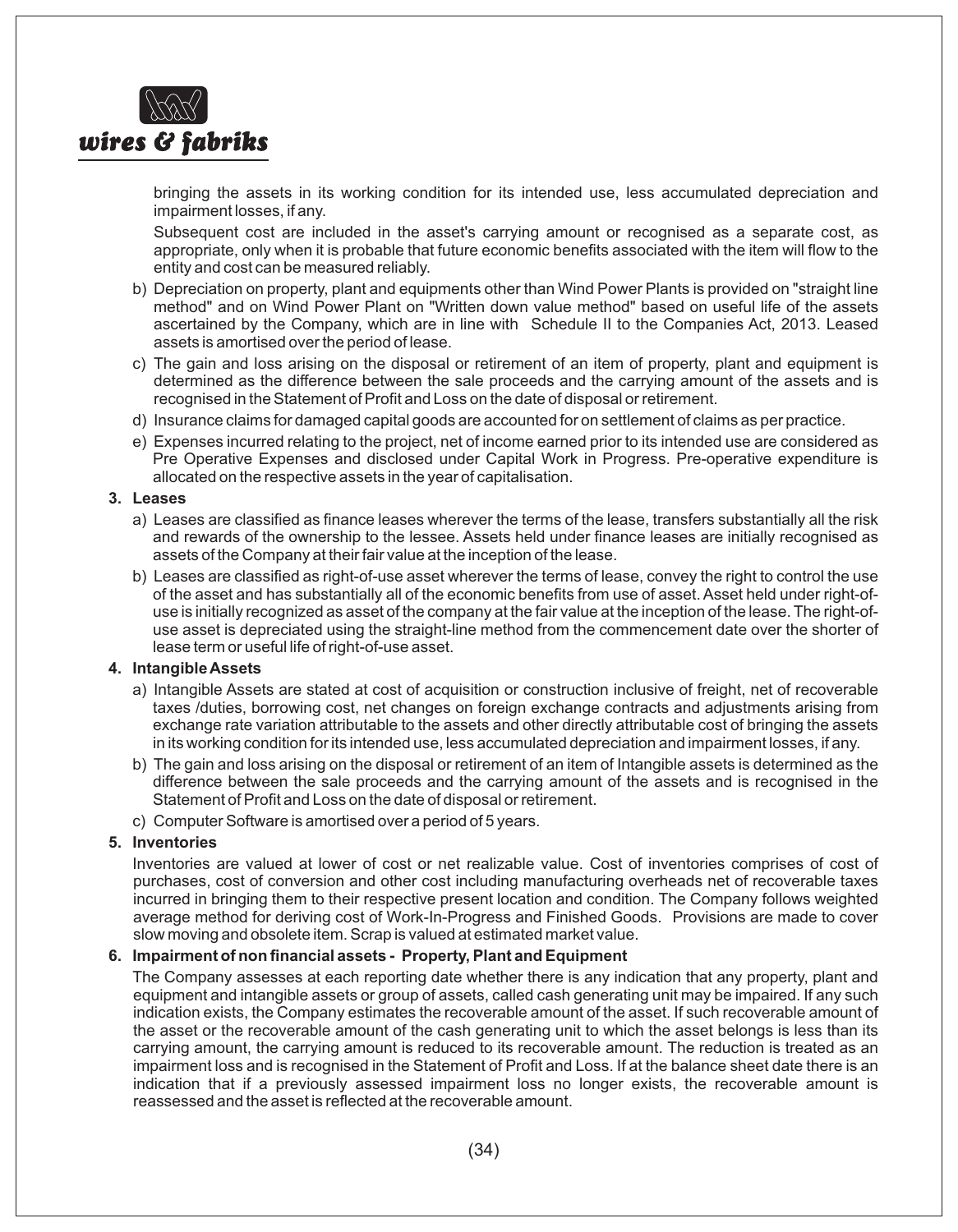

#### **7. Research and development expenditure**

Revenue expenditure on research and development is charged as an expense in the year in which it is incurred under respective heads of accounts. Expenditure which results in the creation of capital assets is capitalised and depreciation is provided on such assets as applicable.

#### **8. Employee benefits**

#### **a) Short term Employees Benefits Expenses**

Short term employee benefits are recognised as expenses at the un-discounted amount in the Statement of Profit and Loss of the year in which the related service is rendered. Termination benefits are recognised as expenses as and when paid.

#### **b) Post Employment Benefits**

- i. Employee benefits in the form of Provident Fund, ESIC and Labour Welfare Fund are considered as defined contribution plan and the Company pays the contributions to recognised funds which are charged to the Statement of Profit and Loss during the period when the contributions are due, as per the provisions of respective statutes. The company has no further obligations beyond its stipulated contributions.
- ii. The cost of providing Gratuity, a defined benefit plan is determined using the projected unit credit method, on the basis of actuarial valuation performed by an independent actuary at each Balance Sheet date. Actuarial gain and losses arising from experience adjustments and changes in actuarial assumption are changed or credited to Statement of Profit and Loss in the period in which they arise.
- iii. Provision for Compensated absence and Gratuity liability of whole time Directors and employees, which are defined benefits and determined using the Projected Unit Credit method, on the basis of actuarial valuation performed by an independent actuary at each Balance Sheet date. Actuarial gain and losses arising from experience adjustments and changes in actuarial assumption are changed or credited to Statement of Profit and Loss in the period in which they arise. The Gratuity liability in respect of employees of the Company (except whole time Directors and employees joined after 31.12.2012) is covered through a policy taken by a trust established under the Group Gratuity Scheme with Life Insurance Corporation of India (LIC).

#### **9. Borrowing cost**

Borrowing cost consists of interest and other costs that the Company incurs in connection with the borrowing of funds. Borrowing costs that are attributable to the acquisition of qualifying assets are capitalised as a part of cost of such assets. All other borrowing costs are charged to the Statement of Profit and Loss for the period for which they are incurred.

#### **10.Taxation**

- a) Provision for current tax is made and retained in the accounts on the basis of estimated tax liability as per the applicable provisions of the Income Tax Act, 1961 and also considering assessment orders and decisions of appellate authorities in the Company's case. Deferred tax assets include Minimum Alternate Tax (MAT) paid in accordance with the tax laws in India. This gives rise to future economic benefit in the form of tax credit against future income tax liability. The company reviews the position of the MAT credit entitlements at each balance sheet date and recognises the same, if there is convincing evidence that the company will utilise the same for payment of normal tax during the specified period and the resultant credit can be measured reliably.
- b) Deferred tax is recoginised on timing differences between carrying amount of assets and liabilities in the Financial Statement and the corresponding tax bases used in the computation of taxable profit. Deferred tax liabilities and assets are measured at the tax rates that are expected to apply in the period in which the liability is settled or the assets realised, based on the tax rates and laws that have been enacted or subsequently enacted by the end of the reporting period. The carrying amount of Deferred tax liability and assets are reviewed at the end of each reporting period. Deferred tax liability are generally recognised for all taxable temporary differences and Deferred tax assets are generally recognised for all tax deductable temporary differences, carry forward tax losses and allowances to the extent there is reasonable certainty that these assets can be realised in future.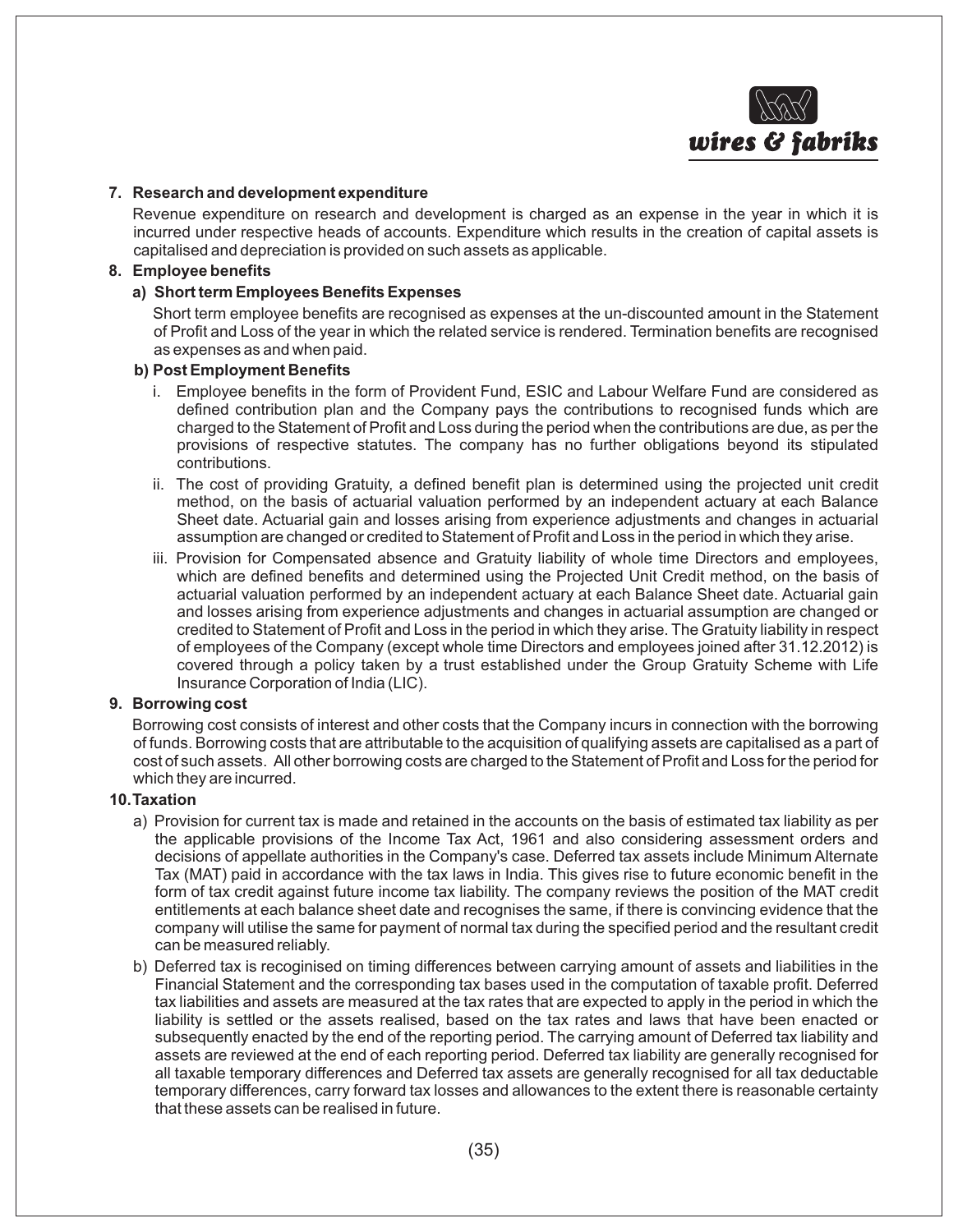

#### **11. Foreign currency transactions**

Transactions in foreign currencies are recorded at the exchange rate prevailing on the date of transaction. Monetary Foreign Currency assets and liabilities are restated at the rates ruling at the end of the year and exchange difference arising out of such transactions are dealt with in the Statement of Profit and Loss except to the extent of exchange differences which are regarded as an adjustment to the interest cost on foreign currency borrowing that are directly attributable to the acquisition or construction of qualifying assets, are capitalised as cost of assets.

#### **12.Provisions**

Provisions are recognised when there is a present obligation as a result of past events, it is probable that an outflow of resources will be required to settle the obligation and in respect of which reliable estimate can be made. Provisions are not discounted to its present value and are determined based on the best estimate required to settle the obligation at each Balance Sheet date. These are reviewed at each Balance Sheet date and adjusted to reflect the best current estimate.

#### **13. Revenue from contract with customers**

Revenue from contracts with customers is recognised when control of the goods or services are transferred to the customer at an amount that reflects the consideration to which the Company expects to be entitled in exchange for those goods or services. Revenue is measured at the fair value of the consideration received or receivable, net of returns, discounts, volume rebates, and goods and service tax. The Company recognises revenue when the amount of revenue can be reliably measured and it is probable that future economic benefits will flow to the Company regardless of when the payment is being made.

Export Incentives are recognised on post export basis on entitlement rates. Government grants are recognised on receipt / reasonable ascertainment of ultimate collection thereof. Interest income is recognised using the effective interest method

#### **14.Use of estimates**

The preparation of Financial Statements requires estimates to be made that affect the reported amount of assets and liabilities on the date of the financial statements and the reported amount of revenues and expenses during the reporting period. Difference between the actual results and estimates are recognised in the period in which the results are known/ materialised

#### **15.Financial Instrument**

#### **a) Financial Assets**

#### **i. Initial Recognisation and measurement**

Financial Assets and Financial Liabilities are recognized when the Company became a party to the contractual provisions of the instrument. All Financial Assets and Liabilities are initially recognised at fair value except for trade receivable which is initially measured at transaction price. Transaction cost that are directly attributable to the acquisition or issue of financial assets and financial liabilities which are not at fair value are adjusted through profit or loss to the fair value on initial recognitions. Purchase and sale of financial assets are accounted for at trade date.

#### **ii. Subsequent measurement**

a) Financial Assets carried at amortised cost (AC)

A financial asset is subsequently measured at amortise cost, if the financial asset is held within a business model, whose objective is to hold the asset in order to collect contractual cash flow and the contractual term of financial asset give rise on specified date to cash flow that are solely payment of principal and interest on principal amount outstanding.

#### b) Financial Assets at fair value through other comprehensive income (FVTOCI)

A financial asset is subsequently measured at fair value through other comprehensive income if financial assets is held within a business model whose objective is achieved by both collecting contractual cash flow and selling financial assets and the contractual term of financial assets give rise on specified date to the cash flow that are solely payment of principal and interest on principal amount outstanding. The Company has made irrevocable election for its investments which are not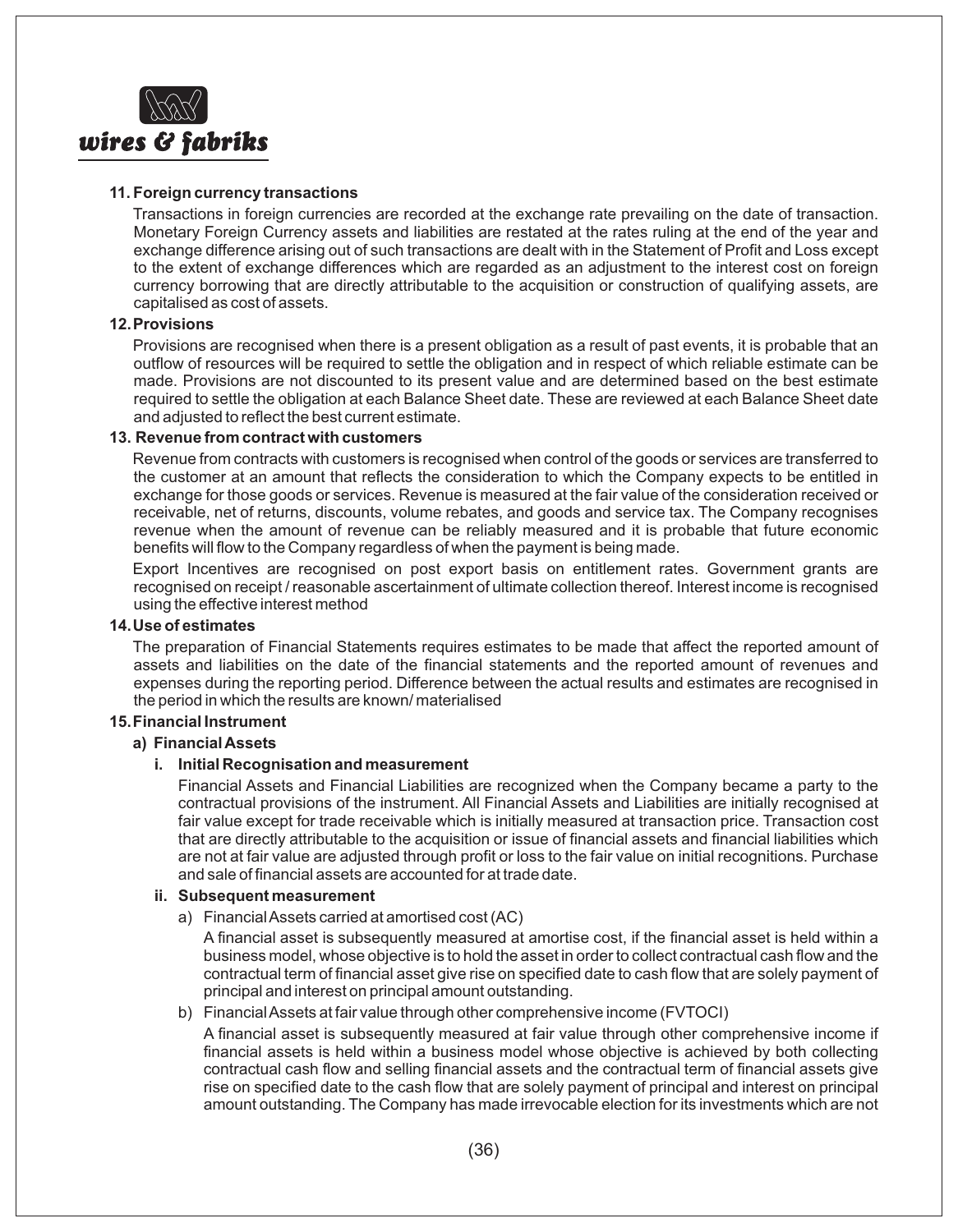

held for trading and are classified as equity instrument to present the subsequent changes in fair value in other comprehensive income on its business model. Such an election is made by the Company on an instrument by instrument basis at the time of initial recognisation of each equity investment.

c) Financial Assets at fair value through profit or loss ( FVTPL)

A financial asset which is not classified in any of the above categories is measured at fair value through profit or loss (FVTPL).

#### **iii. Other Equity Investments**

All other equity investments are measured at fair value with value changes recognised in Statement of Profit and Loss, except for those equity investments for which the company has elected to present the value change in "Other Comprehensive Income".

#### **iv. Impairment of Financial Assets**

In accordance with Ind As 109 the Company uses ' Expected Credit Loss' (ECL) model, for evaluating impairment of financial assets other than those required at fair value through profit and loss (FVTPL). Expected credit loss is measured through a loss allowance at an amount equal to:-

- The twelve months expected credit loss (expected credit loss that result from those default events on the financial instruments that are possible within twelve months after the reporting date) ; or
- Full lifetime expected credit loss (expected credit loss that result from all possible default events over the lifetime of the financial instruments).

For trade receivables company applies expected lifetime losses from initial recognisation of the receivable. For other assets, the company uses twelve month ECL to provide for impairment loss where there is no significant increase in credit risk since initial recognisation. If there is a significant increase in credit risk since initial recognisation, full lifetime ECL is used.

#### **b) Financial Liability**

#### **i. Initial Recognisation and measurement**

All financial liabilities are recognised at fair value.

#### **ii. Subsequent measurement**

Financial liabilities are carried at amortised cost using the effective interest rate method. For trade and other payables maturing within one year from the Balance Sheet date, the carrying amount is approximate fair value due to the short maturity of these instruments.

#### **c) Derecognition of financial instruments**

The Company derecognises a financial asset when the contractual right to the cash flows from the financial asset expire or it transfers the financial asset and the transfer qualifies for derecognition under Ind AS 109. A financial liability (or a part of a financial liability) is derecognised from the Company's Balance Sheet when the obligation specified in the contract is discharged or cancelled or expires.

#### **16. Government Grants:**

The company recognise Government grants only when there is a reasonable assurance that the conditions attached to them shall be complied with and grant will be received. Grants related to assets are treated as deferred income and are recognised in the Statement of Profit and Loss on a systematic and rational basis over the useful life of the assets. Grants related to income are recognised on a systematic basis over the periods necessary to match them with the related cost which they are intended to compensate and are deducted from the expenses in the Statement of Profit and Loss.

#### **17. Contingent Liability and Contingent Assets**

Contingent Liabilities are not provided for in the accounts and are separately shown in the Notes on Accounts. Contingent Assets are neither recognised nor disclosed in the Financial Statements.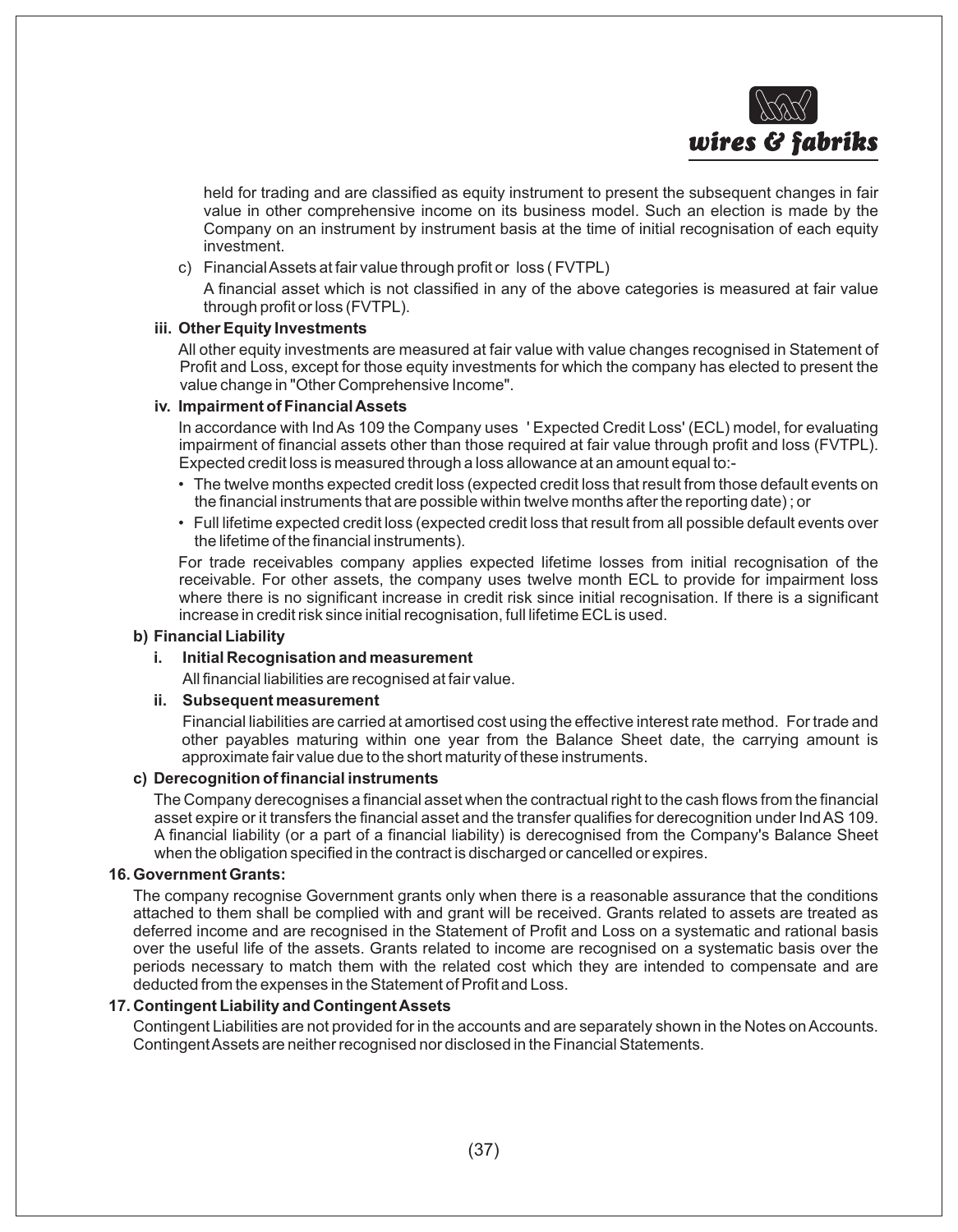

#### **NOTE 1 :PROPERTY, PLANT & EQUIPMENT**

|     |                                        |                              |                                  | <b>GROSS BLOCK</b> |                                        |                                  |                                     |                                  |
|-----|----------------------------------------|------------------------------|----------------------------------|--------------------|----------------------------------------|----------------------------------|-------------------------------------|----------------------------------|
|     | <b>DESCRIPTION</b><br><b>OF ASSETS</b> | As At<br>1st April, 2019     | <b>Adjustments</b><br>/Additions | <b>Adjustments</b> | As At<br>/(Deductions) 1st April, 2020 | <b>Adjustments</b><br>/Additions | <b>Adjustments</b><br>/(Deductions) | As at 31st<br><b>March, 2021</b> |
|     |                                        | <b>Rupees</b>                | <b>Rupees</b>                    | <b>Rupees</b>      | <b>Rupees</b>                          | <b>Rupees</b>                    | <b>Rupees</b>                       | <b>Rupees</b>                    |
| 1.1 | <b>Tangible Assets</b>                 |                              |                                  |                    |                                        |                                  |                                     |                                  |
|     | Leasehold Land                         | 8,205                        |                                  |                    | 8,205                                  |                                  |                                     | 8,205                            |
|     | <b>Buildings</b>                       | 5,87,29,003                  | 76,41,717                        |                    | 66,370,720                             | 2,14,921                         |                                     | 6,65,85,641                      |
|     | Plant & Machinery and                  | 1,42,22,29,800               | 7,40,76,450                      | 4,56,52,223        | 1,45,06,54,027                         | 8,24,83,161                      |                                     | 30,63,424 1,53,00,73,764         |
|     | <b>Electric Installations</b>          |                              |                                  |                    |                                        |                                  |                                     |                                  |
|     | <b>Furniture &amp; Fixtures</b>        | 69,26,005                    | 2,93,992                         | 4,30,421           | 67,89,576                              | 69,643                           |                                     | 68,59,219                        |
|     | Office Equipments etc                  | 3,20,98,490                  | 16,09,098                        | 8,46,184           | 3,28,61,404                            | 28,07,908                        | 94,824                              | 3,55,74,488                      |
|     | Vehicles                               | 1,54,24,086                  | $\overline{\phantom{a}}$         | 23, 34, 425        | 1,30,89,661                            | 64,73,575                        |                                     | 1,95,63,236                      |
|     |                                        | Sub Total (a) 1,53,54,15,589 | 8,36,21,257                      | 4,92,63,253        | 1,56,97,73,593                         | 9,20,49,208                      |                                     | 31,58,248 1,65,86,64,553         |
|     |                                        |                              |                                  |                    |                                        |                                  |                                     |                                  |
| 1.2 | <b>Intangible Assets</b>               |                              |                                  |                    |                                        |                                  |                                     |                                  |
|     | Softwares                              | 2,62,03,375                  |                                  |                    | 2,62,03,375                            | 55,000                           |                                     | 2,62,58,375                      |
|     | Sub Total (b)                          | 26,203,375                   |                                  |                    | 2,62,03,375                            | 55,000                           |                                     | 2,62,58,375                      |
|     |                                        |                              |                                  |                    |                                        |                                  |                                     |                                  |
| 1.3 | <b>Right-of-use Assets</b>             |                              |                                  |                    |                                        |                                  |                                     |                                  |
|     | Leasehold Land                         | 31,50,000                    |                                  |                    | 31,50,000                              |                                  |                                     | 31,50,000                        |
|     | Sub Total (c)                          | 31,50,000                    |                                  | ٠                  | 31,50,000                              |                                  |                                     | 31,50,000                        |
|     |                                        |                              |                                  |                    |                                        |                                  |                                     |                                  |
| 1.4 | <b>Capital Work-in -Progress</b>       | 4,33,84,819                  | 4,35,07,169                      | 5,95,35,587        | 2,73,56,401                            | 1,54,29,822                      | 2,63,32,517                         | 1,64,53,706                      |
|     | Sub Total (d)                          | 4,33,84,819                  | 4,35,07,169                      | 5,95,35,587        | 2,73,56,401                            | 1,54,29,822                      | 2,63,32,517                         | 1,64,53,706                      |
|     | TOTAL $(a + b + c + d)$                | 1,60,81,53,783               | 12,71,28,426                     | 10,87,98,840       | 1,62,64,83,369                         | 10,75,34,030                     | 2,94,90,765                         | 1,70,45,26,634                   |

|     |                                        |                              |                 | <b>DEPERECIATION</b> |                                        |                 |                                     |                                  |
|-----|----------------------------------------|------------------------------|-----------------|----------------------|----------------------------------------|-----------------|-------------------------------------|----------------------------------|
|     | <b>DESCRIPTION</b><br><b>OF ASSETS</b> | Up to<br>1st April, 2019     | For the<br>Year | <b>Adjustments</b>   | Up to<br>/(Deductions) 1st April, 2020 | For the<br>Year | <b>Adjustments</b><br>/(Deductions) | Up to 31st<br><b>March, 2021</b> |
|     |                                        | <b>Rupees</b>                | <b>Rupees</b>   | <b>Rupees</b>        | <b>Rupees</b>                          | <b>Rupees</b>   | <b>Rupees</b>                       | <b>Rupees</b>                    |
| 1.1 | <b>Tangible Assets</b>                 |                              |                 |                      |                                        |                 |                                     |                                  |
|     | Leasehold Land                         | 4,141                        | 82              |                      | 4,223                                  | 82              |                                     | 4,305                            |
|     | <b>Buildings</b>                       | 2,05,95,876                  | 16, 17, 778     |                      | 2,22,13,654                            | 17,71,559       |                                     | 2,39,85,213                      |
|     | Plant & Machinery and                  | 1,03,60,76,067               | 8,41,77,939     | 4,31,50,047          | 1,07,71,03,959                         | 7,93,12,301     |                                     | 4,62,145 1,15,59,54,115          |
|     | Electric Installations                 |                              |                 |                      |                                        |                 |                                     |                                  |
|     | Furniture & Fixtures                   | 43,44,476                    | 5,53,499        | 4,12,702             | 44,85,273                              | 5,12,438        |                                     | 49,97,711                        |
|     | Office Equipments etc                  | 2,71,26,284                  | 17,28,092       | 8,46,184             | 2,80,08,192                            | 15,30,332       | 70,816                              | 2,94,67,708                      |
|     | Vehicles                               | 90,21,000                    | 13,77,708       | 21,14,367            | 82,84,341                              | 12,07,856       |                                     | 94,92,197                        |
|     |                                        | Sub Total (a) 1,09,71,67,844 | 8,94,55,098     | 4,65,23,300          | 1,14,00,99,642                         | 8,43,34,568     |                                     | 5,32,961 1,22,39,01,249          |
| 1.2 | <b>Intangible Assets</b>               |                              |                 |                      |                                        |                 |                                     |                                  |
|     | Softwares                              | 2,30,02,724                  | 17,34,663       |                      | 2,47,37,387                            | 14, 18, 303     |                                     | 2,61,55,690                      |
|     | Sub Total (b)                          | 2,30,02,724                  | 17,34,663       |                      | 2,47,37,387                            | 14, 18, 303     |                                     | 2,61,55,690                      |
| 1.3 | <b>Right-of-use Assets</b>             |                              |                 |                      |                                        |                 |                                     |                                  |
|     | Leasehold Land                         | 14,66,958                    | 1,65,789        |                      | 16,32,747                              | 1,65,789        |                                     | 17,98,536                        |
|     | Sub Total (c)                          | 14,66,958                    | 1,65,789        |                      | 16,32,747                              | 1,65,789        |                                     | 17,98,536                        |
|     | 1.4 Capital Work-in -Progress          |                              |                 |                      |                                        |                 |                                     |                                  |
|     | Sub Total (d)                          |                              |                 |                      |                                        |                 |                                     |                                  |
|     | TOTAL $(a + b + c + d)$                | 1,12,16,37,526               | 9,13,55,550     | 4,65,23,300          | 1,16,64,69,776                         | 8,59,18,660     | 5,32,961                            | 12,518,55,475                    |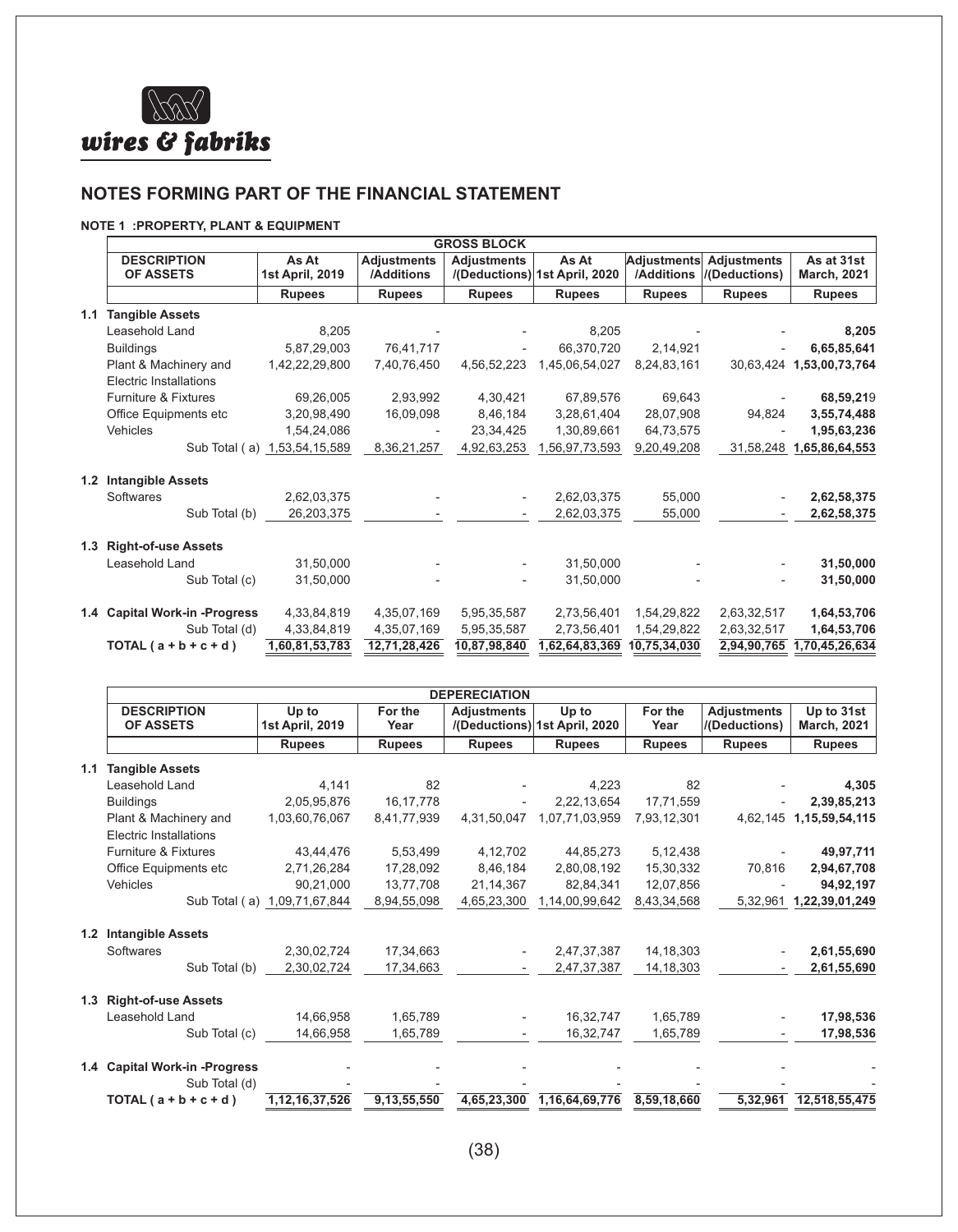

|     |                               |               | <b>NET BLOCK</b>      |                       |                       |
|-----|-------------------------------|---------------|-----------------------|-----------------------|-----------------------|
|     | <b>DESCRIPTION OF ASSETS</b>  |               | As at 31st March 2021 | As at 31st March 2020 | As at 31st March 2019 |
|     |                               |               | <b>Rupees</b>         | <b>Rupees</b>         | <b>Rupees</b>         |
| 1.1 | <b>Tangible Assets</b>        |               |                       |                       |                       |
|     | Leasehold Land                |               | 3,900                 | 3,982                 | 4,064                 |
|     | <b>Buildings</b>              |               | 4,26,00,428           | 4,41,57,066           | 3,81,33,127           |
|     | Plant & Machinery and         |               | 37,41,19,649          | 37, 35, 50, 068       | 38,61,53,733          |
|     | Electric Installations        |               |                       |                       |                       |
|     | Furniture & Fixtures          |               | 18,61,508             | 23,04,303             | 25,81,529             |
|     | Office Equipments etc         |               | 61,06,780             | 48,53,212             | 49,72,206             |
|     | Vehicles                      |               | 1,00,71,039           | 48,05,320             | 64,03,086             |
|     |                               | Sub Total (a) | 43,47,63,304          | 42,96,73,951          | 43,82,47,745          |
| 1.2 | <b>Intangible Assets</b>      |               |                       |                       |                       |
|     | Softwares                     |               | 1,02,685              | 14,65,988             | 32,00,651             |
|     |                               | Sub Total (b) | 1,02,685              | 14,65,988             | 32,00,651             |
| 1.3 | <b>Right-of-use Assets</b>    |               |                       |                       |                       |
|     | Leasehold Land                |               | 13,51,464             | 15, 17, 253           | 16,83,042             |
|     |                               | Sub Total (c) | 13,51,464             | 15, 17, 253           | 16,83,042             |
|     | 1.4 Capital Work-in -Progress |               | 1,64,53,706           | 2,73,56,401           | 4,33,84,819           |
|     |                               | Sub Total (d) | 1,64,53,706           | 2,73,56,401           | 4,33,84,819           |
|     |                               |               |                       |                       |                       |
|     | TOTAL $(a + b + c + d)$       |               | 45,26,71,159          | 46,00,13,593          | 48,65,16,257          |

**1.4** Capital Work- in Progress includes Project & Pre- Operative Expenditure Rs. 72,78,711 ( Previous year Rs.11,59,973) , pending allocation.

|     |                                                                           | As at 31st March 2021 | As at 31st March 2020 |
|-----|---------------------------------------------------------------------------|-----------------------|-----------------------|
|     | <b>NOTE 2: LOANS</b>                                                      | <b>Rupees</b>         | <b>Rupees</b>         |
|     | Unsecured and considered good                                             |                       |                       |
|     | <b>Security Deposits</b>                                                  | 26,14,900             | 25,60,900             |
|     |                                                                           | 26,14,900             | 25,60,900             |
|     | <b>NOTE 3: OTHER NON CURRENT FINANCIAL ASSETS</b>                         |                       |                       |
|     | Other bank balances                                                       |                       |                       |
|     | <b>Fixed Deposits</b>                                                     |                       | 9,70,106              |
|     |                                                                           |                       | 9,70,106              |
| 3.1 | Fixed Deposits are pledged with banks as security against bank guarantees |                       |                       |
|     | <b>NOTE 4: OTHER NON CURRENT ASSETS</b>                                   |                       |                       |
|     | Unsecured and considered good                                             |                       |                       |
|     | Capital Advances                                                          | 5,32,40,470           | 1,43,61,803           |
|     | Deposits                                                                  | 2,98,213              | 3,11,403              |
|     | Others                                                                    | 8,98,983              | 12,38,877             |
|     |                                                                           | 5,44,37,666           | 1,59,12,083           |
| 4.1 | Others Include claims receivable, prepaid expense, etc.                   |                       |                       |
|     | <b>NOTE 5: INVENTORIES</b>                                                |                       |                       |
|     | Raw Materials                                                             | 5,95,67,209           | 7,85,72,252           |
|     | Work-In-Progress                                                          | 3,46,75,616           | 4,37,56,853           |
|     | <b>Finished Goods</b>                                                     | 1,72,23,739           | 2,38,94,555           |
|     | Stock-in-Trade                                                            | 9,68,238              | 1,02,00,167           |
|     | Stores, Spare and Packing Materials                                       | 2,64,25,932           | 4,64,99,516           |
|     | Scrap                                                                     | 2,44,128              | 2,88,060              |
|     |                                                                           | 13,91,04,862          | 20, 32, 11, 403       |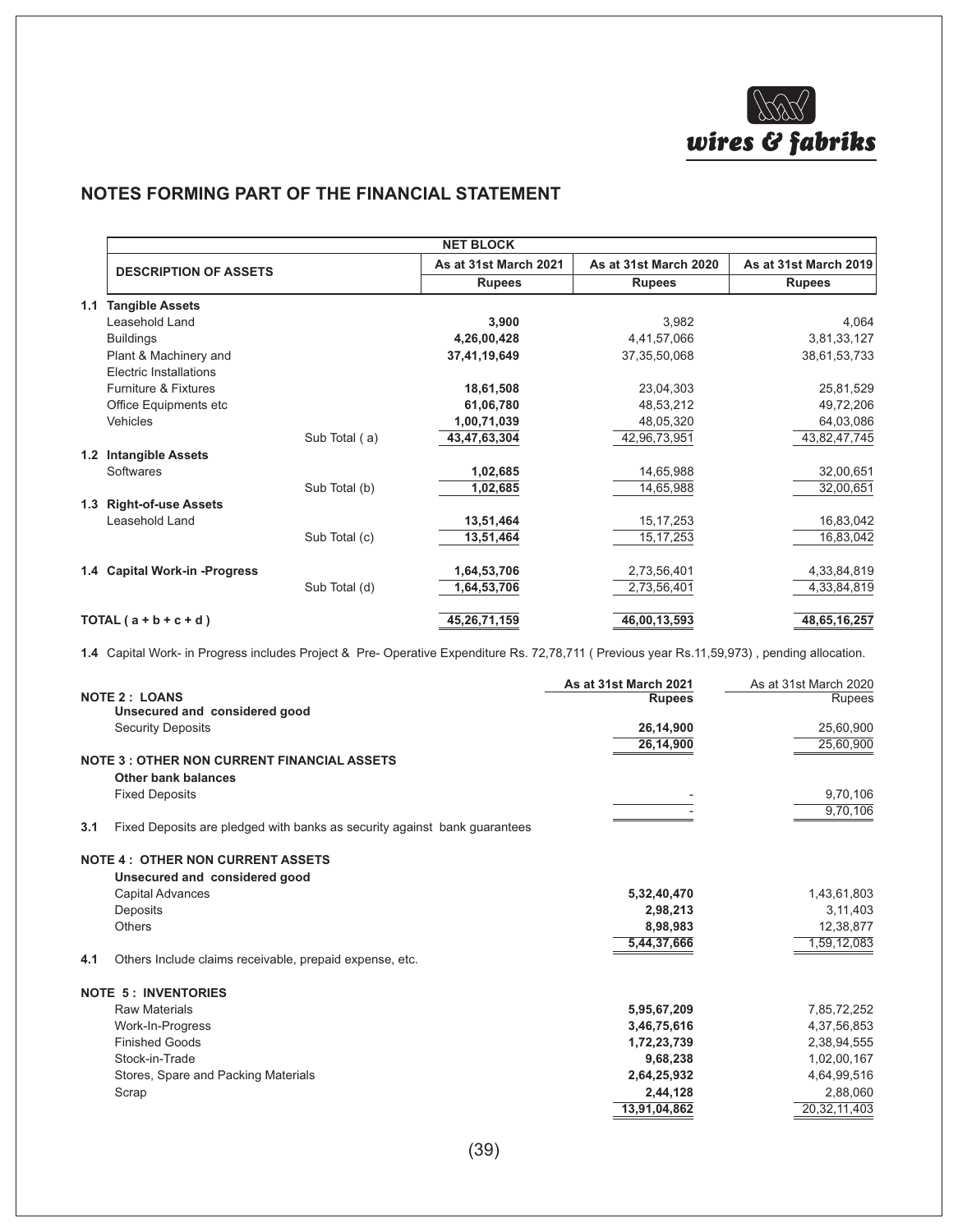

|     |                                                                            |               | As at 31st March 2021 |               | As at 31st March 2020 |
|-----|----------------------------------------------------------------------------|---------------|-----------------------|---------------|-----------------------|
|     |                                                                            | <b>Rupees</b> | <b>Rupees</b>         | <b>Rupees</b> | Rupees                |
| 5.1 | The above include materials in transit :                                   |               |                       |               |                       |
|     | <b>Raw Materials</b>                                                       |               | 77, 16, 748           |               | 1,56,20,957           |
|     | <b>Finished Goods</b>                                                      |               | 94,11,068             |               | 96,15,095             |
|     | <b>Trading Goods</b>                                                       |               | 2,44,150              |               | 5,70,305              |
|     | Stores, Spare and Packing Materials                                        |               | 1,24,813              |               | 27,52,514             |
|     | <b>NOTE 6: TRADE RECEIVABLES</b>                                           |               |                       |               |                       |
|     | Considered Good - unsecured                                                |               | 28,44,98,429          |               | 32,67,60,890          |
|     | Considered Doubtful - unsecured                                            |               | 83,76,279             |               | 22,18,995             |
|     |                                                                            |               | 29, 28, 74, 708       |               | 32,89,79,885          |
|     | Less: Provision for expected credit loss                                   |               | 1,45,33,427           |               | 1,05,42,270           |
|     |                                                                            |               | 27,83,41,281          |               | 31,84,37,615          |
|     | <b>NOTE 7: CASH AND CASH EQUIVALENTS</b>                                   |               |                       |               |                       |
|     | <b>Cash and Cash Equivalent</b>                                            |               |                       |               |                       |
|     | <b>Balances with Banks</b>                                                 |               | 9,12,380              |               | 9,732,360             |
|     | Cheques on Hand                                                            |               |                       |               |                       |
|     | Cash on Hand                                                               |               | 6,10,961              |               | 12,68,164             |
|     |                                                                            |               | 15,23,341             |               | 1,10,00,524           |
|     | <b>NOTE 8: OTHER BANK BALANCES</b>                                         |               |                       |               |                       |
|     | <b>Other bank balances</b>                                                 |               |                       |               |                       |
|     | On Fixed Deposits                                                          |               | 9,70,106              |               | 6,80,00,000           |
|     | <b>Unpaid Dividend Account</b>                                             |               | 8,96,273              |               | 10,77,455             |
| 8.1 | Fixed Deposits are pledged with banks as security against bank guarantees. |               | 18,66,379             |               | 6,90,77,455           |
|     | <b>NOTE 9: OTHER CURRENT FINANCIAL ASSETS</b>                              |               |                       |               |                       |
|     | <b>Unsecured and Considered Good</b>                                       |               |                       |               |                       |
|     | Advances                                                                   |               | 9,51,299              |               | 6,80,179              |
|     | Interest Accrued but not due                                               |               | 8,36,674              |               | 7,02,423              |
|     |                                                                            |               | 17,87,973             |               | 13.82.602             |
|     | <b>NOTE 10: OTHER CURRENT ASSETS</b>                                       |               |                       |               |                       |
|     | <b>Unsecured and Considered Good</b>                                       |               |                       |               |                       |
|     | <b>Balance with Statutory Authorities</b>                                  |               | 10,358,820            |               | 75,02,919             |
|     | Others (Refer Note 30)                                                     |               | 6,54,47,513           |               | 6,28,88,380           |
|     |                                                                            |               | 7,58,06,333           |               | 7,03,91,299           |
|     | 10.1 Others include advance to suppliers, claims and prepaid expenses.     |               |                       |               |                       |
|     | <b>NOTE 11: EQUTY SHARE CAPITAL</b>                                        |               |                       |               |                       |
|     | Authorized:                                                                |               |                       |               |                       |
|     | 25000000 (25000000) Equity Shares of Rs.10/-each                           | 25,00,00,000  |                       | 25,00,00,000  |                       |
|     | 1000000 (1000000) Redeemable Preference Shares of Rs.10/- each             | 1,00,00,000   | 26,00,00,000          | 10,000,000    | 26,00,00,000          |
|     |                                                                            |               | 26,00,00,000          |               | 26,00,00,000          |
|     | Issued, Subscribed and Fully Paid up:                                      |               |                       |               |                       |
|     | 3056250 (3056250) Equity Shares of Rs.10/-each                             |               | 3,05,62,500           |               | 3,05,62,500           |
|     |                                                                            |               | 3,05,62,500           |               | 3,05,62,500           |
|     |                                                                            |               |                       |               |                       |
|     |                                                                            |               | As at 31st March 2021 |               | As at 31st March 2020 |
|     |                                                                            | Nos.          | <b>Rupees</b>         | Nos.          | <b>Rupees</b>         |
|     | 11.1 Reconciliation of number of Equity Shares outstanding is given blow : |               |                       |               |                       |
|     | Shares outstanding at the beginning of the year                            | 30,56,250     | 3,05,62,500           | 30,56,250     | 3,05,62,500           |
|     | Change during the year                                                     |               |                       |               |                       |
|     | Shares outstanding at the end of the year                                  | 30,56,250     | 3,05,62,500           | 30,56,250     | 3,05,62,500           |
|     |                                                                            |               |                       |               |                       |

#### **11.2 Rights attached to Equity Shares**

The Company has only one class of shares (issued), having face value of Rs. 10/- each. Each holder of Equity Shares is entitled to one vote per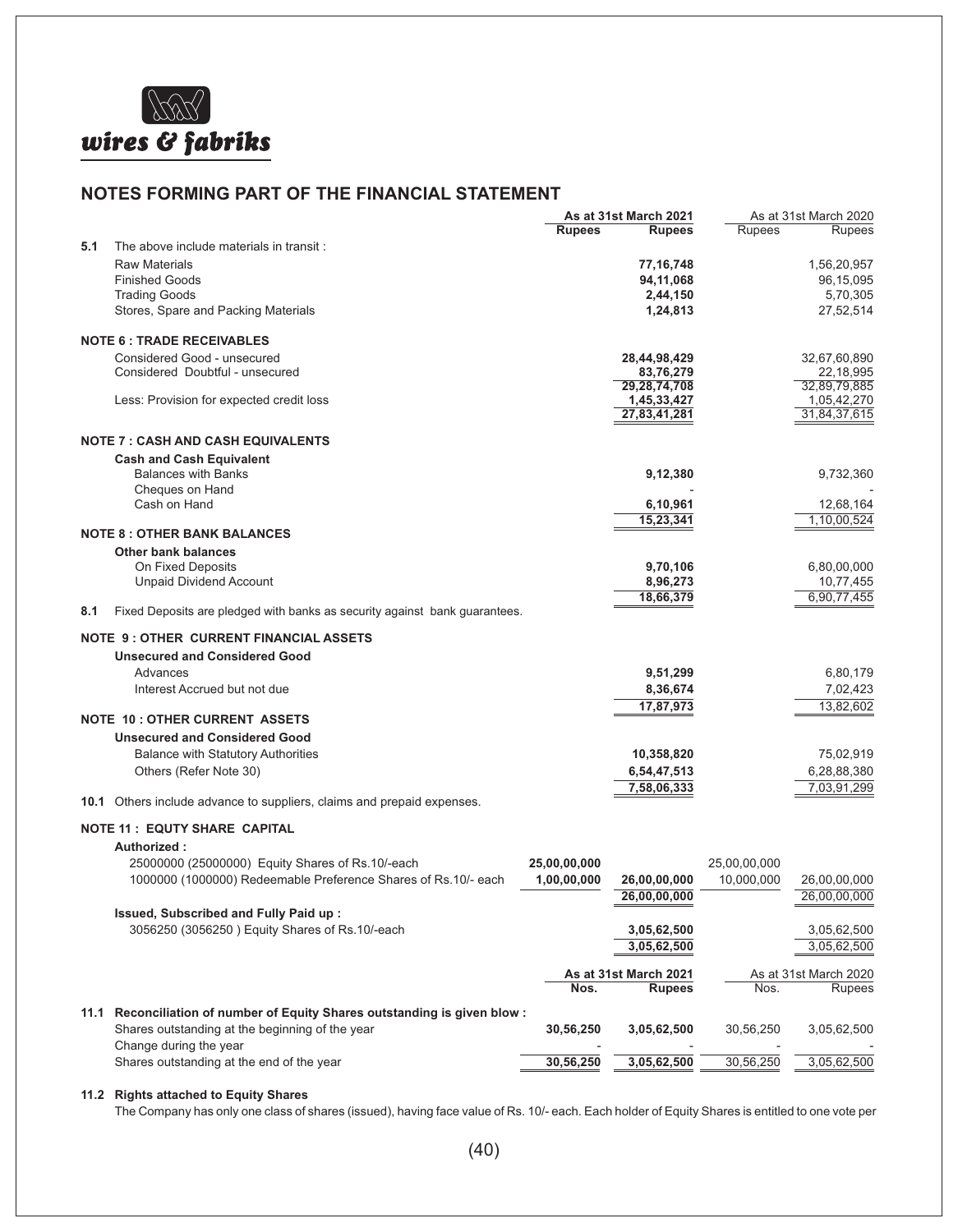

share. The Dividend proposed by the Board of Directors is subject to the approval of the shareholders in the ensuing Annual General Meeting, except in case of interim dividend. In the event of liquidation, the Equity Shareholders are eligible to receive the remaining assets of the

|                                                                                              |                 | As at 31st March 2021 |              | As at 31st March 2020 |
|----------------------------------------------------------------------------------------------|-----------------|-----------------------|--------------|-----------------------|
|                                                                                              | Nos.            | % held                | Nos.         | % held                |
| Company after distribution of all preferential amounts, in proportion to their shareholding. |                 |                       |              |                       |
| 11.3 Shares held by holding company                                                          |                 |                       |              |                       |
| <b>Equity Shares</b>                                                                         |                 |                       |              |                       |
| W&F Securities Private Limited - Holding Company                                             | 19,22,314       | 62.90%                | 19,22,314    | 62.90%                |
| 11.4 Details of shareholders holding more than 5% shares                                     |                 |                       |              |                       |
| <b>Equity Shares</b>                                                                         |                 |                       |              |                       |
| <b>W&amp;F Securities Private Limited</b>                                                    | 19,22,314       | 62.90%                | 19,22,314    | 62.90%                |
|                                                                                              |                 | As at 31st March 2021 |              | As at 31st March 2020 |
|                                                                                              | <b>Rupees</b>   | <b>Rupees</b>         | Rupees       | Rupees                |
| <b>BKM Mercantile LLP</b>                                                                    | 3,47,642        | 11.37%                | 3,47,642     | 11.37%                |
| <b>NOTE 12: OTHER EQUITY</b>                                                                 |                 |                       |              |                       |
| <b>Capital Reserve:</b>                                                                      |                 |                       |              |                       |
| As per last Account                                                                          |                 | 9,250                 |              | 9,250                 |
| <b>Security Premium Account:</b>                                                             |                 |                       |              |                       |
| As per last Account                                                                          |                 | 3,05,62,500           |              | 3,05,62,500           |
| <b>General Reserve:</b>                                                                      |                 |                       |              |                       |
| As per last Account                                                                          |                 | 5,75,00,000           |              | 5,75,00,000           |
|                                                                                              |                 |                       |              |                       |
| <b>Retained Earnings:</b>                                                                    |                 |                       |              |                       |
| Balance as per last account                                                                  | 32,41,23,679    |                       | 31,04,19,796 |                       |
| Add: Profit for the year (as per Annexed Statement of Profit & Loss)                         | 46,78,958       |                       | 1,59,14,565  |                       |
|                                                                                              | 32,88,02,637    |                       | 32,63,34,361 |                       |
| <b>Less: Appropriations</b>                                                                  |                 |                       |              |                       |
| Dividend paid during the year                                                                | 3,05,625        |                       | 18,33,750    |                       |
| Tax on Dividend paid                                                                         |                 | 32,84,97,012          | 3,76,932     | 32,41,23,679          |
| Other Comprehensive income (OCI)                                                             |                 |                       |              |                       |
| Balance as per Last Account                                                                  | 37, 16, 390     |                       | 33,10,094    |                       |
| Re-measurement of the net defined benefit plans                                              | 13,19,647       |                       | 5,62,893     |                       |
| Income Tax effect                                                                            | $-3,67,126$     | 46,68,911             | $-1,56,597$  | 37, 16, 390           |
|                                                                                              |                 | 42, 12, 37, 673       |              | 41,59,11,819          |
| <b>NOTE 13: BORROWINGS</b>                                                                   |                 |                       |              |                       |
| <b>Secured</b>                                                                               |                 |                       |              |                       |
| <b>Term Loans from Banks</b>                                                                 | 23, 19, 46, 881 |                       | 23,86,27,860 |                       |
| Working Capital Term Loans from Banks                                                        | 6,71,40,000     | 29,90,86,881          |              | 23,86,27,860          |
| Less: Current Maturities                                                                     |                 | 8,53,74,448           |              | 6,68,00,000           |
|                                                                                              |                 | 21,37,12,433          |              | 17, 18, 27, 860       |

**13.1** All Term Loans from banks are secured by joint equitable mortgage of immovable properties (present and future), hypothecation of fixed assets and second charge over the current assets, ranking pari passu among the lenders.

**13.2** All Working Capital Term Loans from banks are secured by hypothecation of current assets and second charge on fixed assets and immovables of the company ranking pari passu among the lenders.

**13.3** Term Loans from banks are re-payable in quarterly installments and Working Capital Term Loans are re-payable in monthly installments, maturity profile are given here in under:

| Maturity profile | 1-2 Year<br>9.93.14.673 | 2-3 Year<br>7.56.17.536 3.87.80.224 | 3-4 Year |
|------------------|-------------------------|-------------------------------------|----------|
|                  |                         |                                     |          |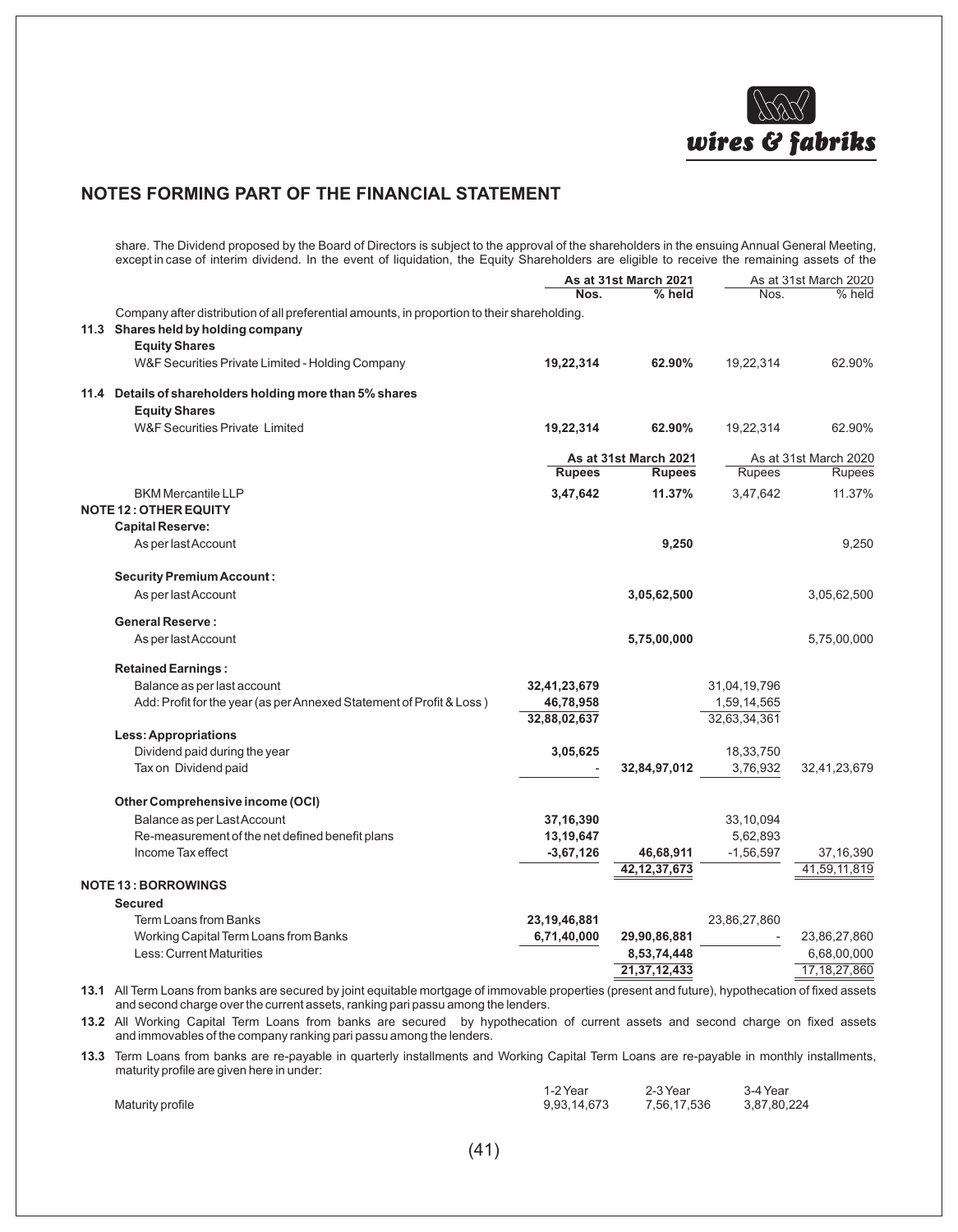

|                                                      | As at 31st March 2021 | As at 31st March 2020 |
|------------------------------------------------------|-----------------------|-----------------------|
|                                                      | <b>Rupees</b>         | Rupees                |
| <b>NOTE 14: NON CURRENT PROVISIONS</b>               |                       |                       |
| Provision for Employee's Benefits (Refer Note 34)    |                       |                       |
| Leave encashment                                     | 1,28,14,549           | 92,62,244             |
| Gratuity                                             |                       | 8,68,023              |
|                                                      | 1,28,14,549           | 1,01,30,267           |
| <b>NOTE 15: DEFERRED TAX LIABILITIES (NET)</b>       |                       |                       |
| <b>Deferred Tax Liability</b>                        |                       |                       |
| Difference between book and tax depreciation and OCI | 2,85,28,261           | 3,20,40,944           |
|                                                      | 2,85,28,261           | 3,20,40,944           |
| <b>Deferred Tax Assets</b>                           |                       |                       |
| Disallowances under the Income Tax Act, 1961         | 74,96,768             | 20,75,206             |
|                                                      | 74,96,768             | 20,75,206             |
| Net Deferred Tax Liability                           | 2,10,31,493           | 2,99,65,738           |
| <b>NOTE 16: OTHER NON CURRENT LIABILITIES</b>        |                       |                       |
| Deferred Endowment (Refer Note 30)                   | 2,44,05,390           | 2,71,77,912           |
|                                                      | 2,44,05,390           | 2,71,77,912           |
| <b>NOTE 17: BORROWINGS - CURRENT</b>                 |                       |                       |
| <b>Secured</b>                                       |                       |                       |
| Working Capital Loans from Banks                     | 2,13,54,580           | 17, 13, 41, 577       |
|                                                      | 2,13,54,580           | 17, 13, 41, 577       |

17.1 Working Capital Loans from banks are secured against hypothecation of raw materials, finished goods, work-in-process, packing materials, book debts, bills for collection and other current assets and second charge over fixed assets and immovables of the company, pari passu among the lenders, payable on demand.

#### **NOTE 18 : TRADE PAYABLES**

| Trade Pavables Due to                 |             |              |
|---------------------------------------|-------------|--------------|
| Due to Micro and Small Enterprises    |             | 37.32.913    |
| Other than Micro and Small Enterprise | 4.25.40.223 | 10.16.60.117 |
|                                       | 4.25.40.223 | 10.53.93.030 |
|                                       |             |              |

**18.1** Based on the information received by the Company from its suppliers regarding their status under the Micro, Small and Medium Enterprises Development Act,2006, the relevant information are as follows :-

| Amount due to Micro, Small and Medium Enterprises (MSME):<br>i)                            | 31.03.2021  | 31.03.2020  |
|--------------------------------------------------------------------------------------------|-------------|-------------|
| Principal amount                                                                           | Nil         | 37.32.913   |
| Interest due on above and unpaid                                                           | Nil         | Nil         |
| Interest paid alongwith principal amount paid beyond appointed day during the year.<br>ii) | Nil         | Nil         |
| Interest due and payable for the period of delay on principal amount paid beyond<br>iii)   |             |             |
| appointed day / due date during the year.                                                  | Nil         | Nil         |
| Interest accrued and remaining unpaid<br>iv)                                               | Nil         | Nil         |
| Further interest remaining due and payable in the succeeding year.<br>V)                   | Nil         | Nil         |
| NOTE 19 : OTHER CURRENT FINANCIAL LIABILITIES                                              |             |             |
| Current Maturities of debts (Refer Note 13)                                                | 8,53,74,448 | 6,68,00,000 |
| Interest accrued but not due on borrowings                                                 | 19.79.368   | 20.77.577   |
| <b>Unclaimed Dividend</b>                                                                  | 8.96.273    | 10.77.455   |
| <b>Creditors for Capital Goods</b>                                                         | 64,97,180   | 50,28,324   |
|                                                                                            | 9,47,47,269 | 7.49.83.356 |

**19.1** Unclaimed Dividend does not include any amount, due and outstanding, to be credited to Investor Education & Protection Fund.

| <b>NOTE 20: CURRENT TAX LIABILITIES (Net)</b>     |                        |                        |
|---------------------------------------------------|------------------------|------------------------|
| Provision for taxation (net of advance tax & TDS) | 21,05,982<br>21.05.982 | 61.43.630<br>61.43.630 |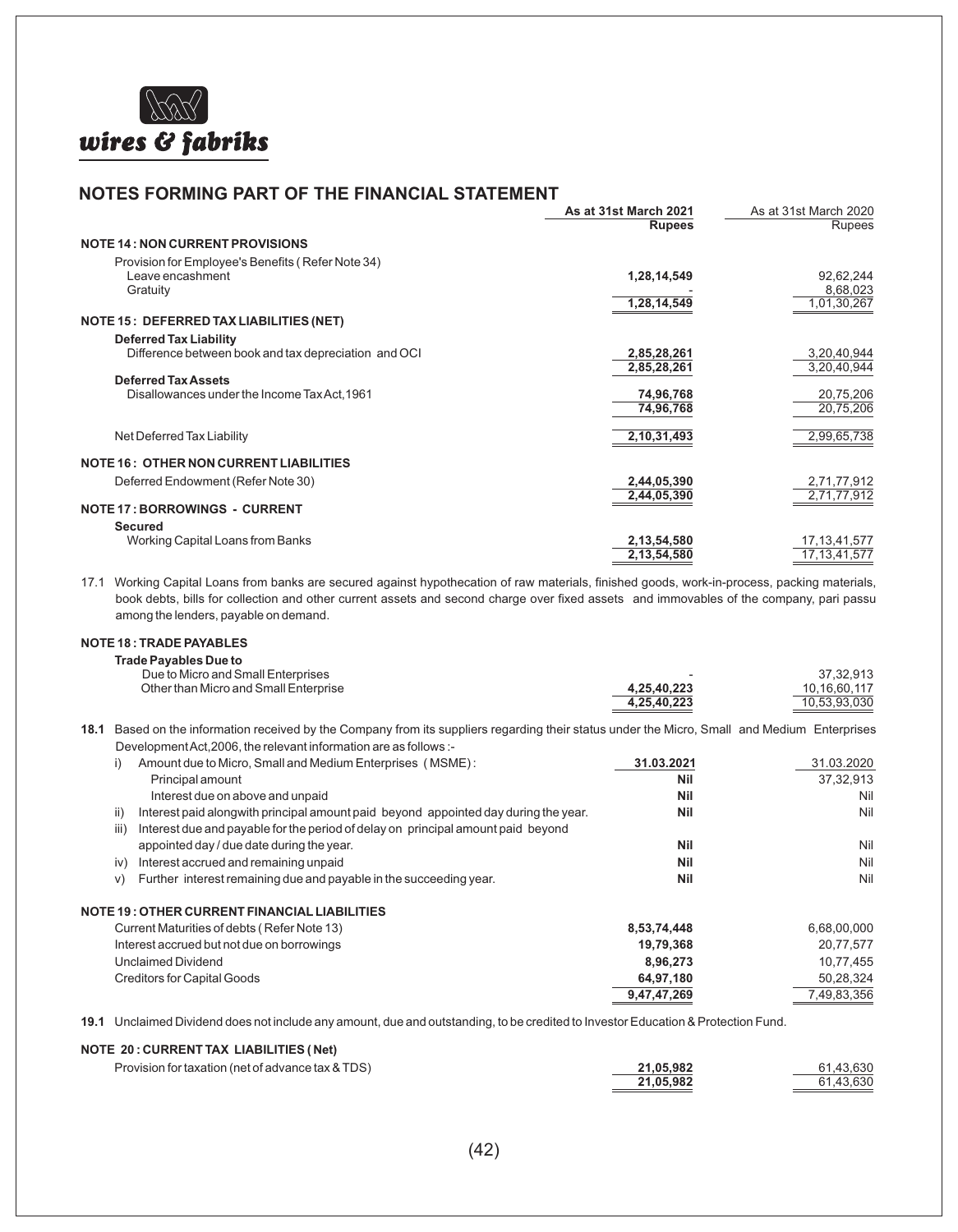

|                                                          |               | As at 31st March 2021  |               | As at 31st March 2020 |
|----------------------------------------------------------|---------------|------------------------|---------------|-----------------------|
|                                                          | <b>Rupees</b> | <b>Rupees</b>          | <b>Rupees</b> | <b>Rupees</b>         |
| <b>NOTE 21: OTHER CURRENT LIABILITIES</b>                |               |                        |               |                       |
| <b>Advance from Customers</b>                            |               | 2,32,36,613            |               | 2,55,78,146           |
| <b>Statutory Dues</b>                                    |               | 61,74,196              |               | 61,67,788             |
| Deferred Endowment (Refer Note 30)                       |               | 27,72,522              |               | 27,72,522             |
| <b>Other Payables</b>                                    |               | 4,20,22,003            |               | 3,10,93,906           |
|                                                          |               | 7,42,05,334            |               | 6,56,12,362           |
| Other payables include liabilities for expenses.<br>21.1 |               |                        |               |                       |
| <b>NOTE 22: PROVISIONS</b>                               |               |                        |               |                       |
| Provision for Employee's Benefits (Refer Note 34)        |               | 3,59,23,199            |               | 2,88,83,484           |
| <b>Other Provisions</b>                                  |               | 1,35,13,269            |               | 1,50,24,045           |
|                                                          |               | 4.94.36.468            |               | 4,39,07,529           |
|                                                          |               | For the year ended     |               | For the year ended    |
|                                                          |               | <b>31st March 2021</b> |               | 31st March 2020       |
|                                                          | <b>Rupees</b> | <b>Rupees</b>          | Rupees        | <b>Rupees</b>         |
| <b>NOTE 23: REVENUE FROM OPERATIONS</b>                  |               |                        |               |                       |
| Sale of Products                                         | 88,82,86,671  |                        | 97,84,34,267  |                       |
| Other operating Revenues                                 | 40.97.884     | 89,23,84,555           | 52,55,003     | 98, 36, 89, 270       |
|                                                          |               | 89,23,84,555           |               | 98.36.89.270          |
| <b>NOTE 24: OTHER INCOME</b>                             |               |                        |               |                       |
| Interest:                                                |               |                        |               |                       |
| On Fixed Deposits                                        | 11,75,166     |                        | 10,12,940     |                       |
| From Others                                              | 15,81,639     | 27,56,805              | 4,91,294      | 15,04,234             |
| <b>Miscellaneous Income</b>                              |               | 1,09,10,553            |               | 6.01.923              |
| <b>Profit on Sale of Fixed Assets (Net)</b>              |               | 1,33,618               |               | 1,84,723              |
| Liabilities no longer required written back              |               | 75,628                 |               | 4,05,648              |
|                                                          |               | 1,38,76,604            |               | 26,96,528             |

**24.1** Miscellaneous Income includes maturity proceeds of keyman insurance Rs 1,00,00,000 (Rs. Nil)

#### **NOTE 25 : CHANGE IN INVENTORIES OF FINISHED GOODS, WORK IN PROCESS AND STOCK IN TRADE**

| 1,72,23,739 |                | 2,38,94,555 |                |
|-------------|----------------|-------------|----------------|
| 9,68,238    |                | 1,02,00,167 |                |
| 3,46,75,616 |                | 4,37,56,853 |                |
| 2,44,128    | 5,31,11,721    | 2,88,060    | 7,81,39,635    |
|             |                |             |                |
| 2,38,94,555 |                | 43,78,258   |                |
| 1,02,00,167 |                | 9,59,417    |                |
| 4,37,56,853 |                | 3,92,31,844 |                |
| 2,88,060    | 7,81,39,635    | 5,12,190    | 4,50,81,709    |
|             | 2,50,27,914    |             | $-3,30,57,926$ |
|             |                |             |                |
|             | 18,37,04,520   |             | 19,52,13,583   |
|             | 96,31,082      |             | 1,06,43,250    |
|             | 8,98,234       |             | 17,19,500      |
|             | 19,42,33,836   |             | 20,75,76,333   |
|             |                |             |                |
|             | 1,47,87,937    |             | 1,03,22,135    |
|             | 69,55,336      |             | 73,56,333      |
|             | 2, 17, 43, 273 |             | 1,76,78,468    |
|             |                |             |                |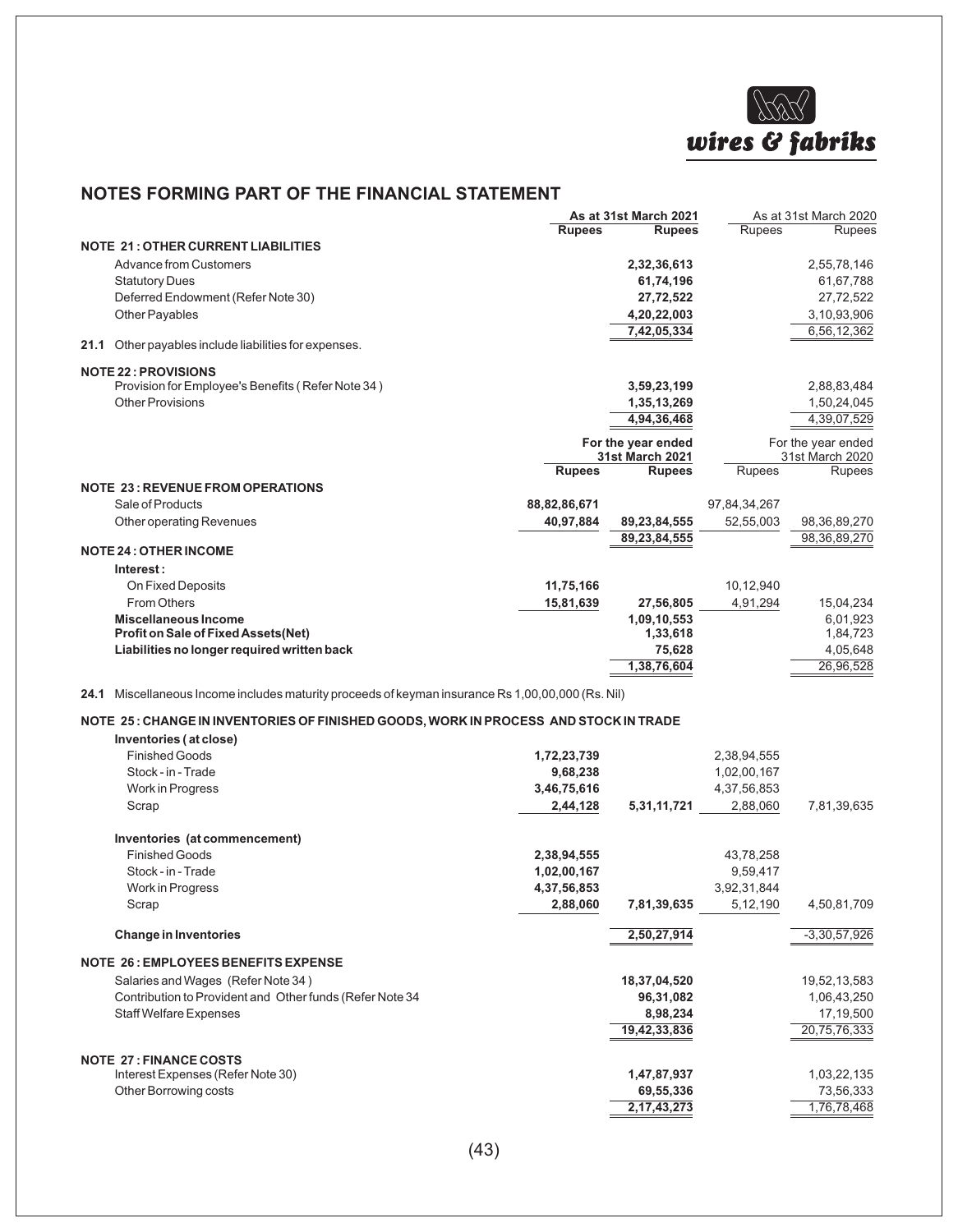

## <code>NOTES FORMING PART OF THE FINANCIAL STATEMENT</code> For the year ended

| NOTES FORMING PART OF THE FINANCIAL STATEMENT                                                           |               | For the year ended<br><b>31st March 2021</b>      |        | For the year ended<br>31st March 2020             |
|---------------------------------------------------------------------------------------------------------|---------------|---------------------------------------------------|--------|---------------------------------------------------|
|                                                                                                         | <b>Rupees</b> | <b>Rupees</b>                                     | Rupees | Rupees                                            |
| <b>NOTE 28: DEPRECIATION AND AMORTISATION EXPENSES</b><br>Depreciation and Amortisation (Refer Note 30) |               | 8,31,46,138                                       |        | 8,85,83,028                                       |
| <b>NOTE 29: OTHER EXPENSES</b>                                                                          |               | 8,31,46,138                                       |        | 8,85,83,028                                       |
| Consumption of Stores & Spare                                                                           |               | 5,16,46,596                                       |        | 4,92,17,734                                       |
| Consumption of Packing material                                                                         |               | 7,08,50,067                                       |        | 7,00,91,445                                       |
| Power and Fuel                                                                                          |               | 2,23,99,586                                       |        | 2,34,99,682                                       |
| Job Charges                                                                                             |               | 4,15,16,001                                       |        | 3,59,02,231                                       |
| <b>Professional Expenses</b>                                                                            |               | 1,38,35,020                                       |        | 1,65,82,994                                       |
| Freight & Forwarding Charges                                                                            |               | 1,29,41,292                                       |        | 1,50,30,902                                       |
| Sales Commission                                                                                        |               | 1,73,30,027                                       |        | 1,99,95,652                                       |
| <b>Claims and Compensations</b><br>Rent<br>Rates & Taxes (excluding taxes on Income)<br>Insurance       |               | 1,93,89,849<br>44,41,644<br>3,47,787<br>76,31,292 |        | 3,16,62,054<br>42,47,101<br>4,57,133<br>40,19,768 |
| Travelling & Conveyance Expenses                                                                        |               | 71,04,994                                         |        | 4,20,78,151                                       |
| Miscellaneous Expenses                                                                                  |               | 4,60,45,186                                       |        | 6, 14, 11, 479                                    |
|                                                                                                         |               | 31,54,79,341                                      |        | 37,41,96,326                                      |
| Miscellaneous Expenses includes :-<br>29.1                                                              |               |                                                   |        |                                                   |
| (a) Fees paid / payable to Auditors.                                                                    |               |                                                   |        |                                                   |
| i) For Services as Auditors                                                                             |               | 2,00,000                                          |        | 2,00,000                                          |
| ii) For Certifications                                                                                  |               | 71,100                                            |        | 89,500                                            |
|                                                                                                         |               | 2,71,100                                          |        | 2,89,500                                          |
| Foreign exchange fluctuation<br>(b)                                                                     |               | 11,23,589                                         |        | 5,60,661                                          |
| Director's Sitting Fee<br>(c)                                                                           |               | 7,65,000                                          |        | 9,15,000                                          |
| (d)<br><b>Bad Debts</b>                                                                                 |               | 3,99,060                                          |        | 34,68,158                                         |

**NOTE 30 :** Deferred Endowment represents the amount of government endowment to be amortised over the period of useful life of related asset and shown as non-current and current liabilities. During the year Rs 27,72,522 (Rs. 27,72,522) has been amortised and adjusted in Depreciation & Amortisation Expenses. Interest expenses are net of Interest reimbursement received / receivable Rs. 1,76,09,881 (Rs. 2,53,77,669). Interest reimbursement claims receivable Rs. 4,77,76,916 (Rs. 3,90,25,612) is included in other current assets.

#### **NOTE 31 : Income Taxes**

Income Tax recognised in the Statement of Profit and Loss by applying the applicable tax rates to the income before income tax is summarised below

|                                                                             | 2020-2021    | 2019-2020    |
|-----------------------------------------------------------------------------|--------------|--------------|
| Profit Before Tax                                                           | 37.78.571    | 1,78,61,183  |
| Applicable Tax Rate                                                         | 27.82%       | 27.82%       |
| <b>Computed Tax Expenses</b>                                                | 10.51.198    | 49.68.981    |
| Additional tax benefits on capital investments, net of expenses disallowed. | $-19.51.585$ | $-30.22.363$ |
| Mat Credit and Other Adjustments                                            |              |              |
| Net Expenses recognised in the Statement of Profit and Loss                 | $-9,00,387$  | 19,46,618    |

#### **NOTE 32 : Contingent Liabilities and Commitments (to the extent not provided for) :**

#### **32.1 Contingent Liabilities :**

- a) Guarantees issued by banks for Rs. 29,11,418 (Rs. 20,60,527)
- b) Letters of Credits issued by banks for Rs 5,68,23,889 (Rs. Nil )
- c) Claims against the Company not acknowledged as debt Rs 13,89,647 (Rs. 13,89,647)

#### **32.2 Commitments :**

a) Estimated amount of Contract remaining to be executed on capital account, not provided for Rs 45,71,88,396 (Rs. 3,78,43,153), advances paid Rs 5,32,40,470 (Rs. 1,43,61,603).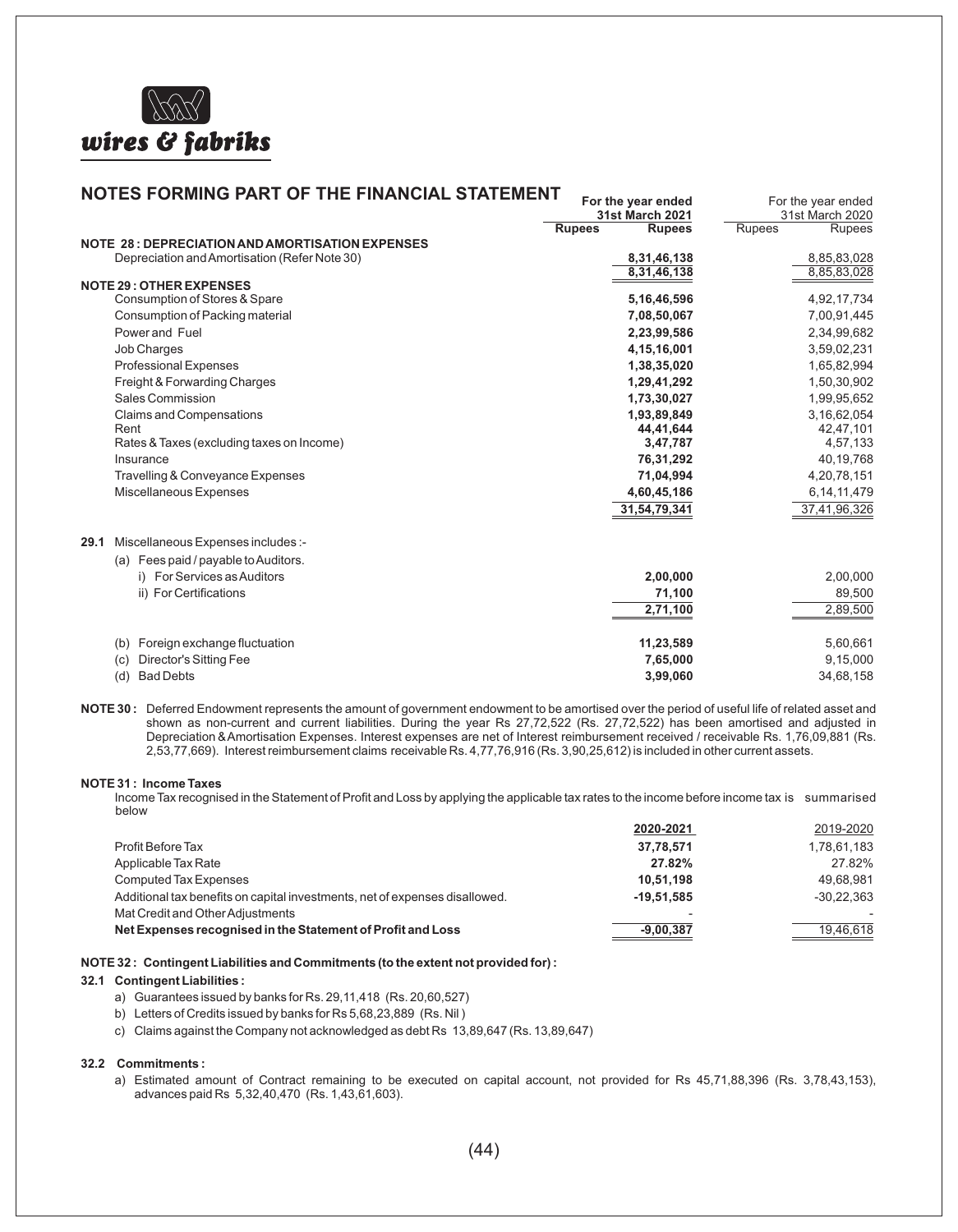

|                                                                      | 2020-2021 | 2019-2020   |
|----------------------------------------------------------------------|-----------|-------------|
| NOTE 33 : Earning per Share (EPS) :                                  |           |             |
| a) Weighted average number of Equity shares of Rs.10/-each           |           |             |
| Number of shares at the beginning of the year                        | 30.56.250 | 30.56.250   |
| Shares issued during the year                                        |           |             |
| Total Number of equity shares outstanding at the end of the year     | 30.56.250 | 30.56.250   |
| Weighted average number of equity shares outstanding during the year | 30.56.250 | 30.56.250   |
| Net profit after tax available for equity share holders              | 46.78.958 | 1.59.14.565 |
| Basic and Diluted earning per share (Rs.)                            | 1.53      | 5.21        |
|                                                                      |           |             |

#### **NOTE 34 : Employees Benefits Expenses :**

a) As per the Indian Accounting Standard 19 " Employee benefit" the disclosures as defined are given below :

- i) Defined Contribution Plans Contribution to Defined Contribution Plans (Employers' Contribution to Provident Fund and Employees State Insurance Corp. ) are recognised as expenses and charged to the Statement of Profit & Loss
- ii) Defined Benefit Plans Employees Gratuity and Leave encashment are considered as defined benefit plans.The obligation's are recognised in the Statement of Profit and Loss as per the actuarial valuation. The positiion of actuarial valuation performed by an independent actuary is as under: **As at 31st March 2021** As at 31st March 2020

|                                                                           | ASAL JISL MAIGH ZUZ I            |                                   | AS ALVISLIVIAIUI ZUZU     |                                   |
|---------------------------------------------------------------------------|----------------------------------|-----------------------------------|---------------------------|-----------------------------------|
|                                                                           | Gratuity<br><b>Partly funded</b> | Leave<br>Encashment<br>Non funded | Gratuity<br>Partly funded | Leave<br>Encashment<br>Non funded |
| a) Defined Benefit Obligation (DBO)                                       |                                  |                                   |                           |                                   |
| Opening balance                                                           | 1,14,09,840                      | 3,22,80,087                       | 1,09,74,177               | 2,65,73,366                       |
| Inc-/(decrease) in scope of consolidation                                 |                                  |                                   |                           |                                   |
| Current service cost                                                      | 7,06,931                         | 20,08,961                         | 7,47,345                  | 16,03,025                         |
| Interest cost                                                             | 7,27,224                         | 20,26,658                         | 7,92,077                  | 19,04,009                         |
| Past service cost                                                         |                                  |                                   |                           |                                   |
| Actuarial (gains) / losses from financial assumptions                     | $-50,722$                        | 2,43,545                          | 6,18,604                  | 13,61,246                         |
| Actuarial (gains) / losses from demographic assumptions                   |                                  |                                   | $-4,819$                  | $-5,250$                          |
| Actuarial (gains) / losses from experience adjustments                    | $-12,68,925$                     | 63,94,779                         | $-11,76,678$              | 11,01,287                         |
| Contributions by plan participants                                        |                                  |                                   |                           |                                   |
| Benefits paid                                                             | $-5,46,346$                      | $-2,21,837$                       | $-5,40,866$               | $-2,57,596$                       |
| Curtailments - (gains)/losses                                             |                                  |                                   |                           |                                   |
| Settlements - (gains)/losses                                              |                                  |                                   |                           |                                   |
| <b>Closing balance</b>                                                    | 1,09,78,002                      | 4,27,32,193                       | 1,14,09,840               | 3,22,80,087                       |
| b) Fair value of plan assets                                              |                                  |                                   |                           |                                   |
| Opening balance                                                           | 61,04,995                        |                                   | 57, 11, 828               |                                   |
| Inc-/(decrease) in scope of consolidation                                 |                                  |                                   |                           |                                   |
| Interest income on plan assets                                            | 3,94,248                         |                                   | 4,21,622                  |                                   |
| Contributions by employer                                                 | 4, 11, 344                       | 2,21,837                          | 5,12,411                  | 2,57,596                          |
| Contributions by plan participants                                        |                                  |                                   |                           |                                   |
| Benefits paid                                                             | $-5,46,346$                      | $-2,21,837$                       | $-5,40,866$               | $-2,57,596$                       |
| Excess / (insufficient) return on plan assets (excluding interest income) |                                  |                                   |                           |                                   |
| Settlements - gains / (losses)                                            |                                  |                                   |                           |                                   |
| <b>Closing balance</b>                                                    | 63,64,241                        |                                   | 61,04,995                 |                                   |
| c) Reimbursement rights                                                   |                                  |                                   |                           |                                   |
| <b>Opening balance</b>                                                    |                                  |                                   |                           |                                   |
| Inc-/(decrease) in scope of consolidation                                 |                                  |                                   |                           |                                   |
| Cost of reimbursement rights through P&L                                  |                                  |                                   |                           |                                   |
| Contributions by employer                                                 |                                  |                                   |                           |                                   |
| Benefits paid / settlements                                               |                                  |                                   |                           |                                   |
| Excess / (insufficient) return on plan assets (excl. Interest income)     |                                  |                                   |                           |                                   |
| <b>Closing balance</b>                                                    |                                  |                                   |                           |                                   |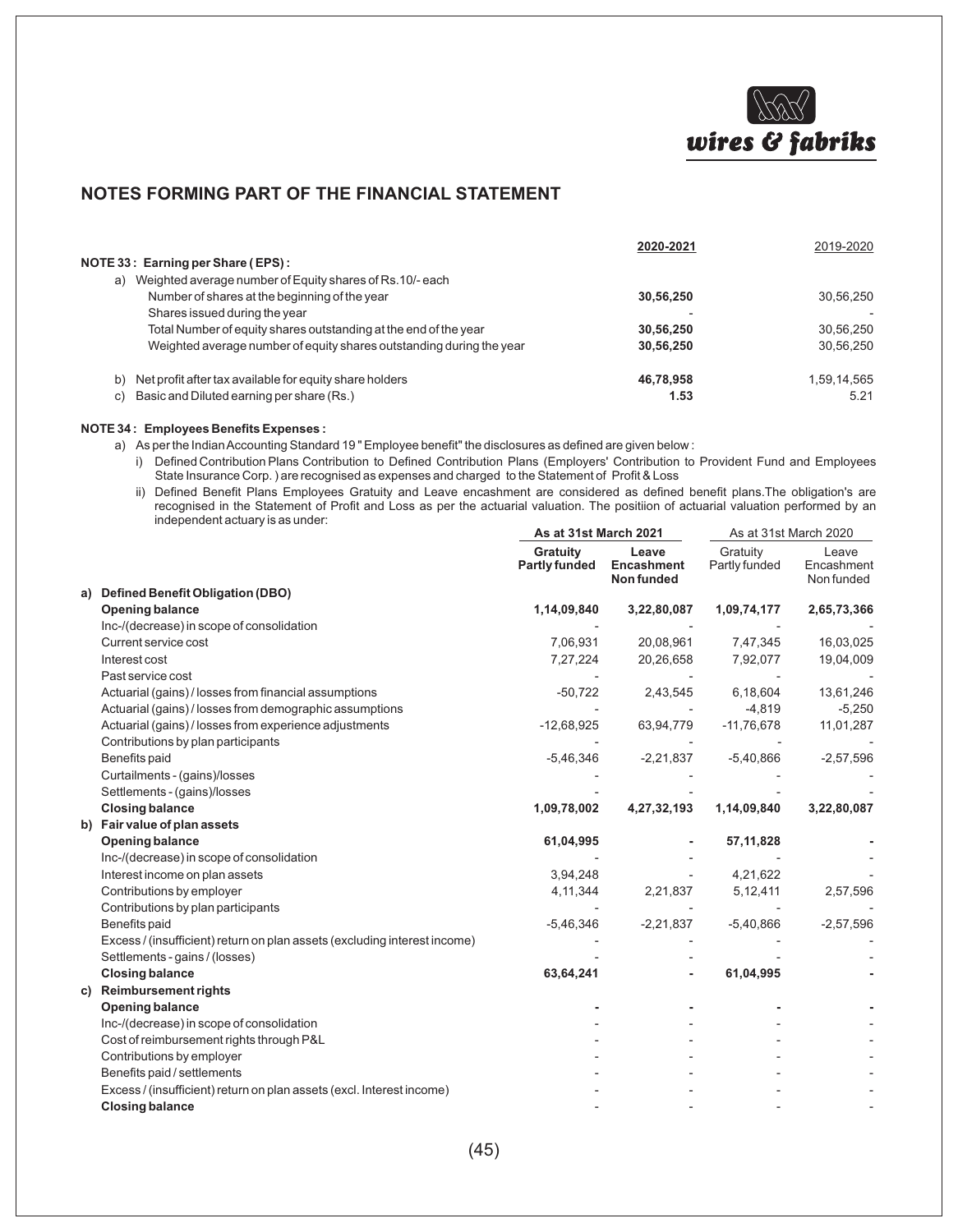

|                                                                                             | As at 31st March 2021            |                                   | As at 31st March 2020     |                                   |
|---------------------------------------------------------------------------------------------|----------------------------------|-----------------------------------|---------------------------|-----------------------------------|
|                                                                                             | Gratuity<br><b>Partly funded</b> | Leave<br>Encashment<br>Non funded | Gratuity<br>Partly funded | Leave<br>Encashment<br>Non funded |
| d) Calculation net position                                                                 |                                  |                                   |                           |                                   |
| Actuarial present value of retirement pension commitment (DBO)<br>Fair value of plan assets | 1,09,78,002<br>63,64,241         | 4,27,32,193                       | 1,14,09,840<br>61,04,995  | 3,22,80,087                       |
| Net funded status - liability/(asset)                                                       | 46,13,761                        | 4,27,32,193                       | 53,04,845                 | 3,22,80,087                       |
| Unrecognized assets                                                                         |                                  |                                   |                           |                                   |
| Reimbursement rights                                                                        |                                  |                                   |                           |                                   |
| Net liability / (asset) recognized in BS                                                    | 46, 13, 761                      | 4,27,32,193                       | 53,04,845                 | 3,22,80,087                       |
| e) In Profit & Loss Statement                                                               |                                  |                                   |                           |                                   |
| Current service cost                                                                        | 7,06,931                         | 20,08,961                         | 7,47,345                  | 16,03,025                         |
| Net interest on net DBO                                                                     | 3,32,976                         | 20,26,658                         | 3,70,455                  | 19,04,009                         |
| Past service cost                                                                           |                                  |                                   |                           |                                   |
| The effect of any curtailment or settlement                                                 |                                  |                                   |                           |                                   |
| Interests on unrecognized asset (share of interest income on plan assets)                   |                                  |                                   |                           |                                   |
| Cost / (return) on reimbursement rights                                                     |                                  |                                   |                           |                                   |
| Actual (gains) / Losses                                                                     | 66,38,324                        | $\sim$                            | 24,57,283                 |                                   |
| Employee benefit cost of the period                                                         | 10,39,907                        | 1,06,73,943                       | 11,17,800                 | 59,64,317                         |
| Actual return on plan assets                                                                | 3,94,248                         |                                   | 4,21,622                  |                                   |
| f) In Other comprehensive income                                                            |                                  |                                   |                           |                                   |
| Actuarial (gains) / losses                                                                  | $-13, 19, 647$                   |                                   | $-5,62,893$               |                                   |
| (Excess) / insufficient return on plan assets (excl. interest income)                       |                                  |                                   |                           |                                   |
| Change in unrecognized assets                                                               |                                  |                                   |                           |                                   |
| Revaluation of reimbursement right                                                          |                                  | J.                                |                           |                                   |
| Expense / (income) recognized in OCI                                                        | $-13, 19, 647$                   |                                   | $-5,62,893$               |                                   |
| g) Movements in net liability/(asset)                                                       |                                  |                                   |                           |                                   |
| Opening balance - Net liability/(asset)                                                     | 53,04,845                        | 3,22,80,087                       | 52,62,349                 | 2,65,73,366                       |
| Mov. in inc-/(decrease) in scope of consolidation                                           |                                  |                                   |                           |                                   |
| Mov. in benefits paid                                                                       |                                  |                                   |                           |                                   |
| Mov. in contributions by the employer                                                       | $-4, 11, 344$                    | $-2,21,837$                       | $-5, 12, 411$             | $-2,57,596$                       |
| Mov. in contributions by the plan participants                                              |                                  |                                   |                           |                                   |
| Mov. in reimbursement rights                                                                |                                  |                                   |                           |                                   |
| Expenses (income) recognized in income statement                                            | 10,39,907                        | 1,06,73,943                       | 11,17,800                 | 59,64,317                         |
| Expense (income) recognized in OCI                                                          | $-13, 19, 647$                   |                                   | $-5,62,893$               |                                   |
| Net liability/(assets) - Status                                                             | 46,13,761                        | 4,27,32,193                       | 53,04,845                 | 3,22,80,087                       |
| h) Actuarial assumptions                                                                    |                                  |                                   |                           |                                   |
| Discount rate current year (%)                                                              | 6.60%                            | 6.19%                             | 6.53%                     | 6.30%                             |
| Expected rate for salary increases (%)                                                      | 5.00%                            | 5.00%                             | 5.00%                     | 5.00%                             |
| Pension trend (%)                                                                           |                                  |                                   |                           |                                   |
| Number of insured employees                                                                 | 195                              | 194                               | 203                       | 201                               |
| Number of insured retired persons                                                           |                                  | ÷,                                | ÷                         |                                   |
| Number of defined contribution plans                                                        |                                  | ÷,                                |                           |                                   |
| Number of defined benefit plans                                                             | 1                                | 1                                 | $\mathbf{1}$              | $\mathbf{1}$                      |
| thereof number of defined benefit funded                                                    | $\mathbf{1}$                     | J.                                | $\mathbf{1}$              |                                   |
| thereof number of defined benefit unfunded                                                  |                                  | 1                                 |                           | 1                                 |
| Expected contributions to be paid for next year                                             | 57,00,325                        | ÷.                                | 64,71,447                 |                                   |
| Weighted average duration of the defined benefit plan (in years)                            | 9.10                             | 6.51                              | 9.46                      | 6.48                              |
| i) Sensitivity                                                                              |                                  |                                   |                           |                                   |
| DBO at 31.3 with discount rate +1%<br>Corresponding service cost                            | 1,03,16,317<br>6,27,139          | 4,06,77,286<br>18,22,860          | 1,06,99,794<br>6,62,160   | 3,07,71,759<br>1,451,560          |
| DBO at 31.3 with discount rate -1%                                                          | 1,17,66,066                      | 4,51,72,415                       | 1,22,55,338               | 3,40,82,722                       |
| Corresponding service cost                                                                  | 8,05,987                         | 22,33,939                         | 8,52,679                  | 17,87,139                         |
| DBO at 31.3 with +1% salary escalation                                                      | 1, 16, 37, 642                   | 4,51,77,183                       | 1,21,25,977               | 3,40,88,301                       |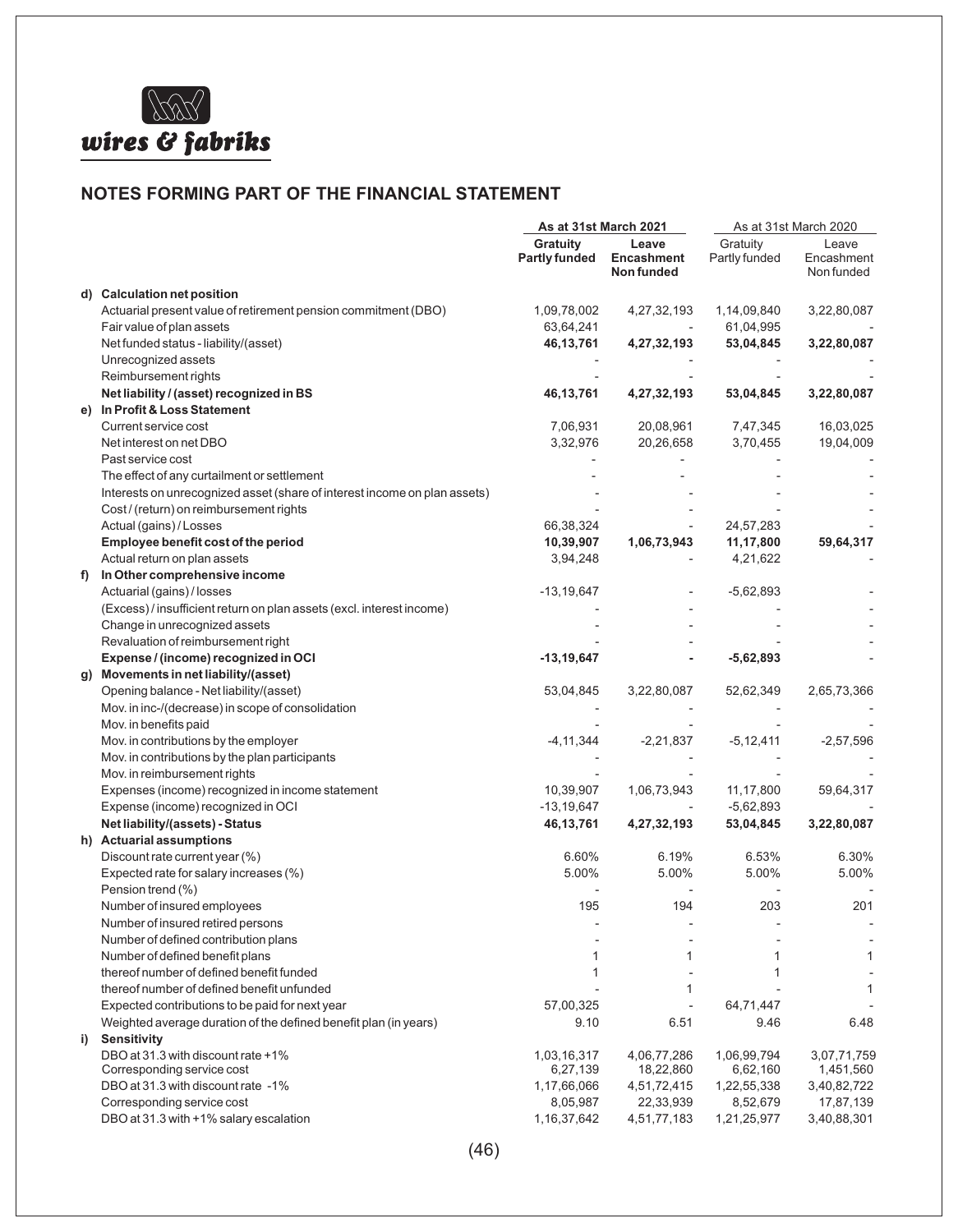

|    |                                        | As at 31st March 2021            |                                          | As at 31st March 2020     |                                   |
|----|----------------------------------------|----------------------------------|------------------------------------------|---------------------------|-----------------------------------|
|    |                                        | Gratuity<br><b>Partly funded</b> | Leave<br><b>Encashment</b><br>Non funded | Gratuity<br>Partly funded | Leave<br>Encashment<br>Non funded |
|    | Corresponding service cost             | 7,96,723                         | 22,34,382                                | 8,42,467                  | 17,87,714                         |
|    | DBO at 31.3 with -1% salary escalation | 1,04,17,438                      | 4,06,37,639                              | 1,07,99,958               | 3,07,41,296                       |
|    | Corresponding service cost             | 6,33,846                         | 18,19,303                                | 6,69,492                  | 14,48,528                         |
|    | DBO at 31.3 with +50% withdrawal rate  | 1,10,01,455                      | 4,27,59,655                              | 1,14,35,556               | 3,23,05,057                       |
|    | Corresponding service cost             | 7,09,195                         | 20,10,929                                | 7,49,822                  | 16,04,995                         |
|    | DBO at 31.3 with -50% withdrawal rate  | 1,09,54,134                      | 4,27,04,359                              | 1,13,83,670               | 3,22,54,742                       |
|    | Corresponding service cost             | 7,04,596                         | 20,06,945                                | 7,44,797                  | 16,01,006                         |
|    | DBO at 31.3 with +10% mortality rate   | 1,09,83,178                      | 4,27,39,065                              | 1, 14, 15, 119            | 3,22,85,640                       |
|    | Corresponding service cost             | 7,07,511                         | 20,09,624                                | 7,47,947                  | 16,03,621                         |
|    | DBO at 31.3 with -10% mortality rate   | 1,09,72,808                      | 4,27,25,294                              | 1,14,04,542               | 3,22,74,513                       |
|    | Corresponding service cost             | 7,06,349                         | 20,08,295                                | 7,46,740                  | 16,02,426                         |
| j) | Major categories of total plan assets  |                                  |                                          |                           |                                   |
|    | Cash-& cash equivalents                | 63,64,241                        |                                          | 61,04,995                 |                                   |
|    | thereof non-quoted market price        | 63,64,241                        |                                          | 61,04,995                 |                                   |
|    | <b>Equity instruments</b>              |                                  |                                          |                           |                                   |
|    | thereof non-quoted market price        |                                  |                                          |                           |                                   |
|    | <b>Debt instruments</b>                |                                  |                                          |                           |                                   |
|    | thereof non-quoted market price        |                                  |                                          |                           |                                   |
|    | Real estate investments                |                                  |                                          |                           |                                   |
|    | thereof non-quoted market price        |                                  |                                          |                           |                                   |
|    | All other instruments                  |                                  |                                          |                           |                                   |
|    | thereof non-quoted market price        |                                  |                                          |                           |                                   |
|    | Total                                  | 63,64,241                        |                                          | 61,04,995                 |                                   |
|    | Annual comparison                      |                                  |                                          |                           |                                   |
|    | in absolute terms:                     |                                  |                                          |                           |                                   |
|    | Defined benefit obligation (DBO)       | 1,09,78,002                      | 4,27,32,193                              | 1,14,09,840               | 3,22,80,087                       |
|    | Fair value of plan assets              | 63,64,241                        |                                          | 61,04,995                 |                                   |
|    | Asset ceiling                          |                                  |                                          |                           |                                   |
|    | Net funded status                      | 46, 13, 761                      | 4,27,32,193                              | 53,04,845                 | 3,22,80,087                       |

#### **NOTE 35 : AS PER IND AS 24 , THE DISCLOSURES OF TRANSACTIONS WITH THE RELATED PARTIES ARE GIVEN BELOW**

**35.1 Names of the related parties with whom transactions were carried out during the year and description of relationship :**

**a) Enterprises over which Key Management Personnel exercises significant influence : b) Key Management personnel**

| Enterprises over which Ney Management Personnel exercises significant influence : |      | b) Ney Management personnel |  |
|-----------------------------------------------------------------------------------|------|-----------------------------|--|
| Kingsley Industries Ltd                                                           |      | Mr. KK Khaitan              |  |
| W & F Securities Pvt Ltd (Holding Company)<br>ii)                                 | ii)  | Mr. Mahendra Khaitan        |  |
| iii) Nathmall Jankilal                                                            | iii) | Mr. Devesh Khaitan          |  |
| iv) Glory Warehousing LLP                                                         |      | iv) Mr. Rajesh Patni        |  |
| <b>SMK Foundation</b>                                                             | v)   | Mr. Abhishek Upadhyaya      |  |
|                                                                                   |      | vi) Mr. Jaspreet Singh Dhir |  |
|                                                                                   |      |                             |  |

#### **c) Relatives of Key Management personnel**

i) Ms. Pranika Khaitan Rawat D/o Mr. Mahendra Khaitan

**35.2** The following transactions were carried out with the related parties in the ordinary course of business and on an arm's length basis.

#### **a) Details relating to parties referred to in item 35.1(a) above**

|                                    | 2020-21       | 2019-20       |
|------------------------------------|---------------|---------------|
|                                    | <b>Rupees</b> | <b>Rupees</b> |
| Purchase and receiving of Services | 61,00,482     | 52,44,793     |
| ii) Sale and rendering of Services | 34,20,000     | ۰             |
| iii) Purchase of Capital Goods     | 2.10.000      |               |
| iv) Rent Paid                      | 43,36,350     | 36,51,807     |
| Donations<br>v)                    | 20,00,000     | 20,00,000     |
|                                    |               |               |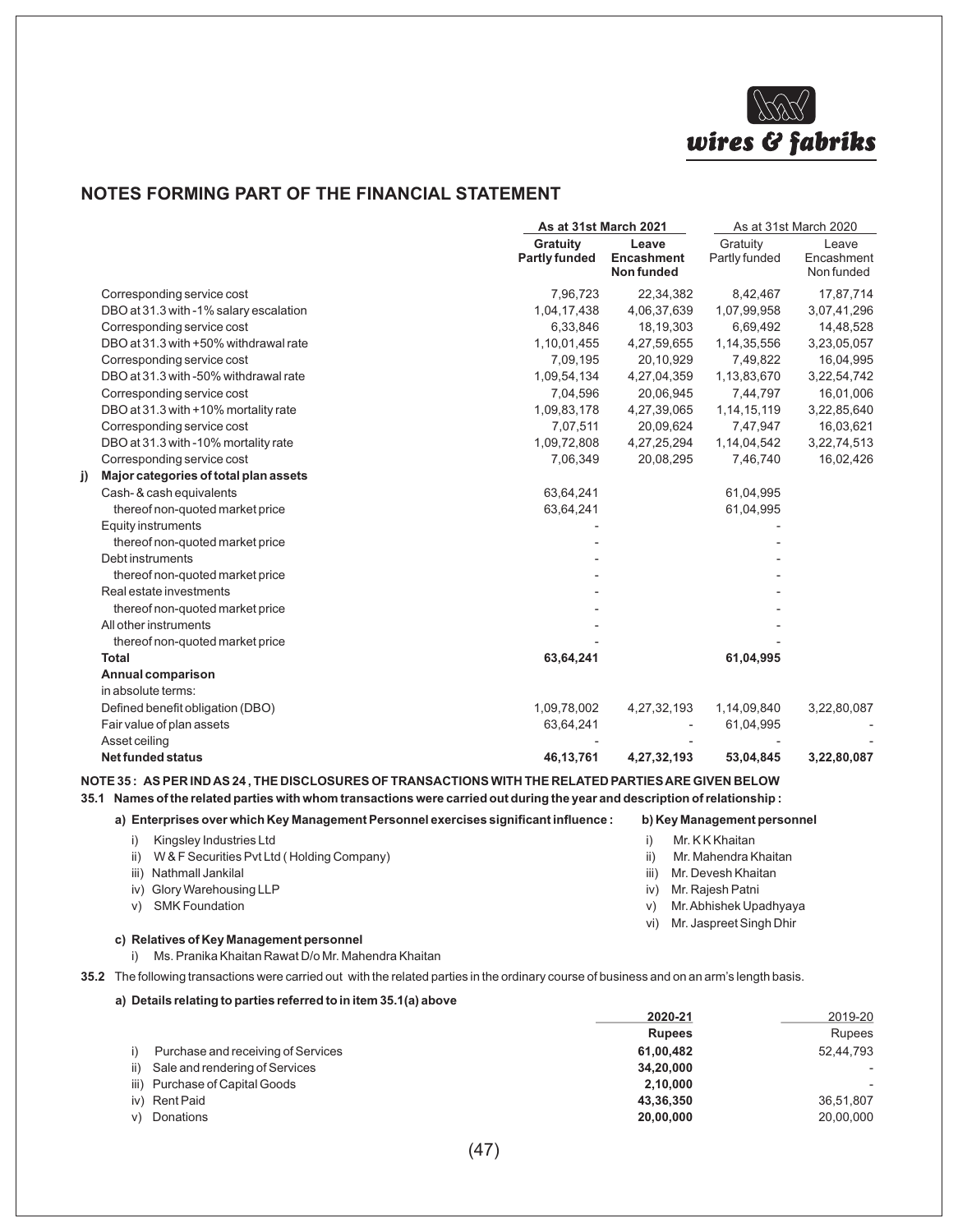

|                                                                          | 2020-21       | 2019-20       |
|--------------------------------------------------------------------------|---------------|---------------|
|                                                                          | <b>Rupees</b> | <b>Rupees</b> |
| vi) Outstanding - Payable (Net)                                          | Nil           | 36,98,816     |
| vii) Outstanding - Receivable (Net)                                      | Nil           | Nil           |
| viii) Provisions for doubtful debts / amounts written off / written back | Nil           | Nil           |
| b) Details relating to parties referred to in item 35.1 (b) above.       |               |               |
| Remuneration<br>i).                                                      | 5,58,55,521   | 7,47,85,557   |
| Outstanding - Payable<br>ii)                                             | Nil           | Nil           |
| iii)<br>Provisions for doubtful debts/amounts written off/written back   | Nil           | Nil           |
| c) Details relating to parties referred to in item 35.1 (c) above.       |               |               |
| Fee for attending the Board Meetings                                     | 1,05,000      | 1,20,000      |
| ii) Outstanding - Payable                                                | Nil           | Nil           |
| iii) Provisions for doubtful debts/amounts written off/written back      | Nil           | Nil           |
| Research & Development Expenditure:<br><b>NOTE 36 :</b>                  |               |               |
| Capital Expenditure (included in Plant & Machinery)                      | 14.500        | 4,07,671      |
| Revenue Expenditure                                                      | 2,36,64,589   | 2,67,25,669   |
| NOTE 37 : Money received from directors during the year                  | Nil           | Nil           |

**NOTE 38 :** The company is predominantly engaged in a single reportable operating segment of Paper Mill products during the year, hence segment information is not reported.

#### **NOTE 39 : Events after the Reporting Period -**

The Board of Directors at its meeting held on 31.05.2021 has proposed Dividend of Rs 0.10 per equity share for the year ended on 31st March 2021, after the Balance Sheet date. The proposed Dividend on Equity Shares for the year is Rs. 3,05,625 ( 3,05,625).

#### **NOTE 40 : Capital management**

The company's capital management is intended to create value for shareholders and maintain optimum capital structure to reduce the cost of capital. The Company determines the amount of capital required on the basis of annual business plan, coupled with long term and short term requirements and company's expansion / moderisation plans, reviewed by Board of Directors. The funding needs are generally met through long term and short term bank borrowings. The Company monitors the capital structure on the basis of net debt to equity and maturity profiles of the overall debt portfolio of the company. Net debt includes interest bearing borrowings less cash and cash equivalents and current investments, if any.

The table below summarised the capital, net debt to equity ratio of the Company:

|                                                                            | As at 31.03.2021 | As at 31.03.2020 |
|----------------------------------------------------------------------------|------------------|------------------|
| Equity share capital                                                       | 3,05,62,500      | 3,05,62,500      |
| Other equity                                                               | 42, 12, 37, 673  | 41,59,11,819     |
| Total Equity (A)                                                           | 45, 18, 00, 173  | 44,64,74,319     |
| Non current borrowings                                                     | 21, 37, 12, 433  | 17, 18, 27, 860  |
| Short term borrowings                                                      | 2,13,54,580      | 17, 13, 41, 577  |
| Current maturities of long term borrowings                                 | 8,53,74,448      | 6,68,00,000      |
| Gross Debts (B)                                                            | 32,04,41,461     | 40,99,69,437     |
| Less: Cash and cash equivalents                                            | 15.23.341        | 1,10,00,524      |
| Less: Other Bank Balances (excluding balances in unpaid dividend accounts) | 9.70.106         | 6,89,70,106      |
| Net Debt (C-B)                                                             | 31,79,48,014     | 32,99,98,807     |
| <b>Net debt to Equity</b>                                                  | 0.70             | 0.74             |

#### **NOTE 41 : Disclosure on Financial Instruments**

The table below present the carrying value and fair value hierarchy of each category of financial assets and financial liabilities as on respective balance sheet date :

|                        | As at 31.03.2021      |         |                                  |         |
|------------------------|-----------------------|---------|----------------------------------|---------|
|                        | <b>Carrying Value</b> |         | Fair Value measurement hierarchy |         |
|                        |                       | Level 1 | Level 2                          | Level 3 |
| a Financial Assets     |                       |         |                                  |         |
| At Amortised cost      |                       |         |                                  |         |
| Trade receivable       | 27,83,41,281          |         |                                  |         |
| Cash and bank balances | 33,89,720             |         |                                  |         |
| Loans                  | 26,14,900             |         |                                  |         |
| Other financial assets | 17,87,973             |         |                                  |         |
|                        | 28,61,33,874          |         |                                  |         |
|                        |                       |         |                                  |         |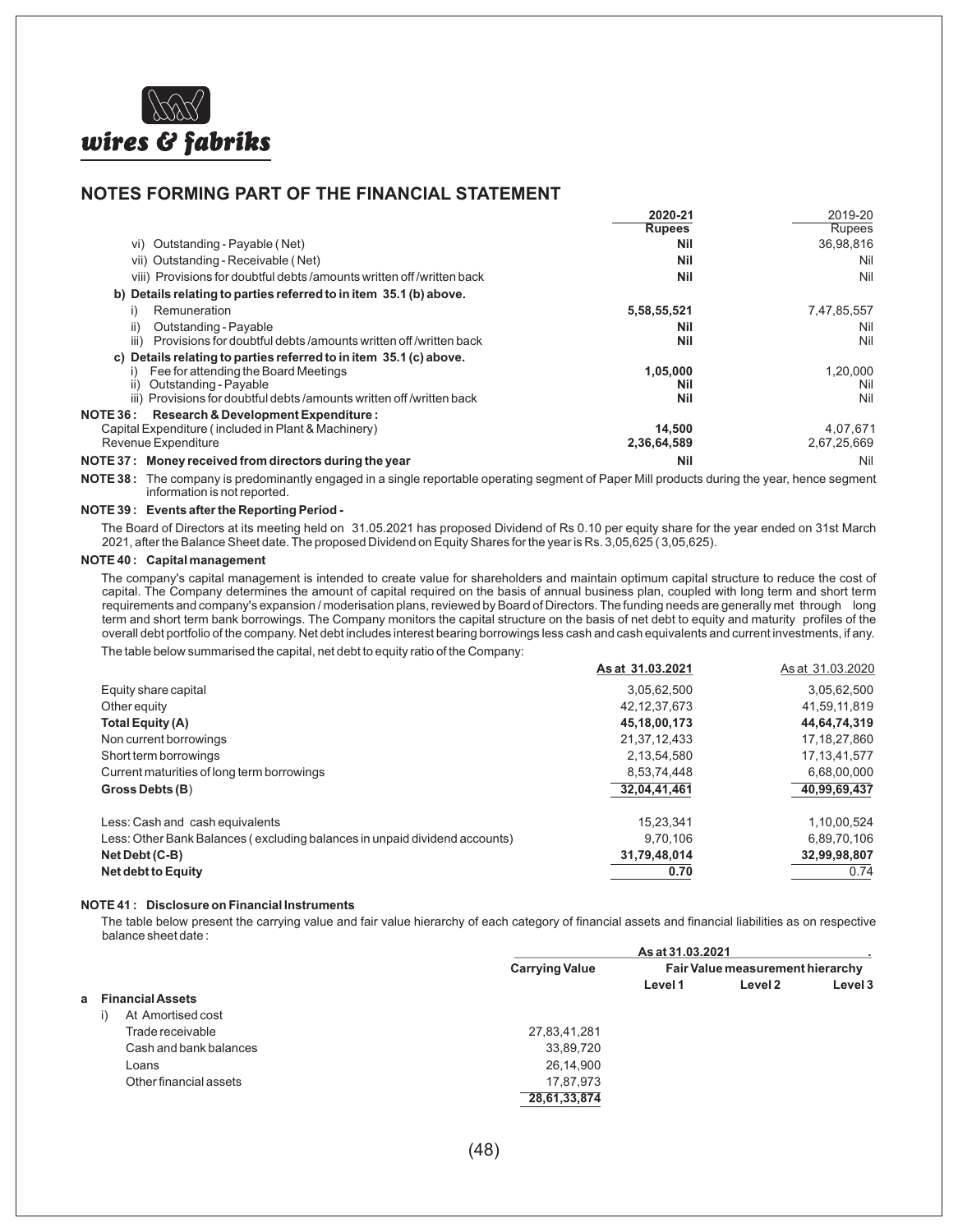

|   |                              | As at 31.03.2021      |         |                                  |         |
|---|------------------------------|-----------------------|---------|----------------------------------|---------|
|   |                              | <b>Carrying Value</b> |         | Fair Value measurement hierarchy |         |
|   |                              |                       | Level 1 | Level <sub>2</sub>               | Level 3 |
| b | <b>Financial Liabilities</b> |                       |         |                                  |         |
|   | i)<br>At Amortised cost      |                       |         |                                  |         |
|   | Borrowings                   | 23,50,67,013          |         |                                  |         |
|   | Trade payables               |                       |         |                                  |         |
|   | Other financial liabilities  | 9,47,47,269           |         |                                  |         |
|   |                              | 32,98,14,282          |         |                                  |         |
|   |                              | As at 31.03.2020      |         |                                  |         |
|   |                              | <b>Carrying Value</b> |         | Fair Value measurement hierarchy |         |
|   |                              |                       | Level 1 | Level <sub>2</sub>               | Level 3 |
| a | <b>Financial Assets</b>      |                       |         |                                  |         |
|   | At Amortised cost<br>i)      |                       |         |                                  |         |
|   | Trade receivable             | 31,84,37,615          |         |                                  |         |
|   | Cash and bank balances       | 8,10,48,085           |         |                                  |         |
|   | Loans                        | 25,60,900             |         |                                  |         |
|   | Other financial assets       | 13,82,602             |         |                                  |         |
|   |                              | 40,34,29,202          |         |                                  |         |
| b | <b>Financial Liabilities</b> |                       |         |                                  |         |
|   | i)<br>At Amortised cost      |                       |         |                                  |         |
|   | Borrowings                   | 34, 31, 69, 437       |         |                                  |         |
|   | Trade payables               |                       |         |                                  |         |
|   | Other financial liabilities  | 7,49,83,356           |         |                                  |         |
|   |                              | 41,81,52,793          |         |                                  |         |

The fair value hierarchy categorised financial instruments into Level 1 to 3, as described below:

i) Quoted prices in an active market **(Level 1) :** This level of hierarchy includes financial assets that are measured by reference to quoted prices (unadjusted) in active markets for identical assets or liabilities. This category consist of investment in quoted equity shares.

Valuation techniques with observables inputs (Level 2) : This level of hierarchy includes financial assets and liabilities, measured using inputs other than quoted prices included within level 1 that are observable for the assets or the liabilities, either directly (i.e. as prices) or indirectly (i.e. derived from prices).

iii) Valuation techniques with significant unobservable inputs **(Level 3) :** This level of hierarchy includes financial assets and liabilities, measured using inputs that are not based on observable market data (unobservable inputs).

iv) Short term financial assets and financial liabilities are stated at carrying value which is approximately equals to their fair value.

#### **NOTE 42 : Financial Risk Management**

In the Course of its business , the Company is exposed to a variety of financial risk, which may adversely impact the fair value of its financial instruments. The Company has a risk management policy to monitor financial risk - Market risk, Credit risk and Liquidity risk associated with financial assets and liabilities. The risk management policies is reviewed by Board of Director periodically and required mitigation steps are taken.

#### **a) Market Risk**

The primary market risk to the Company is fluctuation in foreign currency exchange rates. The Company is exposed to foreign currency risk through its sales in overseas countries (exports) and purchases from overseas suppliers (imports) in foreign currencies. The company pays off its foreign exchange exposure within a short period of time. Presently Company's exports broadly mitigate the risk for imports except capital goods. However, with increase in exports, profitability may be partly affected if rupee appreciates. The Company has facilities of derivative financial instrument- foreign exchange forward and option contracts to mitigate the risk.

#### **b) Credit Risk**

Credit risk refers to the risk of default on its obligation by the counter party resulting in a financial loss. The maximum exposure to the credit risk at the reporting date is primarily from trade receivables amounting to Rs. 29,28,74,708 and Rs 32,89,79,885 as on 31.03.21 and as on 31.03.20 respectively. Trade receivable are unsecured and are derived from revenues from customers. The company has a Credit review & monitoring system which includes credit approvals, credit limits and monitoring. Doubtful debt strategies are made for recovery and limiting future exposure. Exports are preferably through LC or advance, besides covering the risk from credit risk agency, wherever applicable. Credit risk on cash and cash equivalent and bank balances is limited as the Company generally maintain balances / deposits with recognised banks.